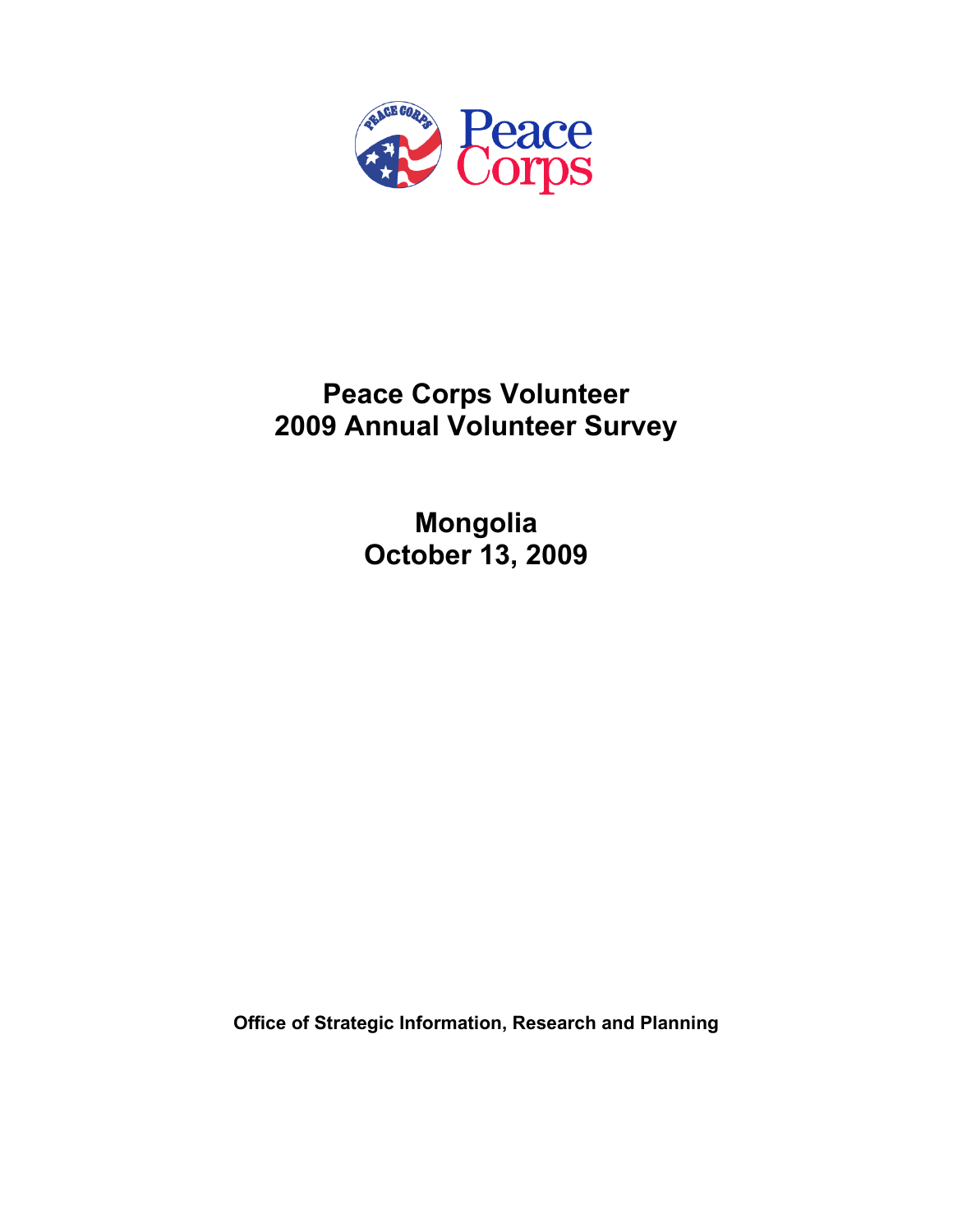# **Table of Contents**

| Introduction to the 2009 Annual Volunteer Survey Report 3 |     |
|-----------------------------------------------------------|-----|
| Overview of the Post's 2009 Volunteer Survey Respondents4 |     |
|                                                           |     |
|                                                           |     |
|                                                           |     |
|                                                           |     |
|                                                           |     |
|                                                           | 22  |
|                                                           | .28 |
|                                                           | .37 |
|                                                           | 38  |
| J. Overall Assessment of Peace Corps Service44            |     |
|                                                           |     |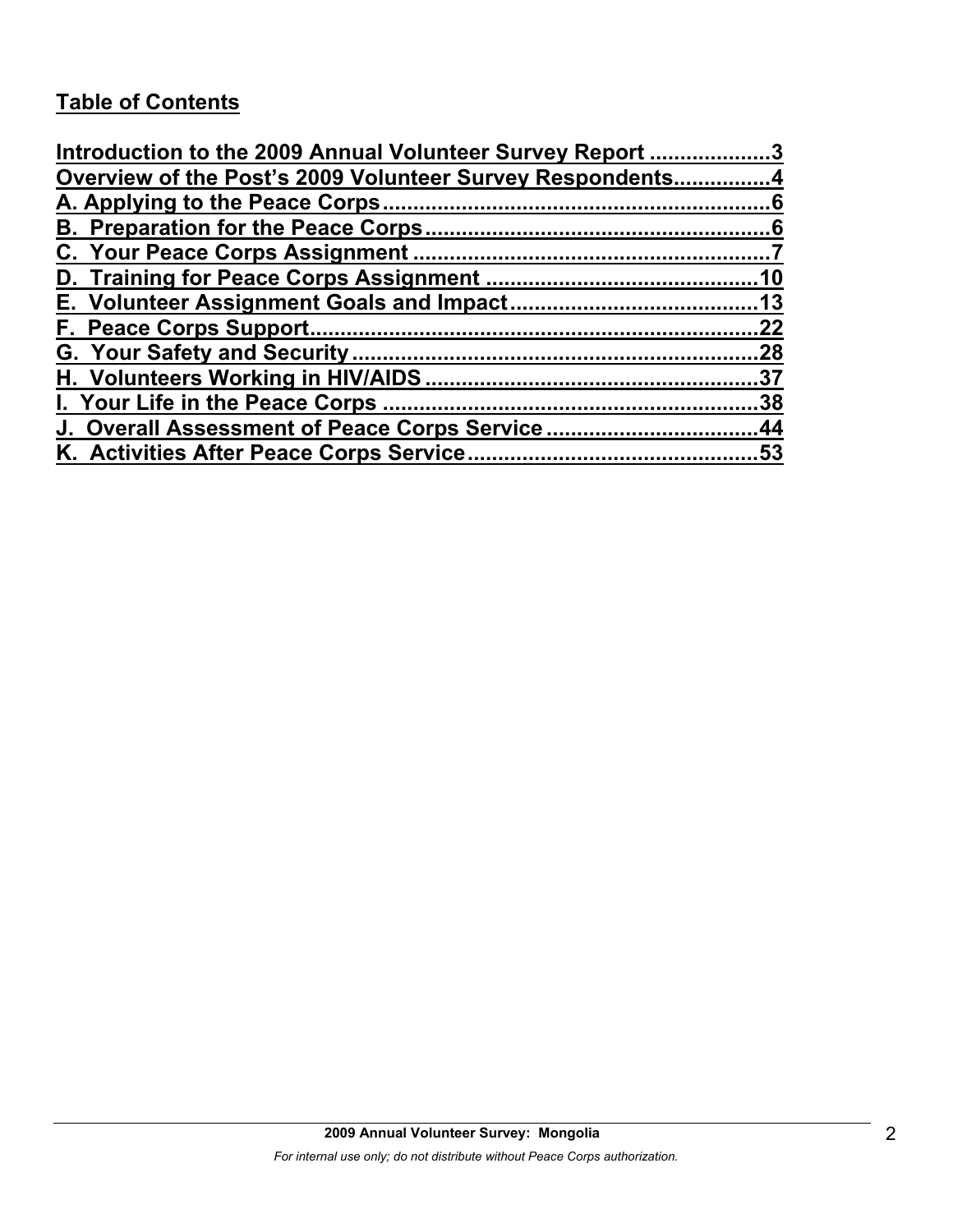# **Introduction to the 2009 Annual Volunteer Survey Report**

This country report contains the tables and charts from the Volunteers in your country who completed the 2009 Annual Volunteer Survey (AVS). The results provide a picture of the activities, experiences and views of Peace Corps Volunteers in 2009. The results show areas where Volunteers' needs are met and identify areas where improvements may be needed. The survey was fielded from May through August 2009.

A core set of questions was asked of all Volunteers. For the first time, Volunteers were also asked a series of questions relevant to their time in country:

- Volunteers in country 8 or less months were asked about applying to and preparing for the Peace Corps.
- Volunteers in country 18 or less months were asked about the effectiveness of their preservice training (PST).
- Volunteers in country 19 or more months were asked about their post-service plans, as well as the Peace Corps' resources for their post-service transition.

Tables and graphs are labeled by survey section and the survey question. The tables show the percent of post respondents that selected each choice and the total number of post respondents that answered the question. The number of responses for each question will vary, depending on:

- whether the question was asked of all Volunteers or only the Volunteers in-country a certain number of months and
- how many of the Volunteers who were "eligible" to answer the question did respond.

Most survey questions asked respondents to select only one from a set of choices. The percentages for the "select one" responses add up to 100 percent. Other questions asked Volunteers to "mark all that apply" in situations, for example, where it is likely that respondents are involved in more than one secondary activity. The percentages of the "mark all that apply" responses will total more than 100 percent; each percentage equals the number of respondents selecting that choice divided by the number of respondents who answered the question.

Posts are encouraged to compare these 2009 results with the 2006 and 2008 survey results to note trends and changes over time. Because questions are revised from one survey to the next, a crosswalk between the 2008 and 2009 questions is posted on the OSIRP intranet page under 2009 AVS Reports "Reference Documents." The earlier 2008 survey global, regional and post reports are also posted on the OSIRP Intranet page.

Volunteers' extensive narrative responses to the 29 open-ended questions on the survey are in the post's 2009 Annual Volunteer Survey Open Ended Reponses report. All Volunteers' narrative responses to key questions will be analyzed for global themes and presented in a later report.

The number of surveys for each post includes surveys submitted online by Volunteers and completed paper surveys sent to the Peace Corps headquarters for hand-entry into the online survey system. The final count may include mostly completed partial surveys added to the final dataset after the survey closed.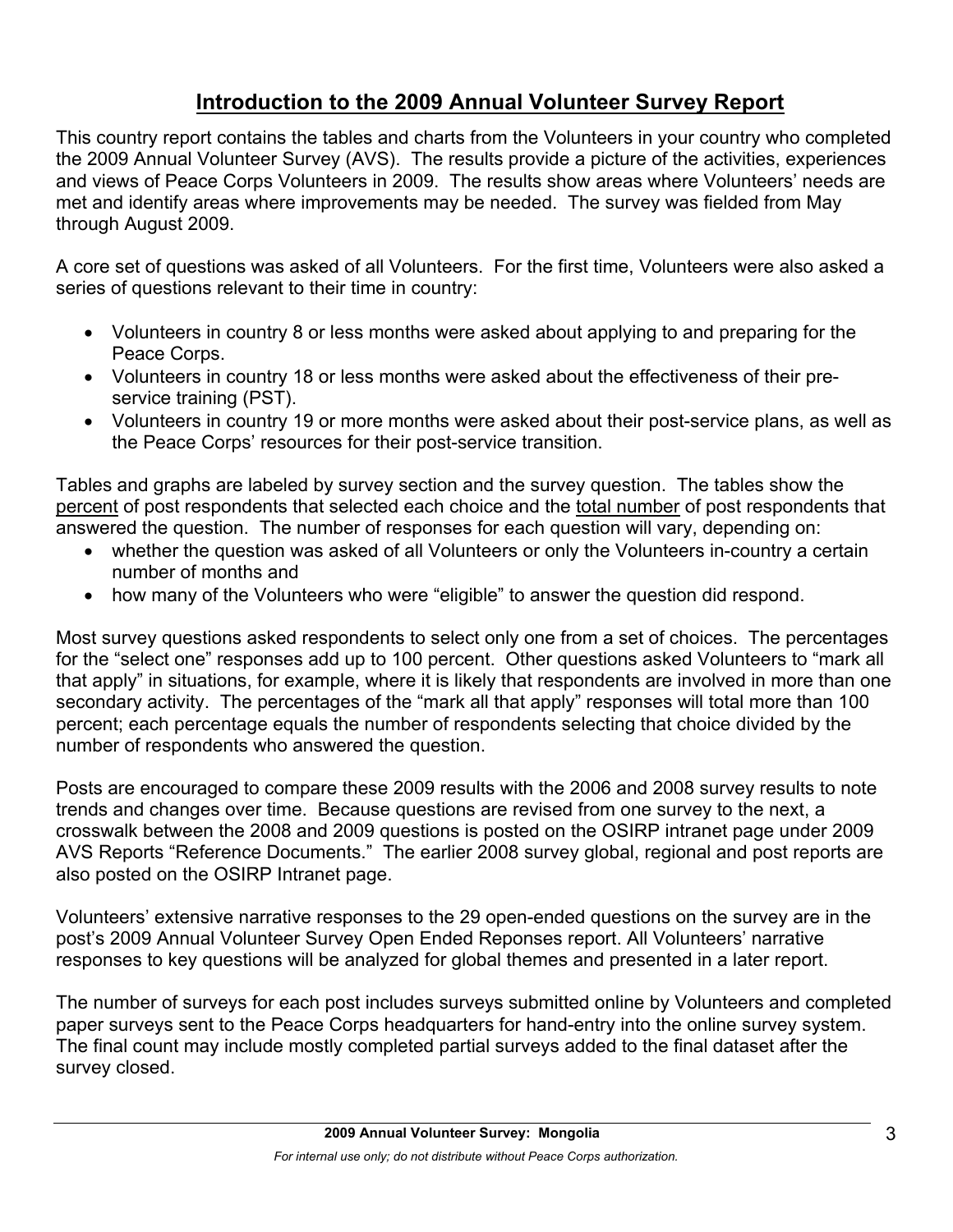## **Overview of the Post's 2009 Volunteer Survey Respondents**

This overview presents basic information about the characteristics of Volunteers who completed the 2009 Annual Volunteer Survey at post.

|            | 8 months or less |         | 9 to 18 months |         | 19 months or more |         | Total  |         |
|------------|------------------|---------|----------------|---------|-------------------|---------|--------|---------|
|            | Number           | Percent | Number         | Percent | Number            | Percent | Number | Percent |
| Months3grp |                  |         | 41             | 56%     | 32 <sub>l</sub>   | 44%     | 731    | 100%    |

#### **Completed Surveys by Months in Country**

#### **L1: What is your age?**

|         | 20-29 | $30 - 49$ | $50+$ | Total |
|---------|-------|-----------|-------|-------|
| AGE3grp | 84%   | 14%       | 1%    | 70    |

#### **L2: What is your gender?**

|                 | Female | Male | Total |  |
|-----------------|--------|------|-------|--|
| <b>I</b> GENDER | 50%    | 50%  |       |  |

#### **Completed surveys by project.**

|                                                  | Count | Column N % |
|--------------------------------------------------|-------|------------|
| Community-Based Health                           | 6     | 8%         |
| <b>Community Economic</b><br>Development         | 12    | 16%        |
| Community & Youth<br>Development                 | 5     | 7%         |
| Teaching English as a Foreign<br>Language (TEFL) | 50    | 68%        |
| Other. Please specify                            |       |            |
| Total                                            | 73    | 100        |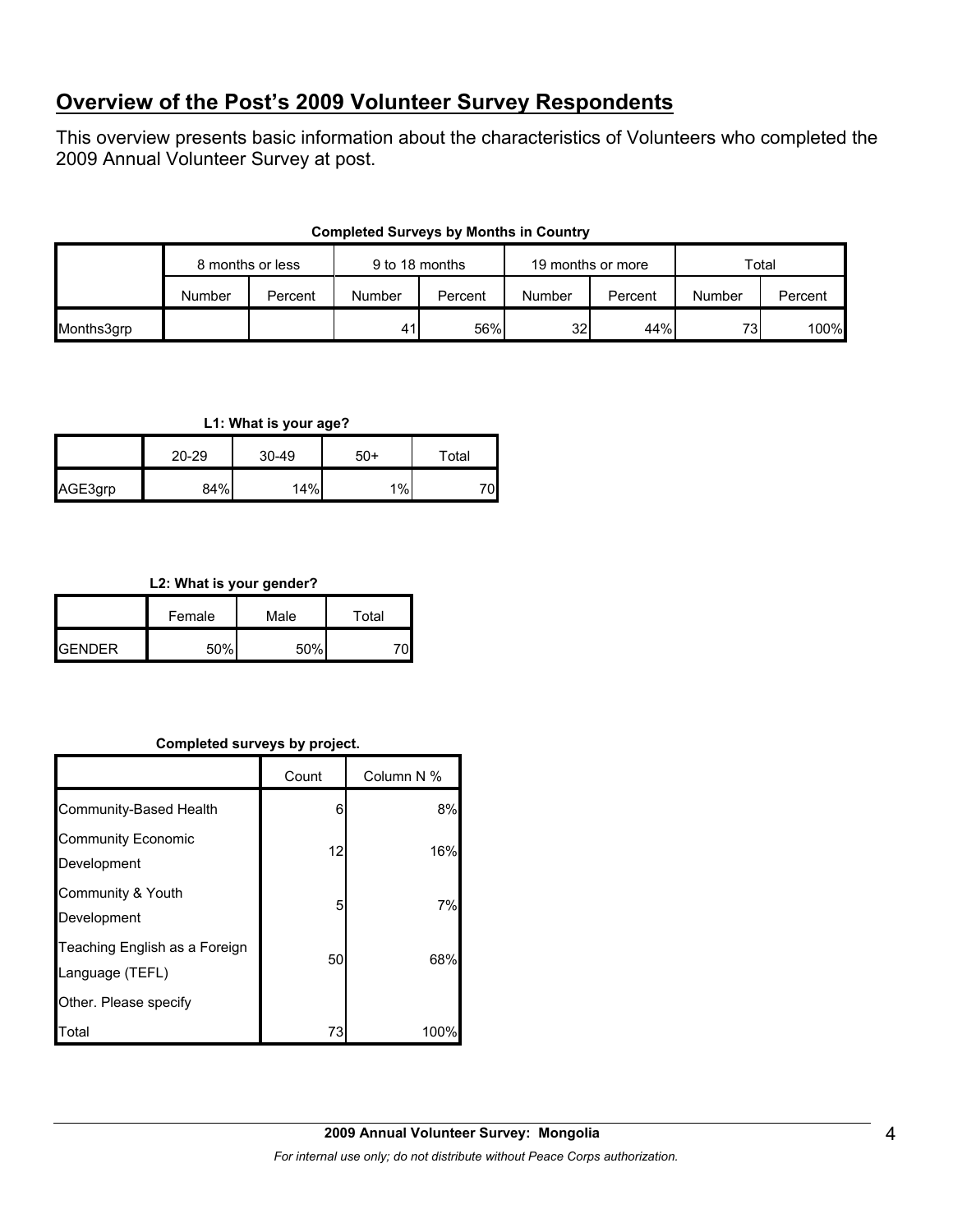#### **C2: Which best describes the focus of your primary**

|                |                                                       | Percent | Number |
|----------------|-------------------------------------------------------|---------|--------|
| C <sub>2</sub> | English teaching                                      | 55%     | 40     |
|                | Business education/advising                           | 16%     | 12     |
|                | Teacher training                                      | 15%     | 11     |
|                | Health extension                                      | 5%      | 4      |
|                | Youth development                                     | 4%      | 3      |
|                | Other: Please specify                                 | 1%      | 1      |
|                | <b>HIV/AIDS</b>                                       | 1%      | 1      |
|                | Community development                                 | 1%      | 1      |
|                | Urban & regional<br>planning/municipal<br>development |         |        |
|                | Water sanitation                                      |         |        |
|                | Forestry/parks                                        |         |        |
|                | Environmental education                               |         |        |
|                | Other education                                       |         |        |
|                | Math/science teaching                                 |         |        |
|                | Agroforestry                                          |         |        |
|                | Information & communications<br>technology (ICT)      |         |        |
|                | NGO development                                       |         |        |
|                | Agriculture/fish/livestock                            |         |        |
|                | Total                                                 | 100%    | 73     |

#### **assignment/work?**

#### **C2.TEXT: Which of the following initiatives does your primary work**

# **include? Other (specify)** PERCENT | NUMBER C2.TEXT Total 100% 73 Open-ended results. Not responsive to request.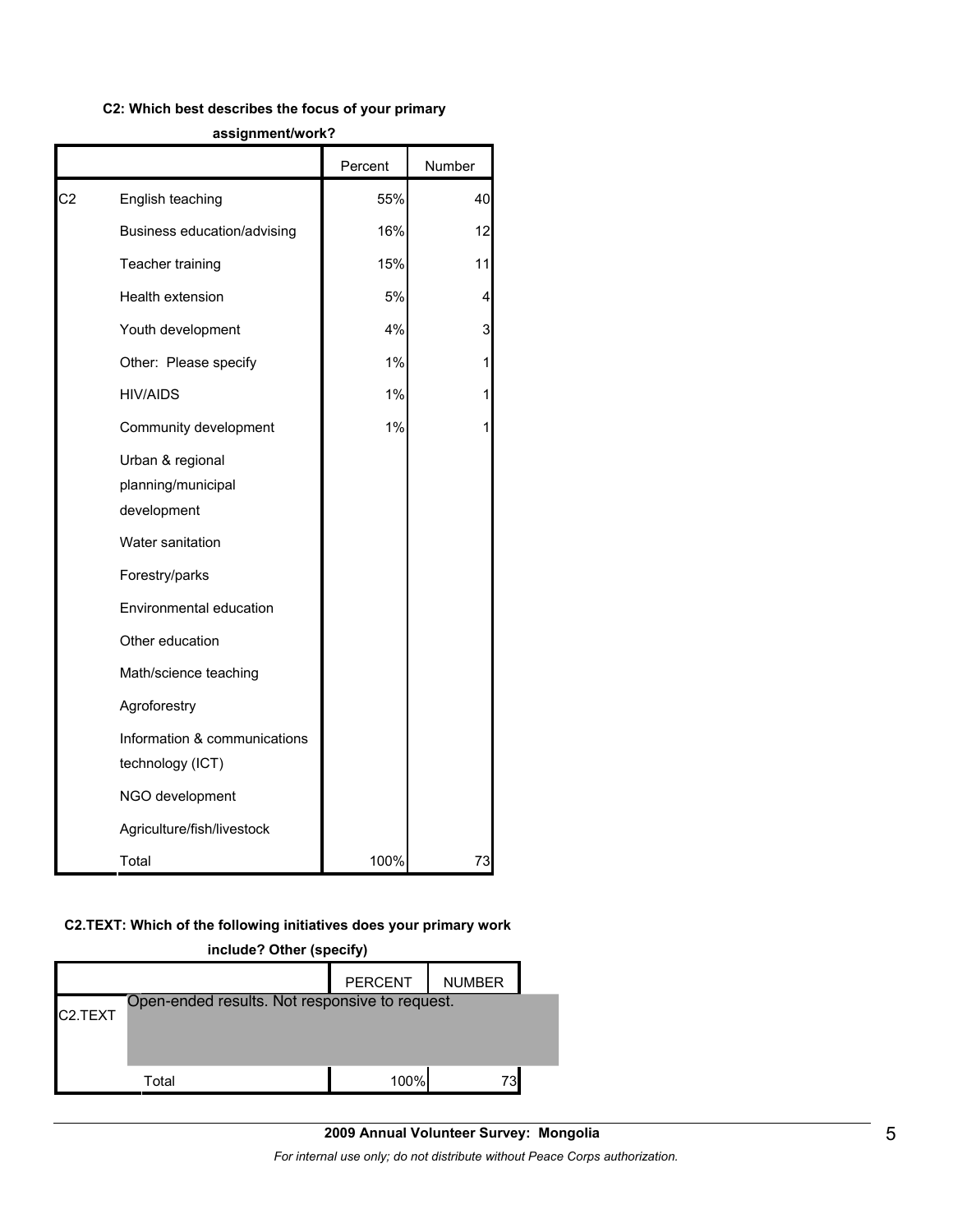# **A. Applying to the Peace Corps**

*This section reports Volunteers' motivations in applying and accepting a Peace Corps assignment.* 

### **B. Preparation for the Peace Corps**

*This section reports on Volunteers' assessment of the materials and information available before their service.* 

*Sections A and B are only completed by Volunteers who have been in country less than 9 months. No Volunteers in Mongolia reported they had been in country 8 months or less.*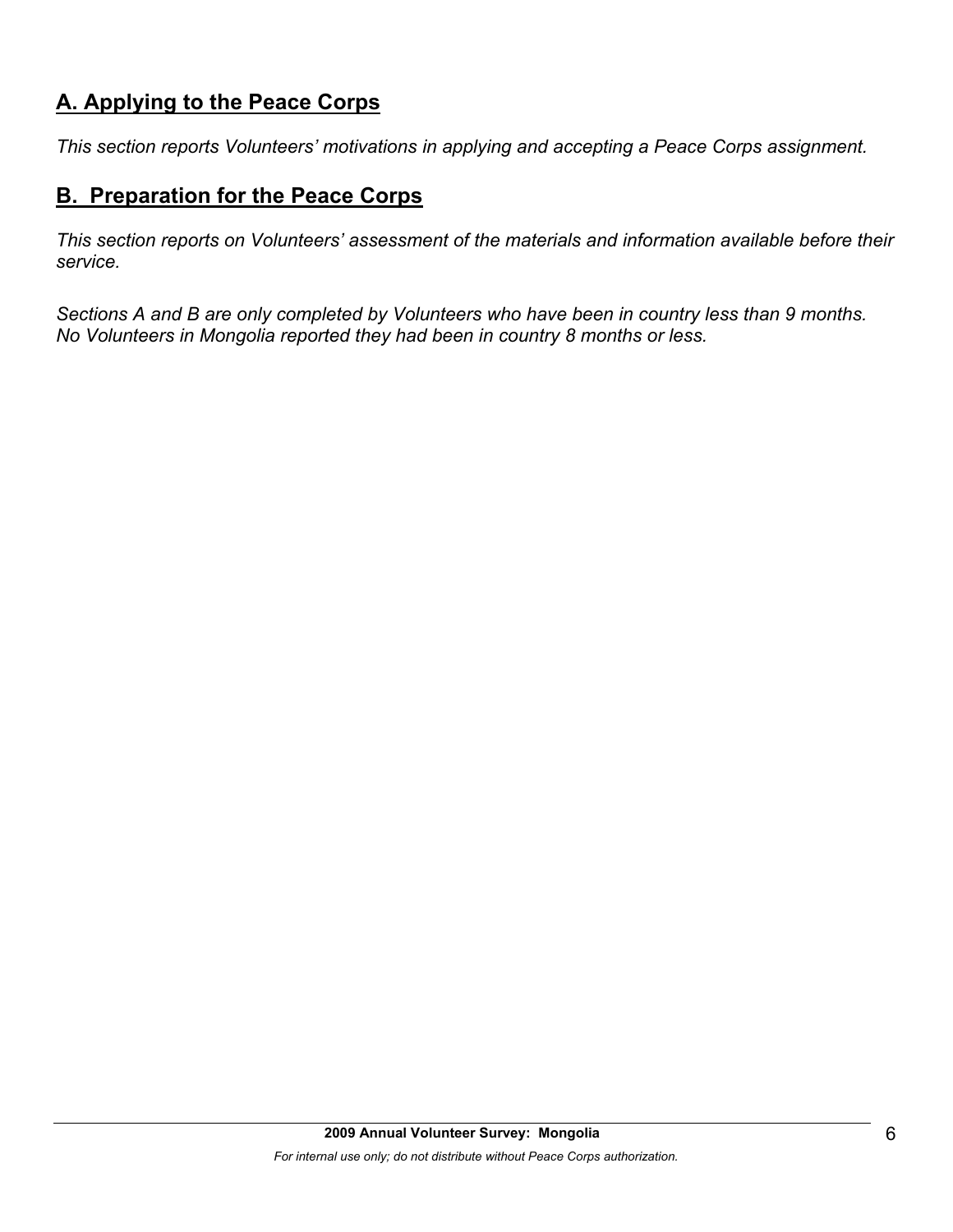# **C. Your Peace Corps Assignment**

*This section reports Volunteers' primary assignment work and secondary activities. The term "primary assignment" refers to the Volunteers' assignment which is part of an overall project plan designed by your host country partners and in-country Peace Corps staff.* 

|            |                                                                                         | apply.               |                             |                                 |
|------------|-----------------------------------------------------------------------------------------|----------------------|-----------------------------|---------------------------------|
|            |                                                                                         | <b>PCV Responses</b> | % Involved in<br>Initiative | <b>Total PCVs</b><br>Responding |
| \$C3PrmAct | English teaching                                                                        | 65                   | 89%                         |                                 |
|            | Working with youth                                                                      | 41                   | 56%                         |                                 |
|            | Information and<br>communications technology<br>(ICT)                                   | 20                   | 27%                         |                                 |
|            | Library development                                                                     | 19                   | 26%                         |                                 |
|            | Working with NGO(s)                                                                     | 18                   | 25%                         |                                 |
|            | Literacy                                                                                | 15                   | 21%                         |                                 |
|            | <b>Business advertising</b>                                                             | 11                   | 15%                         |                                 |
|            | Microenterprise development                                                             | 11                   | 15%                         |                                 |
|            | World Wise Schools/<br>Correspondence Match                                             | 11                   | 15%                         |                                 |
|            | Girls' education                                                                        | 9                    | 12%                         |                                 |
|            | Income generation                                                                       | 9                    | 12%                         |                                 |
|            | Nutrition education                                                                     | 9                    | 12%                         |                                 |
|            | Rural development                                                                       | 9                    | 12%                         |                                 |
|            | Working with special groups<br>(e.g., disabled, elderly, ethnic<br>minorities, orphans) | 9                    | 12%                         |                                 |
|            | <b>HIV/AIDS</b>                                                                         | 8                    | 11%                         |                                 |
|            | Arts                                                                                    | 7                    | 10%                         |                                 |
|            | Sports/fitness                                                                          | 5                    | 7%                          |                                 |
|            | Other: Please specify                                                                   | 4                    | 5%                          |                                 |
|            | Mobilize host country nationals<br>(HCNs) to volunteer                                  | 3                    | 4%                          |                                 |

#### **C3: Which of the following activities does your primary assignment/work include? Mark all that**

**2009 Annual Volunteer Survey: Mongolia**  *For internal use only; do not distribute without Peace Corps authorization.*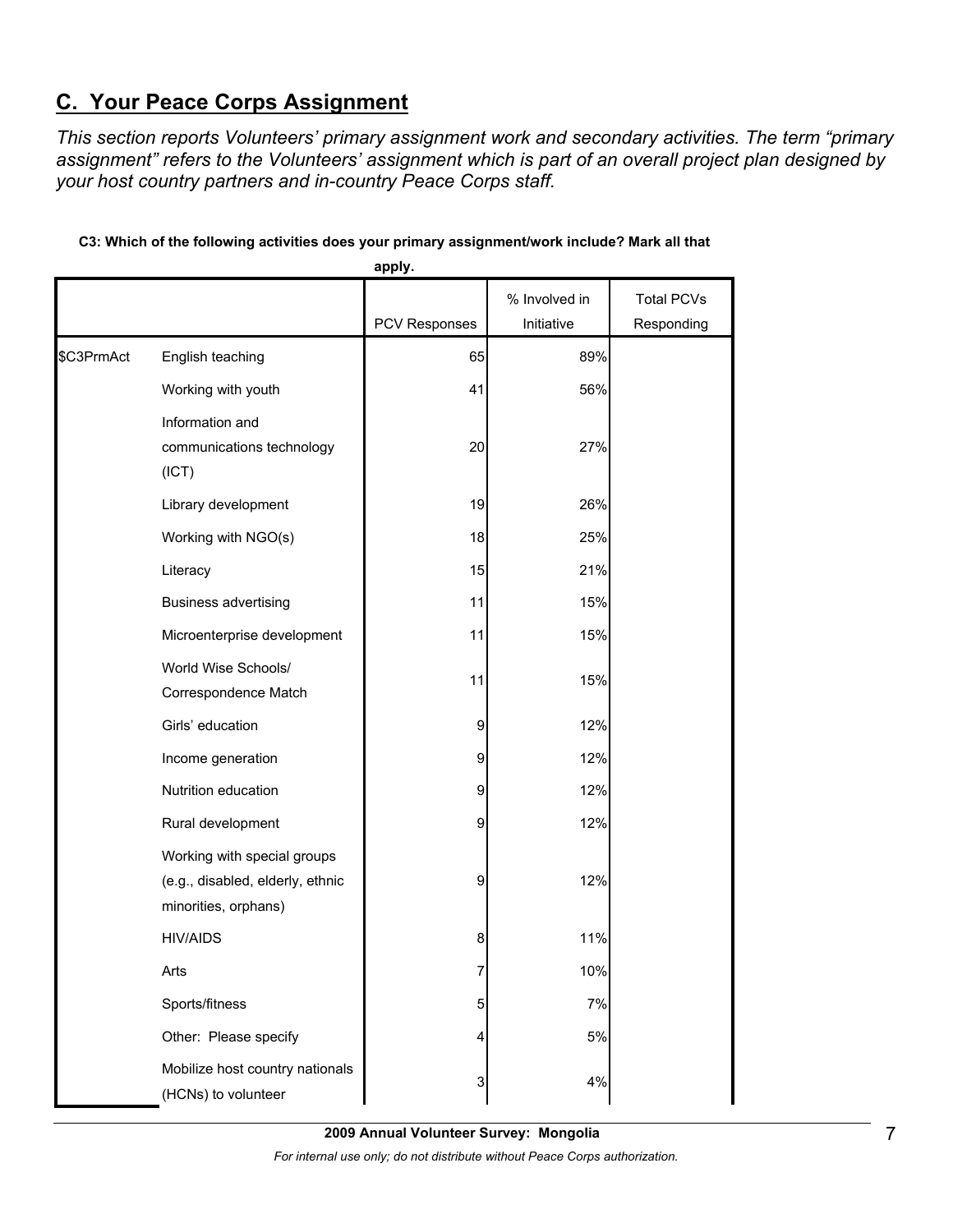| Community food security<br>(production/marketing) | 2 | 3% |    |
|---------------------------------------------------|---|----|----|
| Water and sanitation                              | 2 | 3% |    |
| Child survival                                    |   | 1% |    |
| Household food security                           |   | 1% |    |
| Urban development/municipal<br>development        |   | 1% |    |
| WID/GAD                                           |   | 1% |    |
| Biodiversity conservation                         |   |    |    |
| Environment work                                  |   |    |    |
| Natural resources management                      |   |    |    |
| Total                                             |   |    | 73 |

Percents may total to more than 100% since Volunteers were asked to "Mark all that apply."

#### **C3: Which of the following activities does your primary assignment/work include? Other**

| (specify)     |                                                |            |       |         |  |  |
|---------------|------------------------------------------------|------------|-------|---------|--|--|
|               |                                                | Column N % | Count | Row N % |  |  |
| C3.OTHER.TEXT | Open-ended results. Not responsive to request. |            |       |         |  |  |
|               | Total                                          |            | 73    | 100%    |  |  |

#### **C6: Hours Spent on Secondary Activities During Average Work Week**

|           | None | 1-10 hrs | 11-20 hrs | 21-30 hrs | 31-40 hrs | More than 40 hrs | Total |
|-----------|------|----------|-----------|-----------|-----------|------------------|-------|
| C6Hrs6grp |      | 65%      | 29%       | 4%        | $1\%$     |                  | 69    |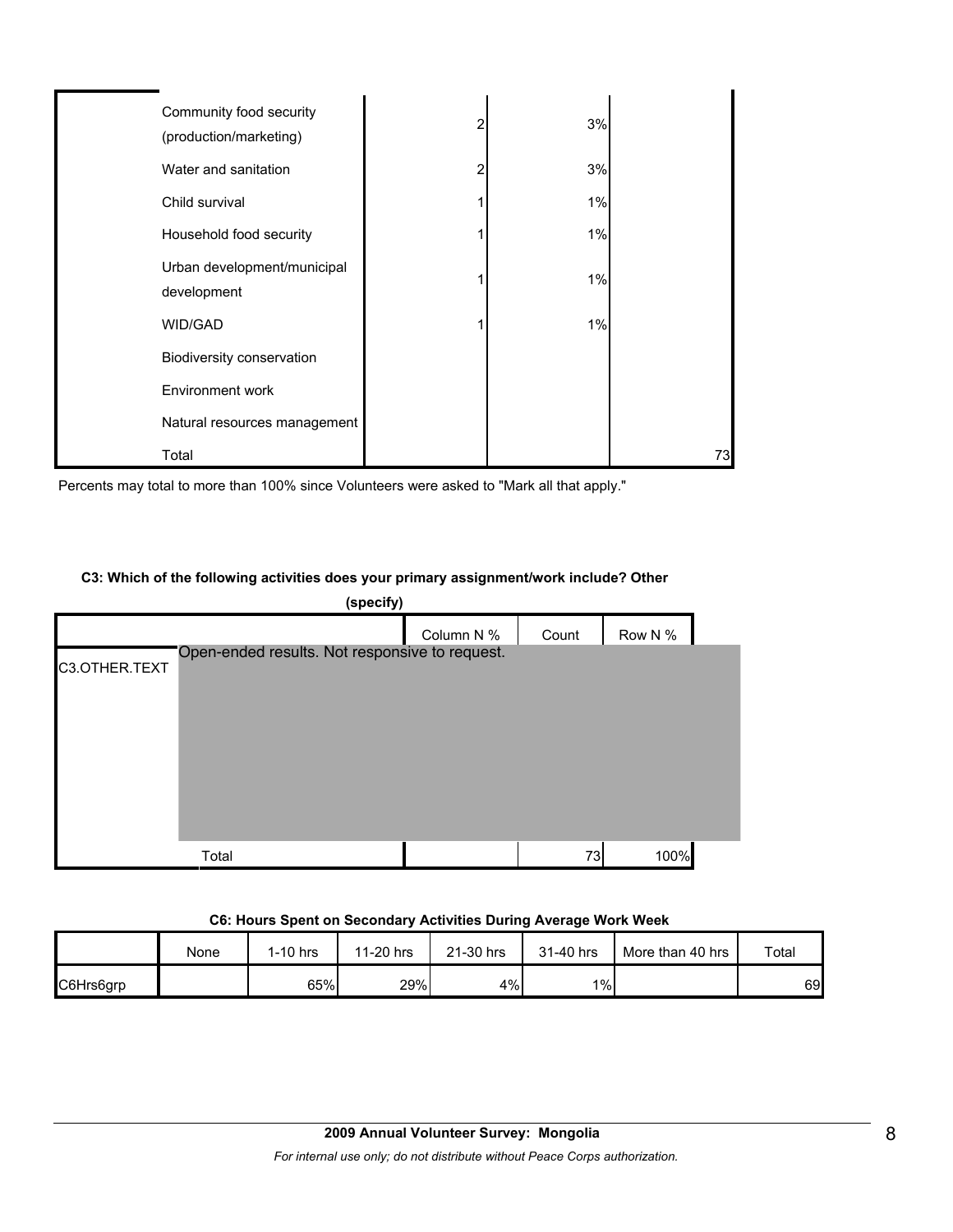| C6. How many hours do you spend on secondary activities during an average work week? |  |
|--------------------------------------------------------------------------------------|--|
|--------------------------------------------------------------------------------------|--|

|                | All Volunteers | Average | Lowest reported | Highest reported | Did not answer |
|----------------|----------------|---------|-----------------|------------------|----------------|
| C <sub>6</sub> | 73             | 11.81   |                 | 4UI              | Δ.             |

#### **C7: How personally satisfying is your--?**

|                              | Not at all 1 |     |     |     | Exceptionally 5 | Total |
|------------------------------|--------------|-----|-----|-----|-----------------|-------|
| <b>Primary assignment</b>    | 3%           | 21% | 36% | 27% | 14%             | 73    |
| Secondary project/activities | 3%           | 4%  | 29% | 42% | 22%             | 72    |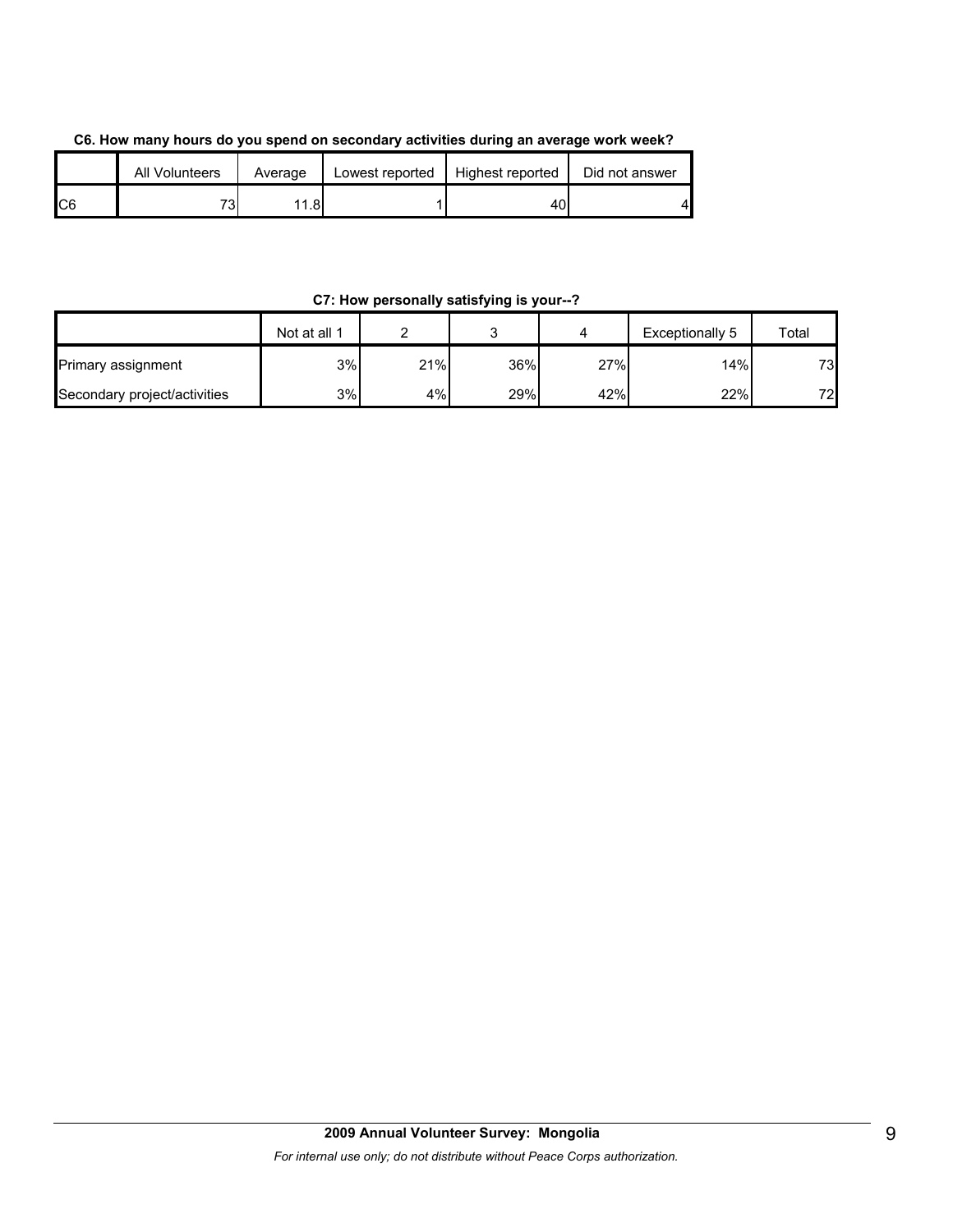# **D. Training for Peace Corps Assignment**

*This section reports Volunteers' assessments of the effectiveness of their Pre-Service Training and In-Service Training at post. In-Service Training (IST) includes: Reconnect; Technical IST; Mid-Service and Close of Service conferences; project management/leadership conferences; and other post-sponsored training sessions.* 

|                               |               |      |          |           | . .            | . .            |       |
|-------------------------------|---------------|------|----------|-----------|----------------|----------------|-------|
|                               | Not effective | Poor | Adequate | Effective | Very Effective | NA/No training | Total |
| Manage cultural differences   |               | 2%   | 29%      | 37%       | 32%            |                | 41    |
| Deal with adjustment issues   |               |      | 34%      | 41%       | 24%            |                | 41    |
| Work with                     |               |      |          |           |                |                |       |
| counterparts/community        | 2%            | 17%  | 44%      | 29%       | 7%             |                | 41    |
| partners                      |               |      |          |           |                |                |       |
| Use language needed in        | 2%            | 10%  | 27%      | 44%       | 17%            |                | 41    |
| work and social interactions  |               |      |          |           |                |                |       |
| Perform technical aspects of  | 2%            | 10%  | 39%      | 37%       | 10%            | 2%             | 41    |
| your work                     |               |      |          |           |                |                |       |
| Work on your project goals    | 5%            | 10%  | 44%      | 37%       | 5%             |                | 41    |
| and objectives                |               |      |          |           |                |                |       |
| Conduct a participatory       |               |      |          |           |                |                |       |
| community needs               | 2%            | 10%  | 54%      | 24%       | 10%            |                | 41    |
| assessment (e.g., PACA)       |               |      |          |           |                |                |       |
| Monitor your project goals    | 2%            | 17%  | 37%      | 37%       | 5%             | 2%             | 41    |
| and outcomes                  |               |      |          |           |                |                |       |
| Maintain your physical health | 2%            | 10%  | 34%      | 22%       | 29%            | 2%             | 41    |
| Maintain your                 | 2%            | 12%  | 29%      | 27%       | 29%            |                | 41    |
| mental/emotional health       |               |      |          |           |                |                |       |
| Maintain your personal safety | 2%            | 5%   | 24%      | 27%       | 37%            | 5%             | 41    |
| and security                  |               |      |          |           |                |                |       |

**D1: (PCVs at post 18 months or less) How effective was your Pre-Service Training (PST) in preparing you to--**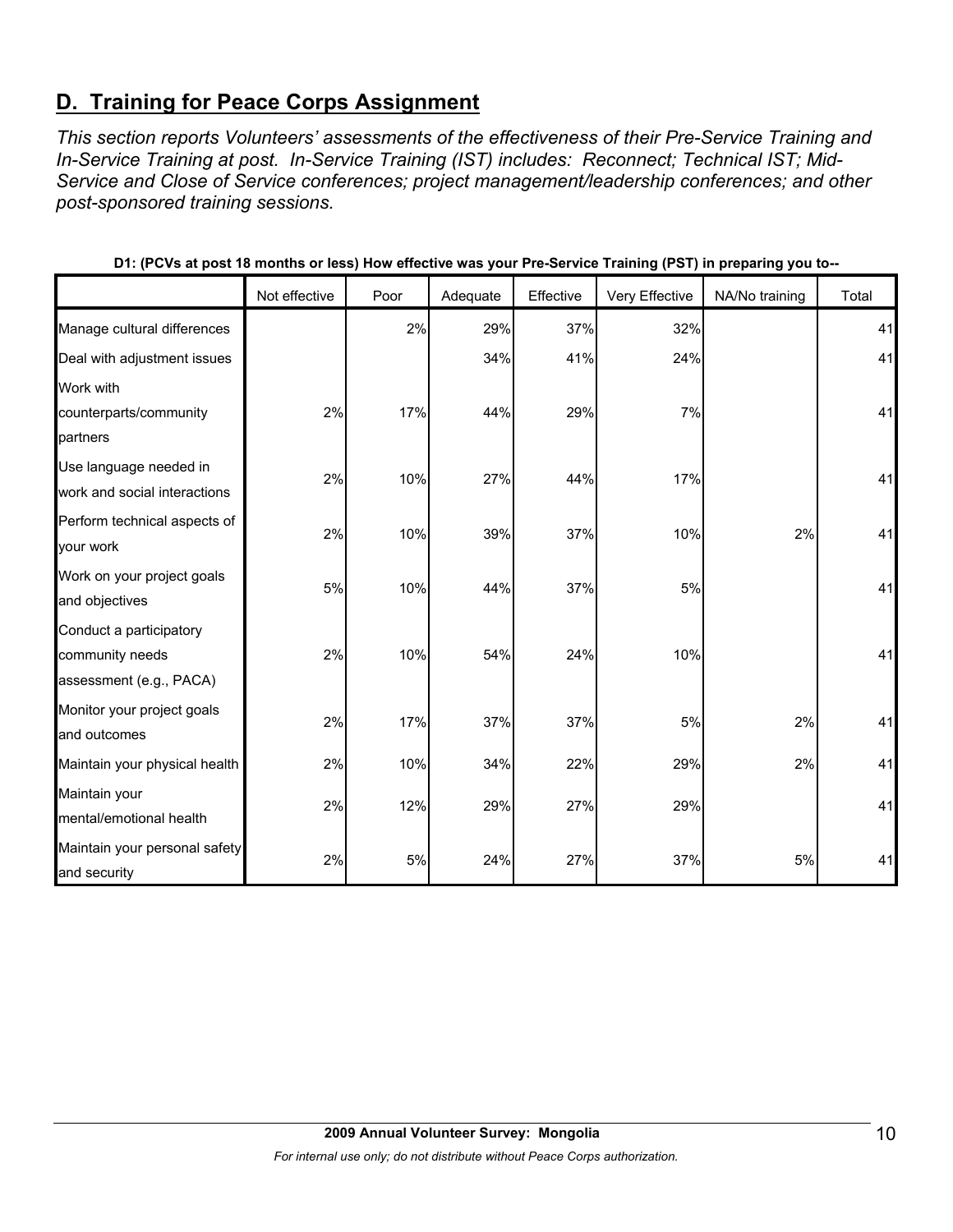|                                                                                          | Not effective | Poor | Adequate | Effective | Very Effective | NA/No training | Total |
|------------------------------------------------------------------------------------------|---------------|------|----------|-----------|----------------|----------------|-------|
| Manage cultural differences                                                              |               | 3%   | 27%      | 43%       | 23%            | 4%             | 70    |
| Deal with adjustment issues                                                              |               | 7%   | 33%      | 39%       | 14%            | 7%             | 70    |
| Build and strengthen working<br>relationships with<br>counterparts/community<br>partners |               | 7%   | 29%      | 33%       | 30%            | 1%             | 70    |
| Use language needed in<br>work and social interactions                                   |               | 11%  | 29%      | 31%       | 23%            | 6%             | 70    |
| Perform technical aspects of<br>your work                                                |               | 19%  | 23%      | 36%       | 20%            | 3%             | 70    |
| Work on your project goals<br>and objectives                                             | 1%            | 16%  | 33%      | 29%       | 19%            | 3%             | 70    |
| Conduct a participatory<br>community needs<br>assessment (e.g., PACA)                    | 3%            | 13%  | 39%      | 28%       | 12%            | 6%             | 69    |
| Monitor project goals and<br>outcomes                                                    | 1%            | 19%  | 39%      | 29%       | 10%            | 3%             | 70    |
| Maintain your physical health                                                            | 1%            | 1%   | 40%      | 34%       | 19%            | 4%             | 70    |
| Maintain your<br>mental/emotional health                                                 |               | 3%   | 40%      | 39%       | 10%            | 9%             | 70    |
| Maintain your personal safety<br>and security                                            |               | 1%   | 33%      | 36%       | 29%            | 1%             | 70    |

#### **D5: How effective was your In-Service Training (IST) in preparing you to--**

#### **D8: Did you have this skill before joining the Peace Corps?**

|                                               | No/ No answer | Yes | Total |
|-----------------------------------------------|---------------|-----|-------|
| Skills specific to my assignment              | 26            | 47  | 73    |
| Assessing community needs                     | 55            | 18  | 73    |
| Organizing/implementing community activities  | 32            | 40  | 72    |
| Building capacity of local organizations      | 60            | 10I | 70    |
| Monitoring, reporting, and evaluating my work | 27            | 45  | 72    |
| Designing and implementing training sessions  | 47            | 25  | 72    |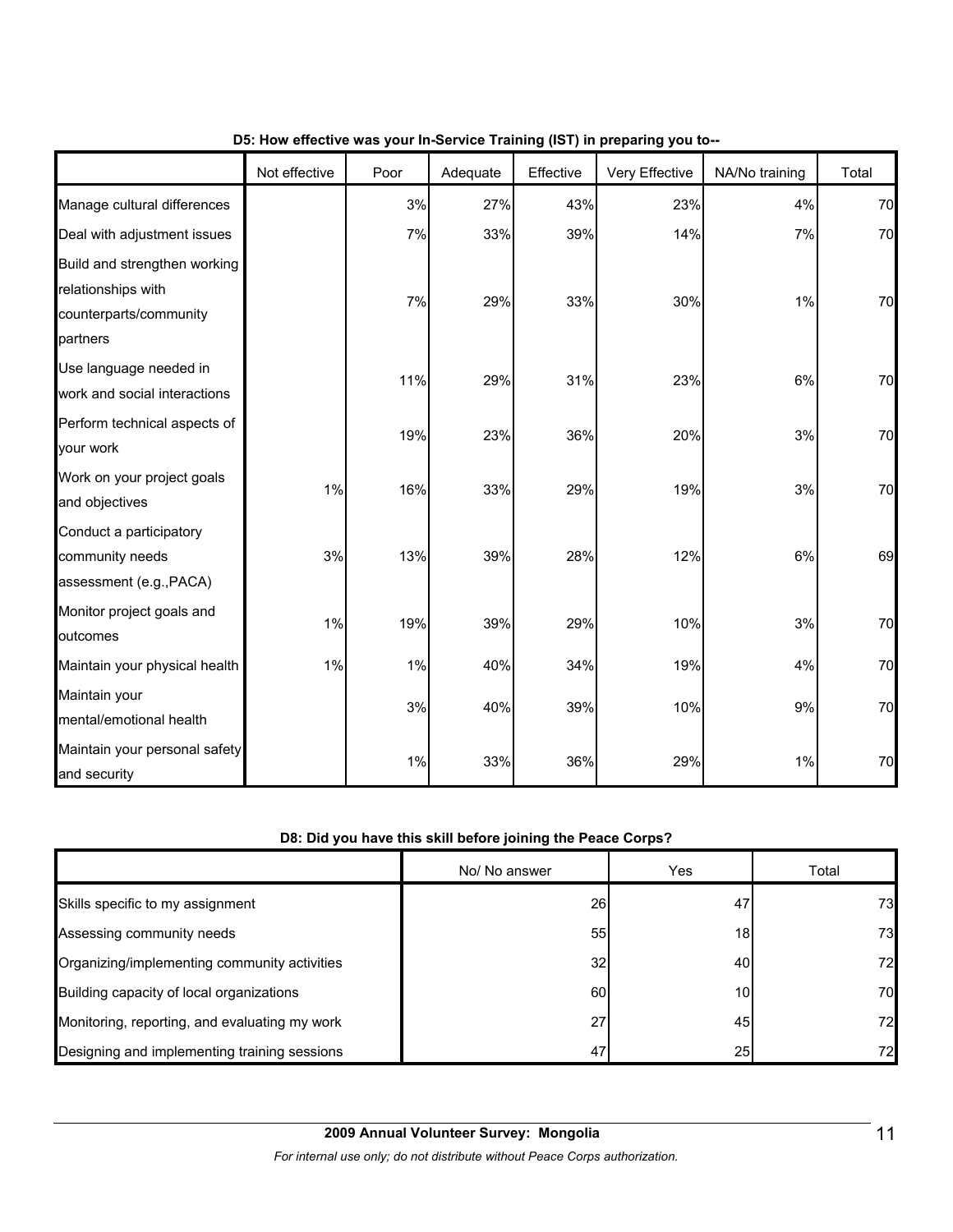#### **D8: Is the skill needed for your Peace Corps work?**

|                                                  | No/ No answer | Yes | Total |
|--------------------------------------------------|---------------|-----|-------|
| Skills specific to my assignment                 | 4             | 68  | 72    |
| Assessing community needs                        | 4             | 68  | 72    |
| Organizing/implementing<br>community activities  | 5             | 66  | 71    |
| Building capacity of local<br>organizations      | 13            | 58  | 71    |
| Monitoring, reporting, and<br>evaluating my work | 8             | 63  | 71    |
| Designing and implementing<br>training sessions  | 9             | 63  | 72    |

#### **D8: Have you had adequate Peace Corps training to acquire the skill?**

|                                                  | No/ No answer | Yes | Total |
|--------------------------------------------------|---------------|-----|-------|
| Skills specific to my assignment                 | 8             | 50  | 58    |
| Assessing community needs                        | 10            | 54  | 64    |
| Organizing/implementing<br>community activities  | 14            | 49  | 63    |
| Building capacity of local<br>organizations      | 23            | 41  | 64    |
| Monitoring, reporting, and<br>evaluating my work | 14            | 44  | 58    |
| Designing and implementing<br>training sessions  | 21            | 42  | 63    |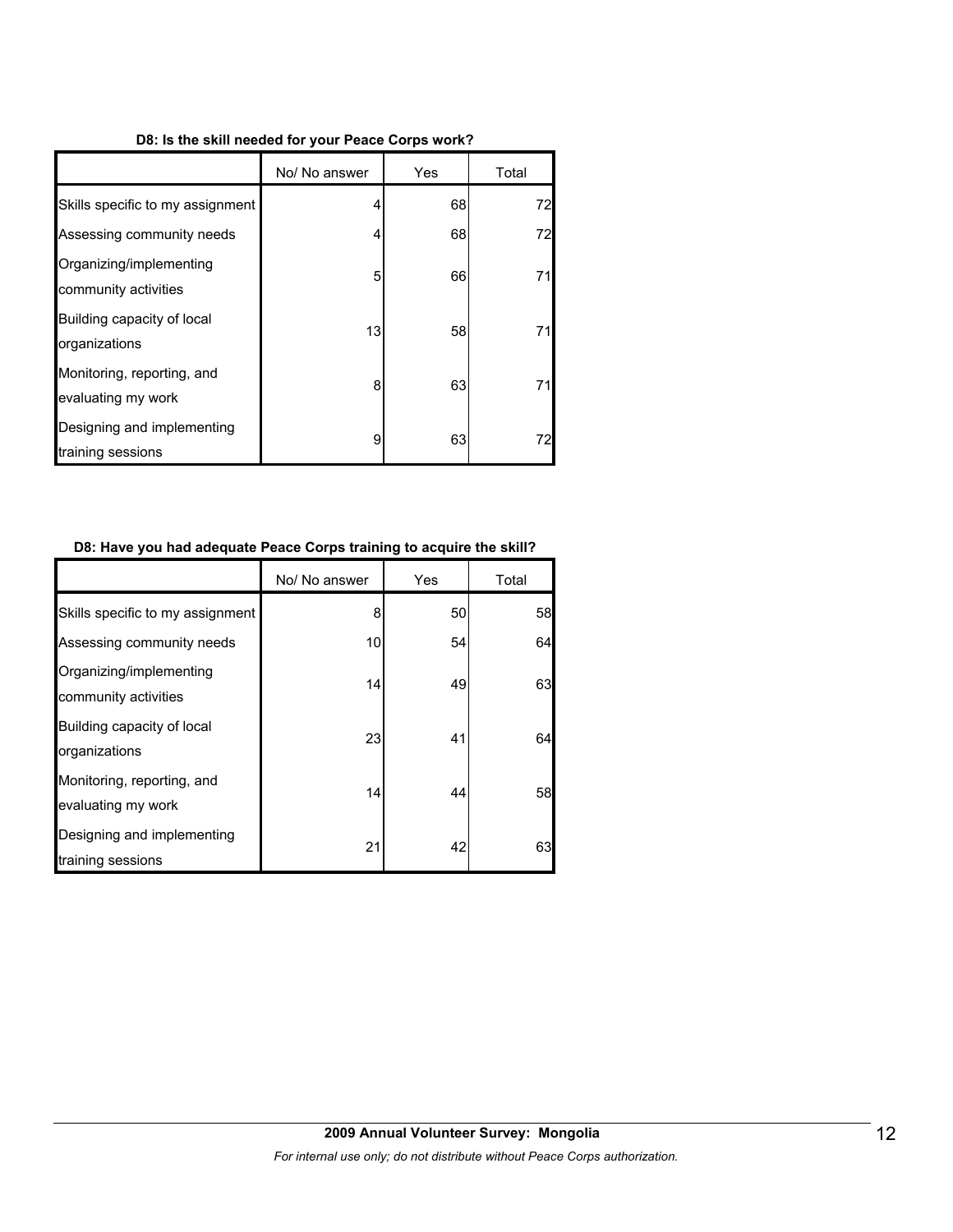# **E. Volunteer Assignment Goals and Impact**

*This section reports Volunteers' self-assessments of their impact on the individuals and organizations in the communities in which they serve. At the end of this section, Volunteers' third goal activities, participation in Coverdell World Wise School/Correspondence Match (CWWS/CM) and use of Peace Corps resources to support their work are reported in questions.* 

|                                                                                                       | Not at all 1 | $\overline{2}$ | $\mathfrak{S}$ | 4   | <b>Exceptionally 5</b> | <b>NA</b> | Total |
|-------------------------------------------------------------------------------------------------------|--------------|----------------|----------------|-----|------------------------|-----------|-------|
| Meets the objectives of the<br>project plan                                                           | 1%           | 11%            | 38%            | 42% | 8%                     |           | 72    |
| Builds local capacity for<br>sustainability                                                           | 4%           | 18%            | 38%            | 32% | 8%                     |           | 72    |
| Involves local people in<br>planning and implementing<br>activities                                   | 3%           | 10%            | 42%            | 32% | 14%                    |           | 72    |
| Complements other local<br>development activities                                                     | 6%           | 17%            | 35%            | 32% | 8%                     | 3%        | 72    |
| Transfers skills to host country<br>individuals and organizations                                     |              | 7%             | 39%            | 40% | 14%                    |           | 72    |
| Mobilizes host country<br>nationals (HCNs) to volunteer                                               | 21%          | 29%            | 31%            | 15% | $1\%$                  | 3%        | 72    |
| Helps promote a better<br>understanding of Americans<br>on the part of the peoples<br>served (goal 2) | 1%           | 4%             | 15%            | 42% | 38%                    |           | 72    |
| Helps promote a better<br>understanding of other<br>peoples on the part of<br>Americans (goal 3)      | 1%           | 7%             | 19%            | 38% | 33%                    | 1%        | 72    |

**E1: To what extent does your Volunteer work assignment address the following?**

#### **E2: To what extent does your host community--?**

|                                          | Not at all 1 | ◠  |     | 4   | Exceptionally 5 | NA. | Total |
|------------------------------------------|--------------|----|-----|-----|-----------------|-----|-------|
| Need the assistance that you<br>provided |              | 6% | 38% | 38% | 19%             |     | 32    |
| Want the assistance that you<br>provided | 6%           | 3% | 28% | 28% | 34%             |     | 32    |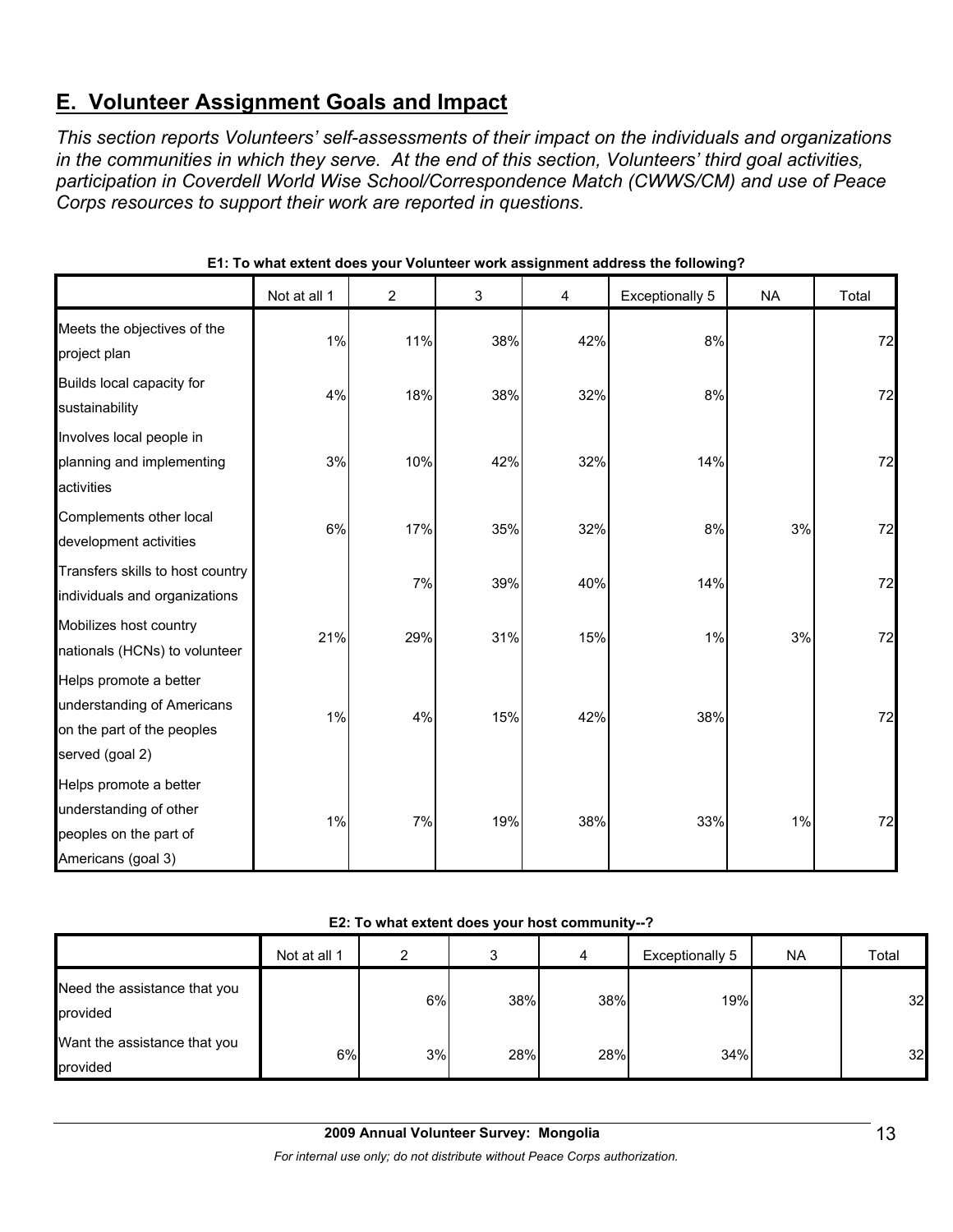|                                                                  | None 1 | $\overline{2}$ | 3   | 4   | Exceptional 5 | NA  | Total |
|------------------------------------------------------------------|--------|----------------|-----|-----|---------------|-----|-------|
| Ability to access information<br>(e.g., library, Internet, etc.) | 8%     | 17%            | 21% | 33% | 19%           | 1%  | 72    |
| Leadership skills                                                | 7%     | 15%            | 35% | 35% | 8%            |     | 72    |
| Planning and management                                          | 7%     | 10%            | 26% | 49% | 8%            |     | 72    |
| Problem solving/critical thinking                                | 8%     | 14%            | 31% | 36% | 11%           |     | 72    |
| Self-esteem                                                      | 7%     | 7%             | 35% | 38% | 12%           | 1%  | 72    |
| <b>Technical skills</b>                                          | 4%     | 14%            | 29% | 38% | 15%           |     | 72    |
| Use of local resources                                           | 8%     | 17%            | 39% | 28% | 8%            |     | 72    |
| Use of external resources (e.g.,<br>grants, international NGOs)  | 10%    | 21%            | 28% | 29% | 12%           |     | 72    |
| Better understanding of<br>Americans                             | 1%     | 3%             | 8%  | 31% | 57%           |     | 72    |
| Other: Please specify below                                      |        |                | 6%  |     |               | 94% | 16    |

#### **E3: How much impact does your assignment have on the capacities of your host counterparts/community partners?**

#### **E3: How much impact does your assignment have on the capacities**

#### **of your host counterparts/community partners? Other (specify)**

|                 | Column N % | Count | Row N % |
|-----------------|------------|-------|---------|
| <b>E3 OTHER</b> | 100%       | 73    |         |
| Total           |            | 73    | 100%    |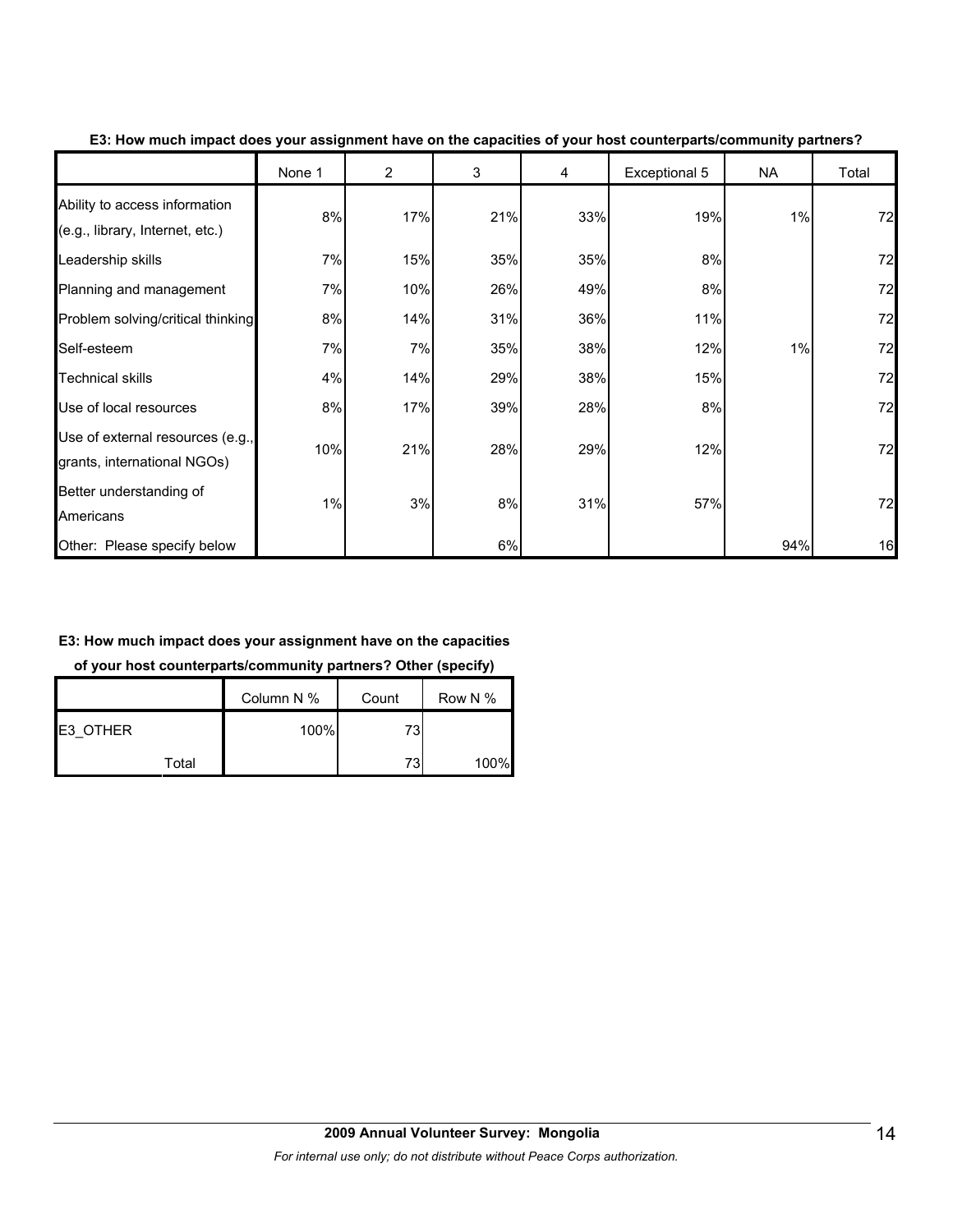|                                                                  | None 1 | $\overline{2}$ | 3   | 4   | Exceptional 5 | NA  | Total |
|------------------------------------------------------------------|--------|----------------|-----|-----|---------------|-----|-------|
| Ability to access information<br>(e.g., library, Internet, etc.) | 8%     | 14%            | 27% | 27% | 18%           | 6%  | 71    |
| Leadership skills                                                | 7%     | 18%            | 30% | 32% | 8%            | 4%  | 71    |
| Planning and management                                          | 7%     | 20%            | 37% | 27% | 6%            | 4%  | 71    |
| Problem solving/critical thinking                                | 6%     | 20%            | 28% | 37% | 8%            | 1%  | 71    |
| Self-esteem                                                      | 3%     | 11%            | 27% | 41% | 14%           | 4%  | 71    |
| <b>Technical skills</b>                                          | 4%     | 11%            | 37% | 26% | 17%           | 4%  | 70    |
| Use of local resources                                           | 6%     | 18%            | 42% | 20% | 8%            | 6%  | 71    |
| Use of external resources (e.g.,<br>grants, international NGOs)  | 18%    | 17%            | 27% | 21% | 8%            | 8%  | 71    |
| Better understanding of<br>Americans                             | 1%     | 7%             | 14% | 28% | 48%           | 1%  | 71    |
| Other: Please specify below                                      |        | 6%             | 12% |     | 6%            | 75% | 16    |

#### **E4: How much impact does your assignment have on the capacities of your host individuals with whom you work?**

#### **E4: How much impact does your assignment have on the capacities of your**

**host individuals with whom you work? Other (specify)**

|          |                                                | Column N % | Count | Row N % |  |
|----------|------------------------------------------------|------------|-------|---------|--|
| E4_OTHER | Open-ended results. Not responsive to request. |            |       |         |  |
|          |                                                |            |       |         |  |
|          | Total                                          |            | 73    | 100%    |  |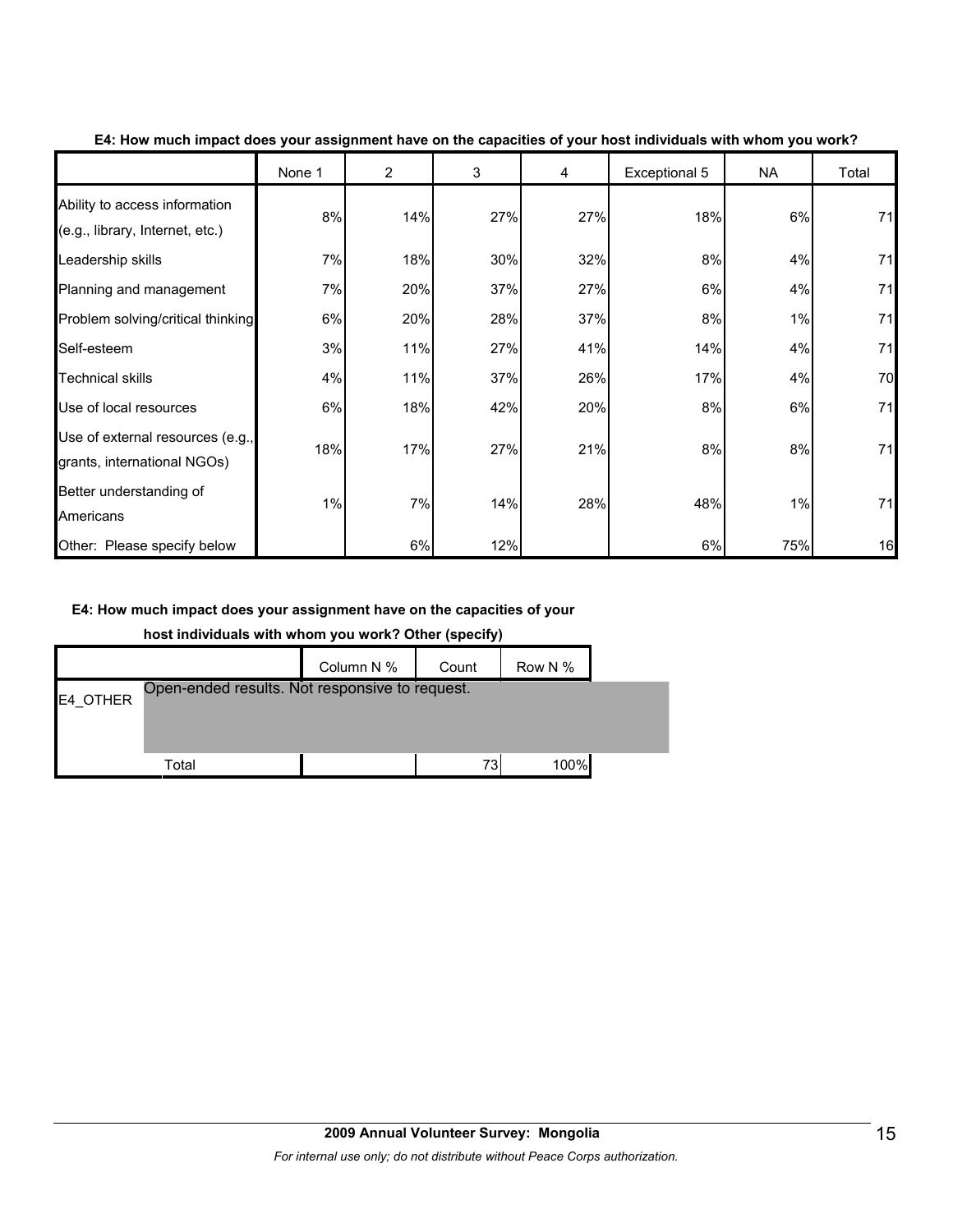|                                                              | None 1 | $\overline{2}$ | 3   | 4   | Exceptional 5 | <b>NA</b> | Total |
|--------------------------------------------------------------|--------|----------------|-----|-----|---------------|-----------|-------|
| Identifying and prioritizing<br>organizational needs         | 15%    | 15%            | 28% | 32% | 6%            | 4%        | 72    |
| Leadership                                                   | 17%    | 15%            | 32% | 25% | 6%            | 4%        | 71    |
| Management                                                   | 15%    | 13%            | 37% | 25% | 6%            | 4%        | 71    |
| Monitoring and evaluation                                    | 12%    | 15%            | 38% | 22% | 8%            | 4%        | 72    |
| Planning and implementing<br>organizational activities       | 11%    | 10%            | 35% | 25% | 15%           | 4%        | 72    |
| Teamwork/participatory<br>decision-making                    | 8%     | 11%            | 31% | 32% | 14%           | 4%        | 72    |
| Use of local resources                                       | 11%    | 19%            | 31% | 26% | 8%            | 4%        | 72    |
| Ability to mobilize, manage,<br>and sustain local volunteers | 14%    | 18%            | 28% | 29% | 6%            | 6%        | 72    |
| Other: Please specify below                                  | 5%     | $5%$           | 11% | 11% |               | 68%       | 19    |

**E5: To what extent does your assignment enhance the capacities of organizations with whom you work?**

#### **E5: To what extent does your assignment enhance the capacities of**

#### **organizations with whom you work? Other (specify)**

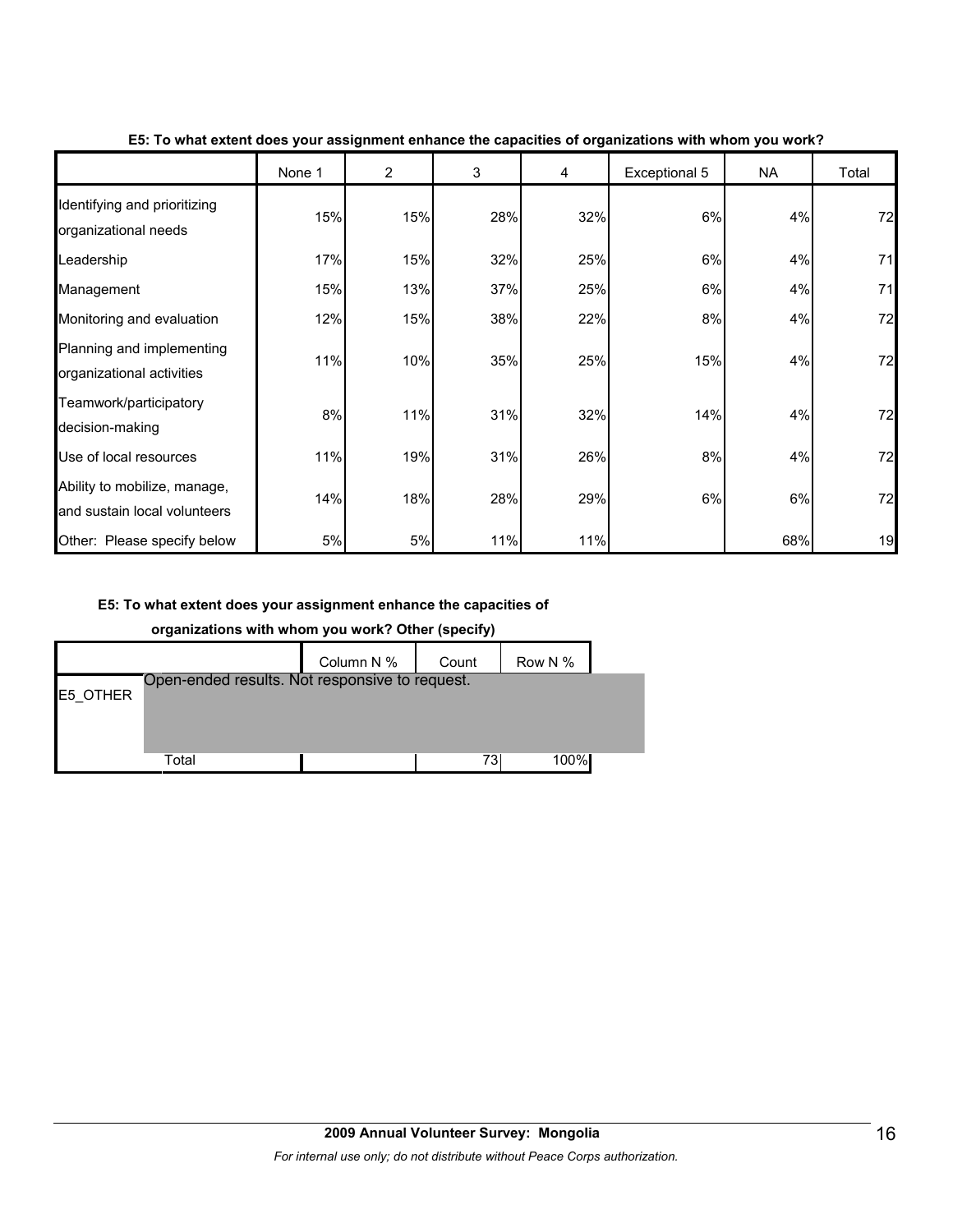|                                       | Not at all 1 | 2   | 3   | 4   | Exceptionally 5 | <b>NA</b> | Total |
|---------------------------------------|--------------|-----|-----|-----|-----------------|-----------|-------|
| Your counterpart/community<br>partner | 1%           | 10% | 32% | 33% | 24%             |           | 72    |
| Another institution/organization      | 11%          | 14% | 36% | 26% | 10%             | 3%        | 72    |
| Members of your host<br>community     | 4%           | 14% | 32% | 35% | 15%             |           | 72    |
| Other: Please specify below           |              |     | 8%  | 15% |                 | 77%       | 13    |

**E6: How effective have you been in transferring knowledge and skills to help the following persons or groups build their capacities?**

**E7: To what extent have HC individuals gained a better understanding of Americans? Includes "Too early to tell."**

|    | Not at all | Minimally | Moderatelv | Considerabl∨ | Exceptionally | Foo early to tell | Total |
|----|------------|-----------|------------|--------------|---------------|-------------------|-------|
| E7 | 0%         | 4%        | 23%        | 44%          | 30%           | 0%                | 74    |

#### **E7: To what extent have HC individuals gained a better understanding of Americans? Excludes**

**"Too early to tell."**

|     | Not at all | Minimally | Moderately | Considerably | Exceptionally | $\tau$ otar |
|-----|------------|-----------|------------|--------------|---------------|-------------|
| IE7 |            | 4%        | 23%        | 44%          | 30%           | 71          |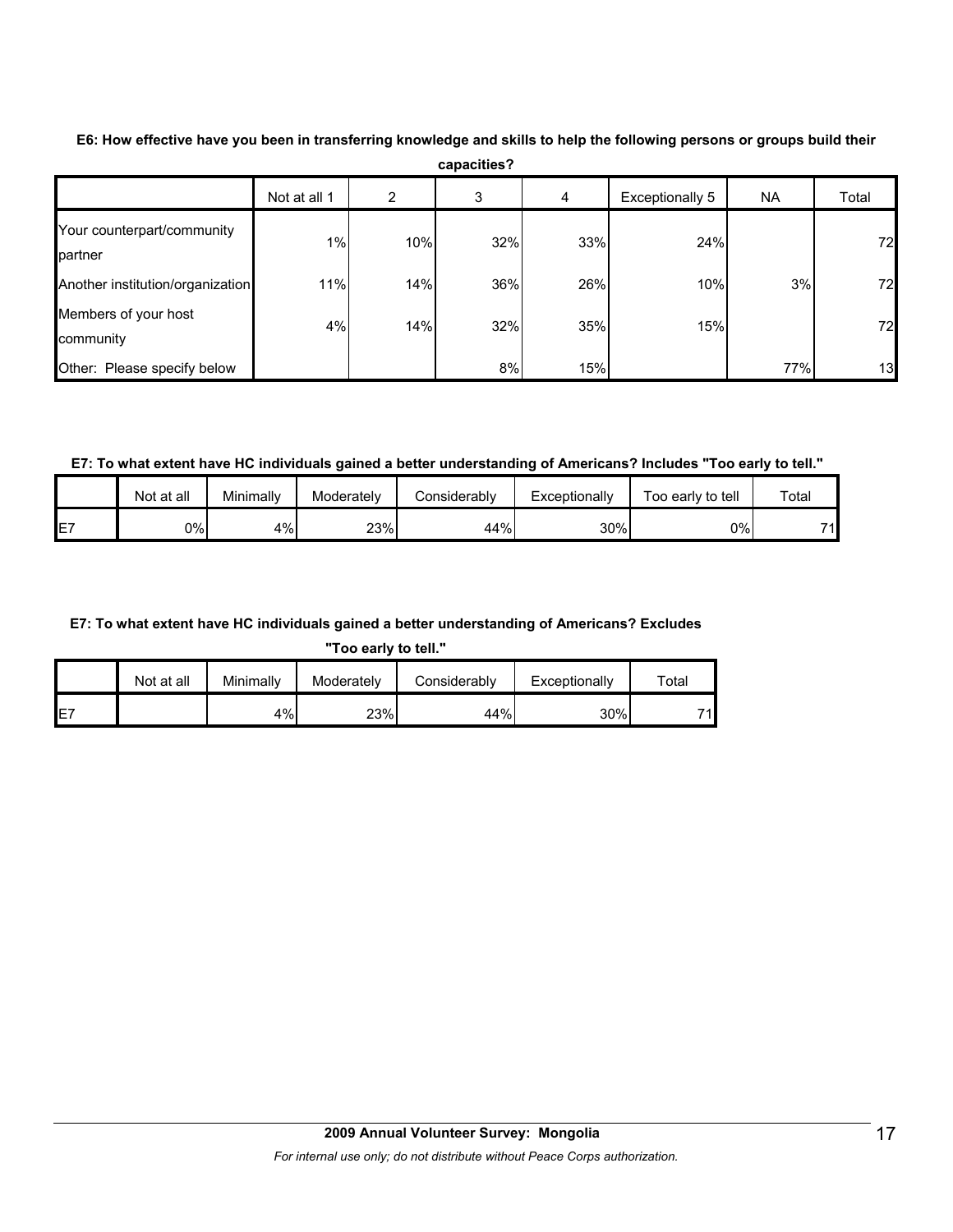|               |                                                              | PCV Responses  | % Doing This | <b>Total PCVs</b><br>Responding |
|---------------|--------------------------------------------------------------|----------------|--------------|---------------------------------|
| \$E9Goal3Acts | Electronic updates                                           | 64             | 91%          |                                 |
|               | <b>Hosting American visitors</b>                             | 51             | 73%          |                                 |
|               | Personal website or blog                                     | 39             | 56%          |                                 |
|               | Hard copy/paper update                                       | 25             | 36%          |                                 |
|               | Enrollment in the CWWS/CMS<br>program                        | 21             | 30%          |                                 |
|               | While on home leave, spoke at a<br>school or community group | 14             | 20%          |                                 |
|               | Pen pal program/letter exchange                              | 10             | 14%          |                                 |
|               | Podcasted/created a slide show or<br>video posted online     | 10             | 14%          |                                 |
|               | Other please specify                                         | $\overline{9}$ | 13%          |                                 |
|               | Peace Corps Week activities                                  | 1              | $1\%$        |                                 |
|               | Total                                                        |                |              | 70                              |

#### **E9. In which of the following third goal activities have you participated during your PC service?**

Percents may total to more than 100% since Volunteers were asked to "Mark all that apply."

#### **E9: When asked about third goal activities, Volunteer answered "No involvement in third goal activities."**

|                                                                                                           | Have done third goal activities | No third goal activities | Total |
|-----------------------------------------------------------------------------------------------------------|---------------------------------|--------------------------|-------|
| Peace Corps' third goal is to "help promote a<br>better understanding of other peoples on the part        |                                 |                          |       |
| of Americans." In which of the following third goal<br>activities, including your contact with family and | 99%                             | $1\%$                    | 73    |
| friends, have you participated during your Peace                                                          |                                 |                          |       |
| Corps                                                                                                     |                                 |                          |       |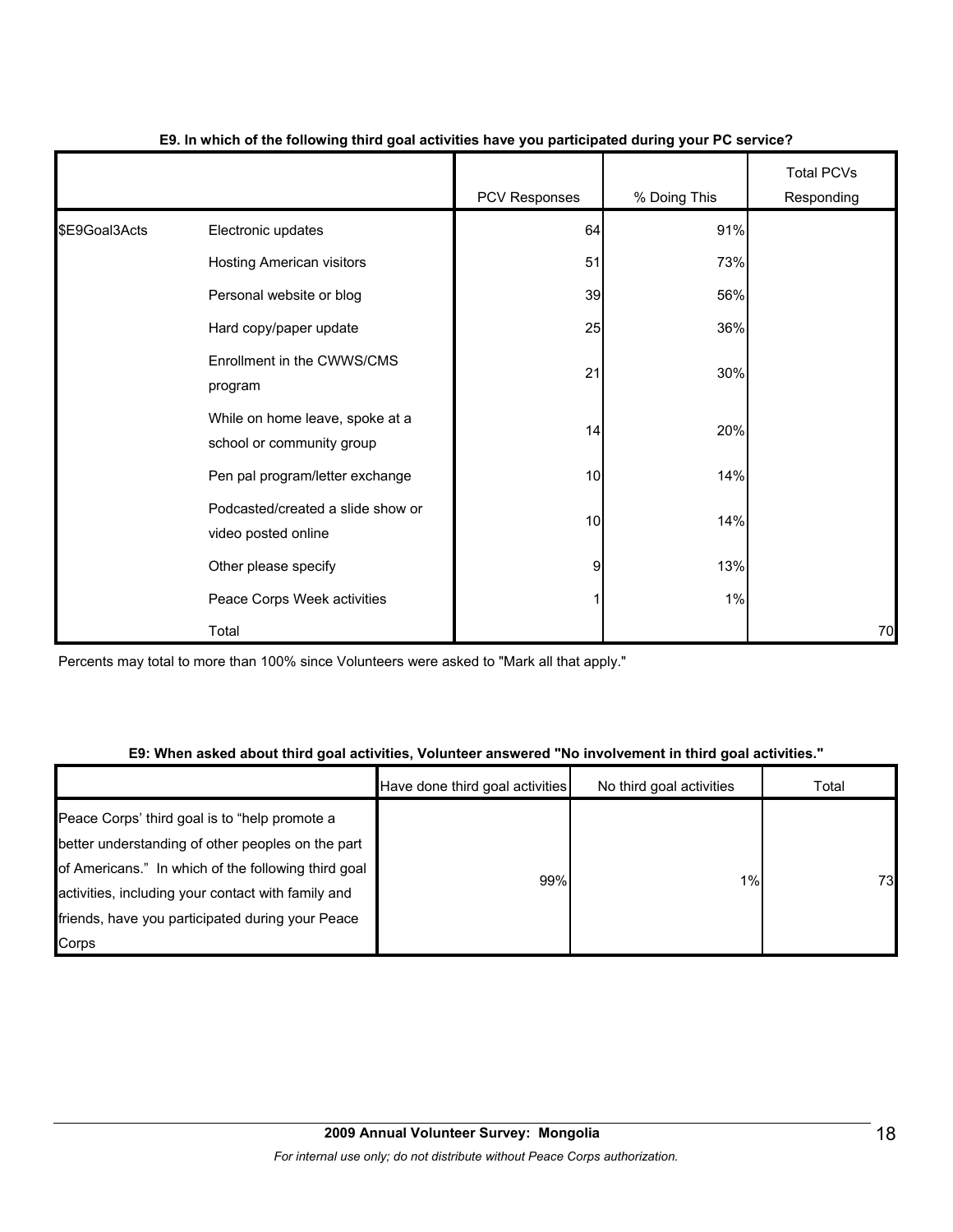|                 |                            | I have participated in | I have participated in |       |
|-----------------|----------------------------|------------------------|------------------------|-------|
|                 | I have not participated in | CWWS/CM & would        | CWWS/CM and would      |       |
|                 | CWWS/CM.                   | recommend it           | NOT recommend it       | Total |
| E <sub>10</sub> | 69%                        | 30%                    | 1%                     | 67    |

**E10: Would you recommend participation in the CWWS CMS to other Volunteers?**

#### **E11: To what extent have Americans gained a better understanding of HCNs? Includes "Too early to tell."**

|     | Not at all | Minimally | Moderatelv | Considerably | Exceptionally | Too early to tell | Total |
|-----|------------|-----------|------------|--------------|---------------|-------------------|-------|
| E1' | 0%l        | 8%l       | $'7\%$     | 47%          | 28%           | $0\%$             | 72    |

#### **E11: To what extent have Americans gained a better understanding of HCNs? Excludes "Too early**

|      | to tell."  |           |            |              |               |       |  |  |
|------|------------|-----------|------------|--------------|---------------|-------|--|--|
|      | Not at all | Minimally | Moderately | Considerably | Exceptionally | Total |  |  |
| IE11 |            | 8%        | 17%        | 47%          | 28%           | 72    |  |  |

#### **E12: Which of the following resources have been useful to you in your third goal activities?**

|                                                                                | Yes |
|--------------------------------------------------------------------------------|-----|
| Coverdell World Wise Schools staff (Useful)                                    | 10  |
| Contact with other Peace Corps staff in Washington, D.C. (Useful)              |     |
| Information at staging (Useful)                                                | 18  |
| Information from your post sent to you before departure (Useful)               | 31  |
| Internet (Useful)                                                              | 53  |
| Invitation kits (Useful)                                                       | 28  |
| Material in staging packet (Useful)                                            | 24  |
| Peace Corps staff at post (e.g., World Wise School contact) (Useful)           | 17  |
| Recruiting (Useful)                                                            | 16  |
| Resources available from Coverdell World Wise Schools (Useful)                 | 7   |
| Resources available on Peace Corps website (e.g., third goal section) (Useful) | 19  |
| Training on third goal (Useful)                                                | 11  |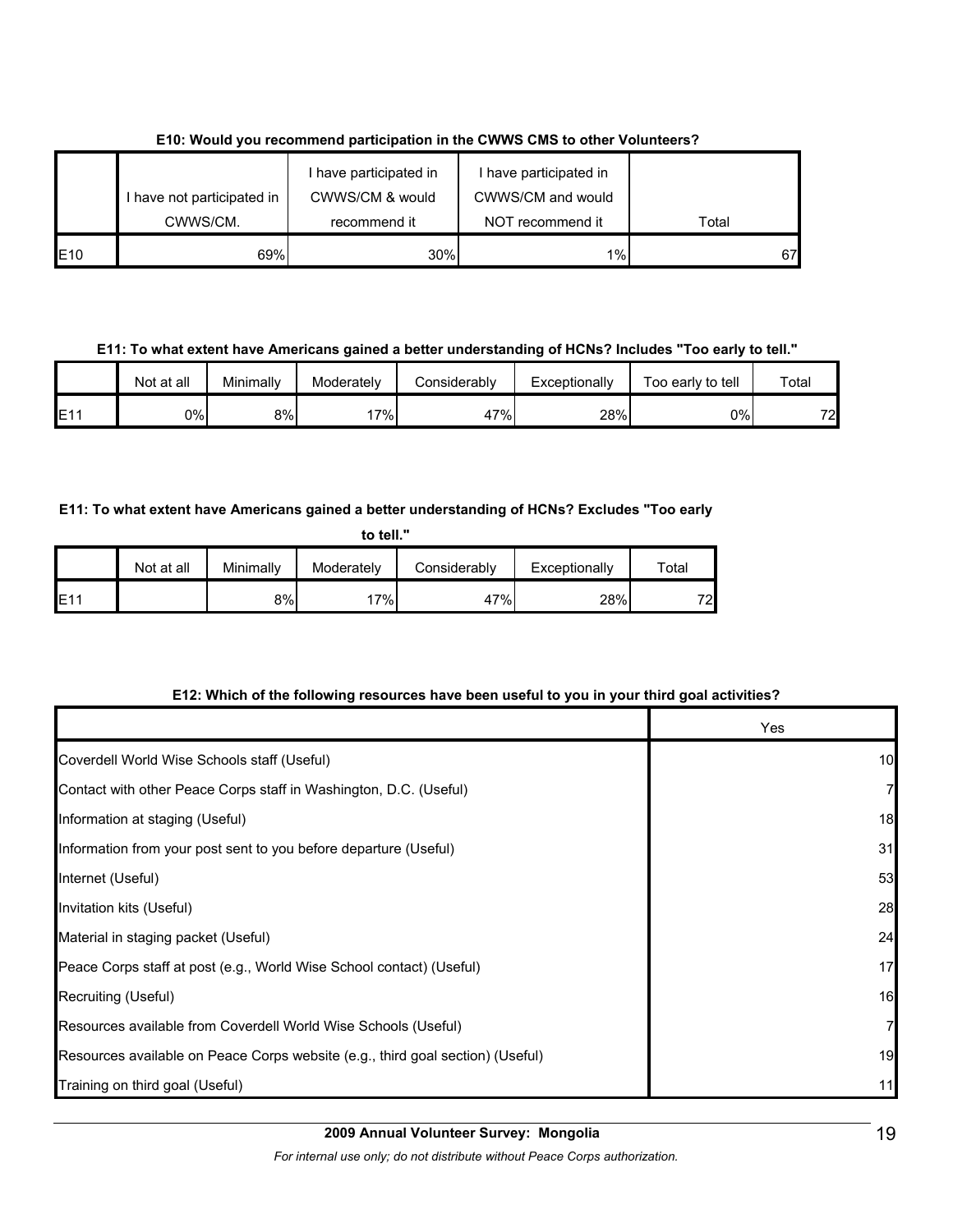|                                                                                          | Yes |
|------------------------------------------------------------------------------------------|-----|
| Coverdell World Wise Schools staff (Would be helpful)                                    | 24  |
| Contact with other Peace Corps staff in Washington, D.C. (Would be helpful)              | 24  |
| Information at staging (Would be helpful)                                                | 12  |
| Information from your post sent to you before departure (Would be helpful)               | 9   |
| Internet (Would be helpful)                                                              | 15  |
| Invitation kits (Would be helpful)                                                       | 11  |
| Material in staging packet (Would be helpful)                                            | 9   |
| Peace Corps staff at post (e.g., World Wise School contact) (Would be helpful)           | 15  |
| Recruiting (Would be helpful)                                                            | 13  |
| Resources available from Coverdell World Wise Schools (Would be helpful)                 | 20  |
| Resources available on Peace Corps website (e.g., third goal section) (Would be helpful) | 18  |
| Training on third goal (Would be helpful)                                                | 22  |
| Other: Please specify below (Would/will be helpful)                                      |     |

#### **E12: Which of the following resources would/will be helpful to you in your third goal activities?**

# Column N % Count Row N % E12\_OTHER Total 73 100% Open-ended results. Not responsive to request.

#### **E12: Other useful/helpful resources? Other (specify)**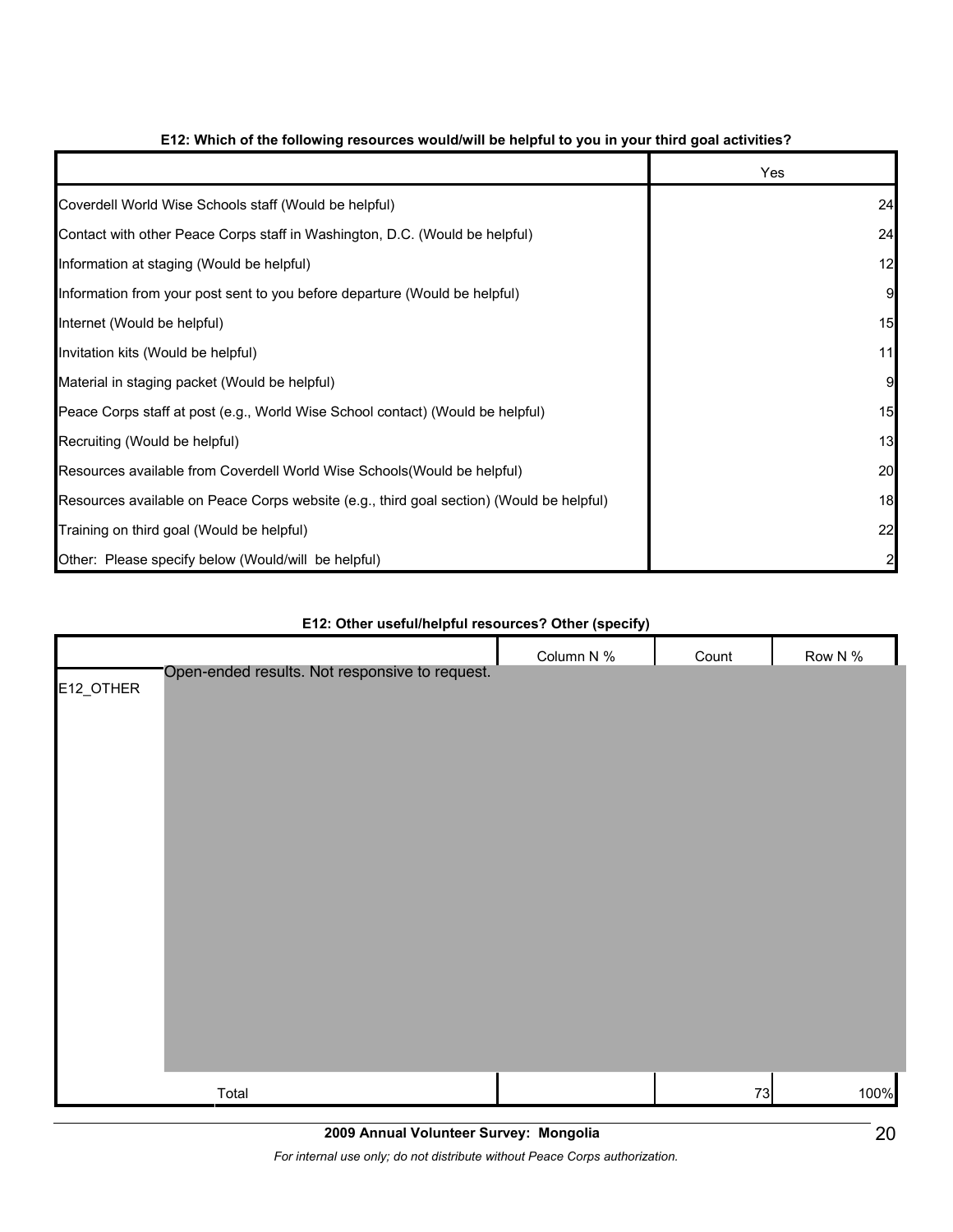|     | No  | Yes, but I haven't used it. | Yes, I have used it. | Total |
|-----|-----|-----------------------------|----------------------|-------|
| E13 | 59% | 39%                         | 1%                   | 69    |

#### **E13: Do you know about the Peace Corps Partnership Program (PCPP)?**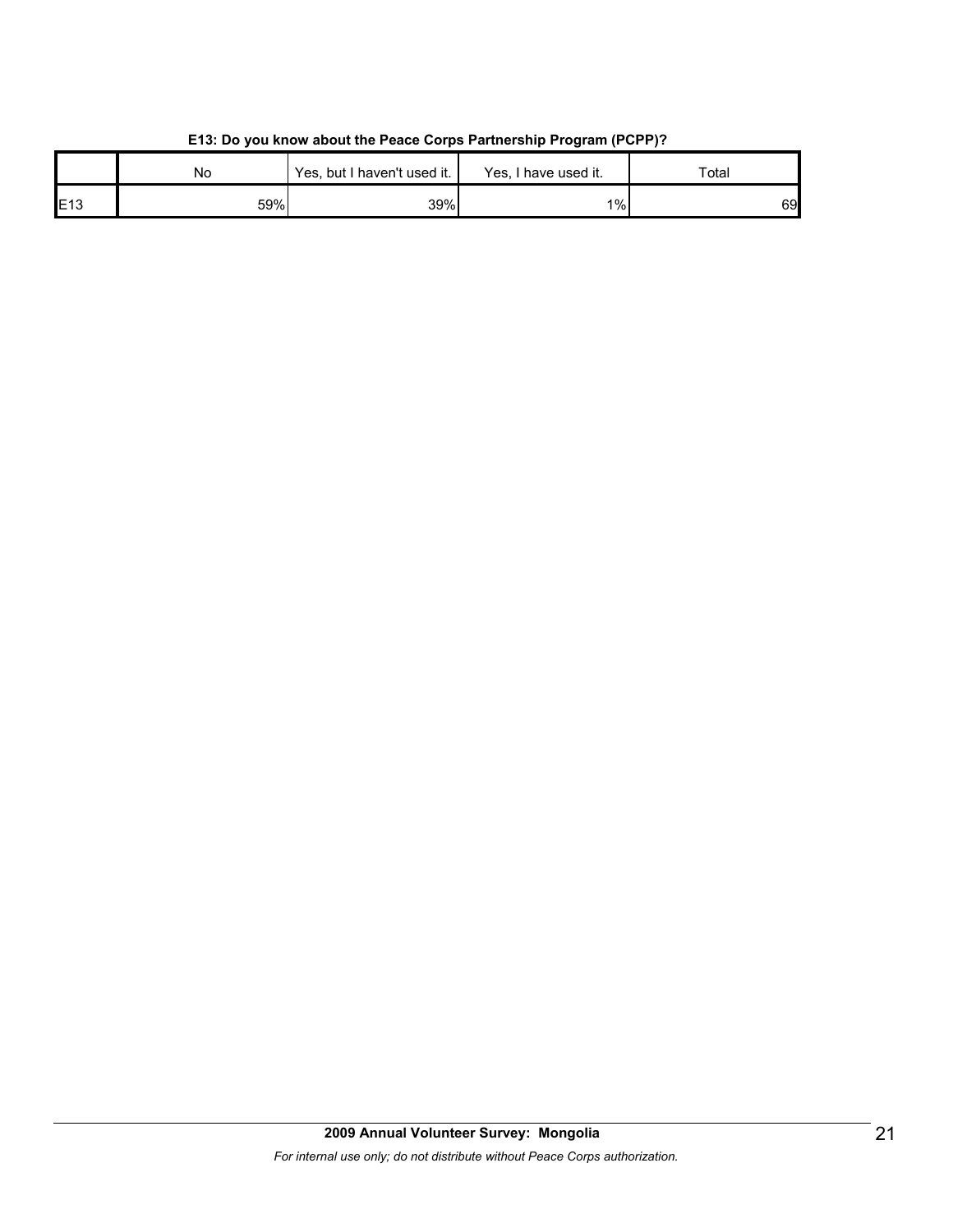# **F. Peace Corps Support**

*This section reports Volunteers' assessments of in-country Peace Corps.* 

| F2: How satisfied are you with the health care you received from your PCMO(s)? |            |           |            |              |               |                    |       |  |
|--------------------------------------------------------------------------------|------------|-----------|------------|--------------|---------------|--------------------|-------|--|
|                                                                                | Not at all | Minimally | Adequately | Considerably | Exceptionally | Not Used           | Total |  |
| F <sub>2</sub>                                                                 |            | 4%        | 19%        | 27%          | 48%           | $1\%$ <sub>1</sub> | 73    |  |

| F3: How satisfied are you with the following support provided by in-country PC staff? |              |     |     |     |              |     |       |  |
|---------------------------------------------------------------------------------------|--------------|-----|-----|-----|--------------|-----|-------|--|
|                                                                                       | Not at all 1 | 2   | 3   | 4   | Completely 5 | NA. | Total |  |
| Administrative/logistical                                                             | 4%           | 12% | 24% | 42% | 18%          |     | 72    |  |
| Cross-cultural                                                                        |              | 11% | 24% | 38% | 28%          |     | 72    |  |
| Emotional                                                                             | 7%           | 15% | 26% | 28% | 17%          | 7%  | 72    |  |
| Feedback on my work reports                                                           | 15%          | 18% | 32% | 19% | 14%          | 1%  | 72    |  |
| Job assignment                                                                        | 4%           | 19% | 24% | 31% | 22%          |     | 72    |  |
| Language learning                                                                     |              | 4%  | 28% | 36% | 32%          |     | 72    |  |
| Medical                                                                               | $1\%$        | 6%  | 17% | 31% | 44%          | 1%  | 72    |  |
| Safety and security                                                                   |              | 4%  | 11% | 33% | 51%          |     | 72    |  |
| Site selection/preparation                                                            | 10%          | 11% | 25% | 28% | 26%          |     | 72    |  |
| <b>Technical skills</b>                                                               | 3%           | 18% | 28% | 36% | 14%          | 1%  | 72    |  |

#### **F3: How satisfied are you with the following support provided by in-country PC staff?**

#### **F4: How satisfied are you with the Peace Corps allocation of time and resources to mental**

| health/adjustment issues? |                      |     |     |     |                           |       |  |
|---------------------------|----------------------|-----|-----|-----|---------------------------|-------|--|
|                           | Not at all satisfied | ົ   |     |     | Completely<br>satisfied 5 | Total |  |
| F <sub>4</sub>            | 5%                   | 12% | 29% | 33% | 21%                       | 73    |  |

**F5: What level of PC support have you received to help cope with stress from issues such as HIV/AIDS, food insecurity, etc. in your community? (Including PCVs w/no need for support)**

|     |            |                 |                  | Considerable | Exceptional | NA/I have no     |       |
|-----|------------|-----------------|------------------|--------------|-------------|------------------|-------|
|     | No support | Minimal support | Adequate support | support      | support     | need for support | Total |
| IF5 | 3%         | 6%              | 15%              | 17%          | 8%          | 51%              | 71    |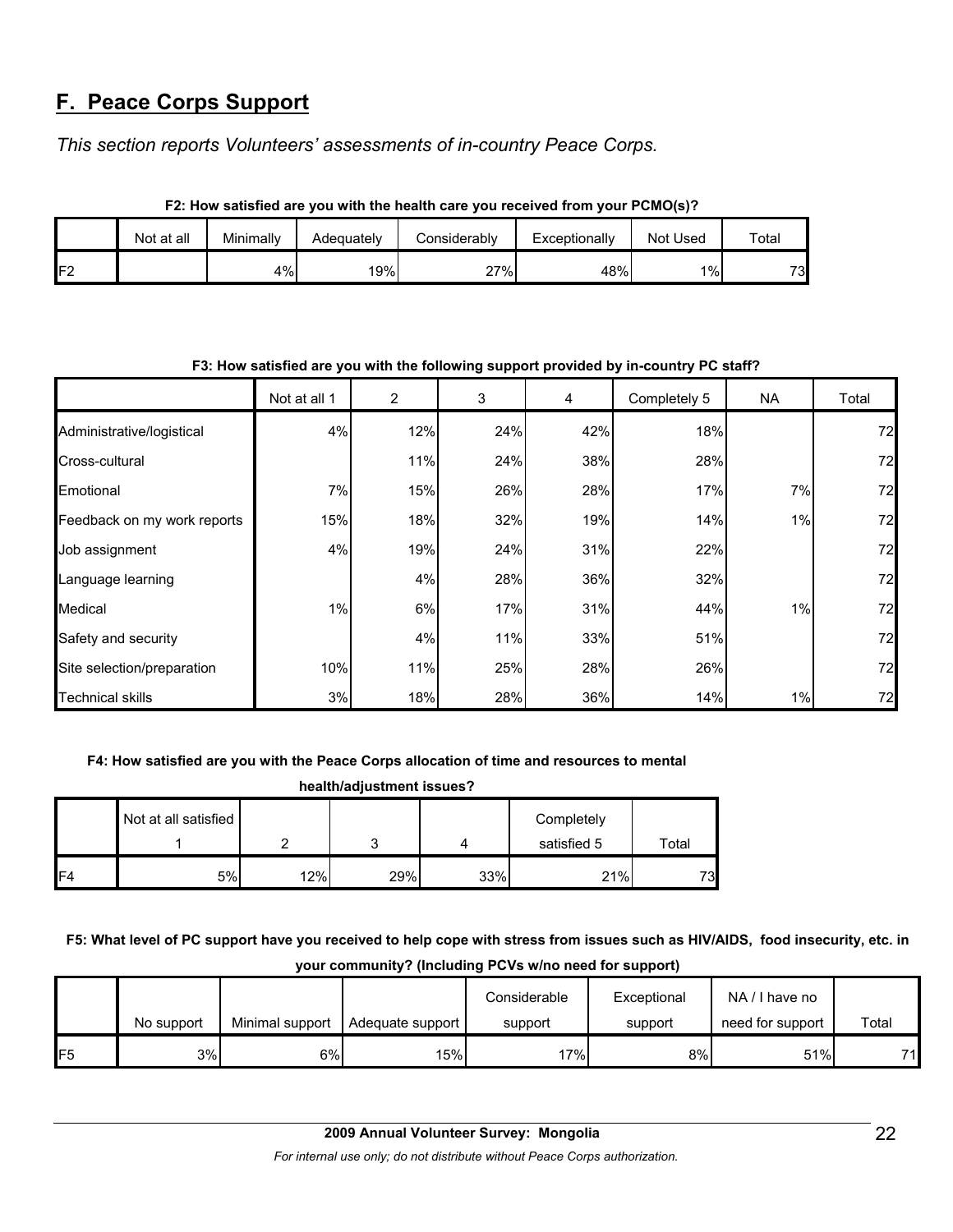#### **F5: What level of PC support have you received to help cope with stress from issues such as HIV/AIDS, food insecurity, etc. in your community? (Excluding PCVs w/no need for support)**

|                 | No support | Minimal support | Adequate support | Considerable<br>support | Exceptional<br>support | Total |
|-----------------|------------|-----------------|------------------|-------------------------|------------------------|-------|
| IF <sub>5</sub> | 6%l        | 11%             | 31%              | 34%                     | 17%                    | 35    |

#### **F6: How would you rate your interaction with the Country Director in**

|                                       | Not adequate | Adequate | Total |  |  |
|---------------------------------------|--------------|----------|-------|--|--|
| Responsiveness to my issues           | 19%          | 81%      | 72    |  |  |
| Informative content                   | 21%          | 79%      | 72    |  |  |
| My comfort level discussing<br>issues | 32%          | 68%      | 72    |  |  |
| Adequacy of visits                    | 34%          | 66%      |       |  |  |

#### **terms of the following?**

#### **F6b: How would you rate your interaction with the PTO/SRPTC in terms of the following?**

|                                       | Not adequate | Adequate | Total |
|---------------------------------------|--------------|----------|-------|
| Responsiveness to my issues           | 25%          | 75%      | 68    |
| Informative content                   | 31%          | 69%      | 68    |
| My comfort level discussing<br>issues | 29%          | 71%      | 69    |
| Adequacy of visits                    | 37%          | 63%      | 68    |

#### **F6c: How would you rate your interaction with the APCD/Program**

#### **Manager in terms of the following?**

|                                               | Not adequate | Adequate | Total |
|-----------------------------------------------|--------------|----------|-------|
| Responsiveness to my issues                   | 13%          | 87%      | 69    |
| Informative content                           | 15%          | 85%      |       |
| My comfort level discussing<br><b>lissues</b> | 14%          | 86%      |       |
| Adequacy of visits                            | 10%          | 90%      |       |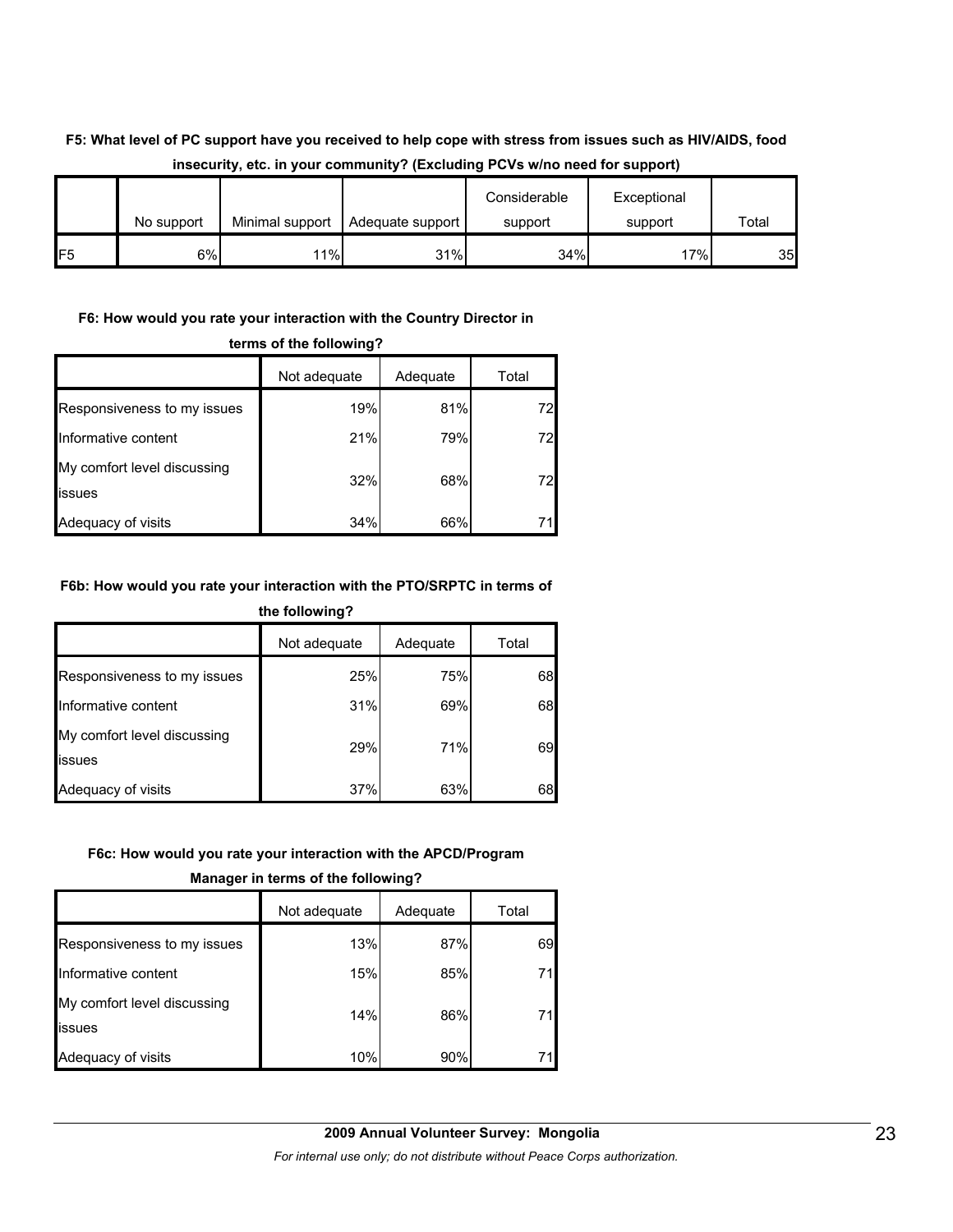#### **F6d: How would you rate your interaction with the PCMO in terms of the**

| following?                            |              |          |       |  |  |  |
|---------------------------------------|--------------|----------|-------|--|--|--|
|                                       | Not adequate | Adequate | Total |  |  |  |
| Responsiveness to my issues           | 6%           | 94%      | 71    |  |  |  |
| Informative content                   | 8%           | 92%      | 71    |  |  |  |
| My comfort level discussing<br>issues | 13%          | 87%      | 70    |  |  |  |
| Adequacy of visits                    | 11%          | 89%      | 70    |  |  |  |

#### **F6e: How would you rate your interaction with the Safety and Security**

|                                       | Not adequate | Adequate | Total |
|---------------------------------------|--------------|----------|-------|
| Responsiveness to my issues           | 3%           | 97%      |       |
| Informative content                   | 1%           | 99%      |       |
| My comfort level discussing<br>issues | 3%           | 97%      |       |
| Adequacy of visits                    | 10%          | 90%      | 70I   |

#### **Coordinator in terms of the following?**

#### **F6f: How would you rate your interaction with the Training Manager in**

|                                       | Not adequate | Adequate | Total |
|---------------------------------------|--------------|----------|-------|
| Responsiveness to my issues           | 12%          | 88%      | 69    |
| Informative content                   | 9%           | 91%      | 69    |
| My comfort level discussing<br>issues | 16%          | 84%      | 68    |
| Adequacy of visits                    | 14%          | 86%      | 69    |

#### **terms of the following?**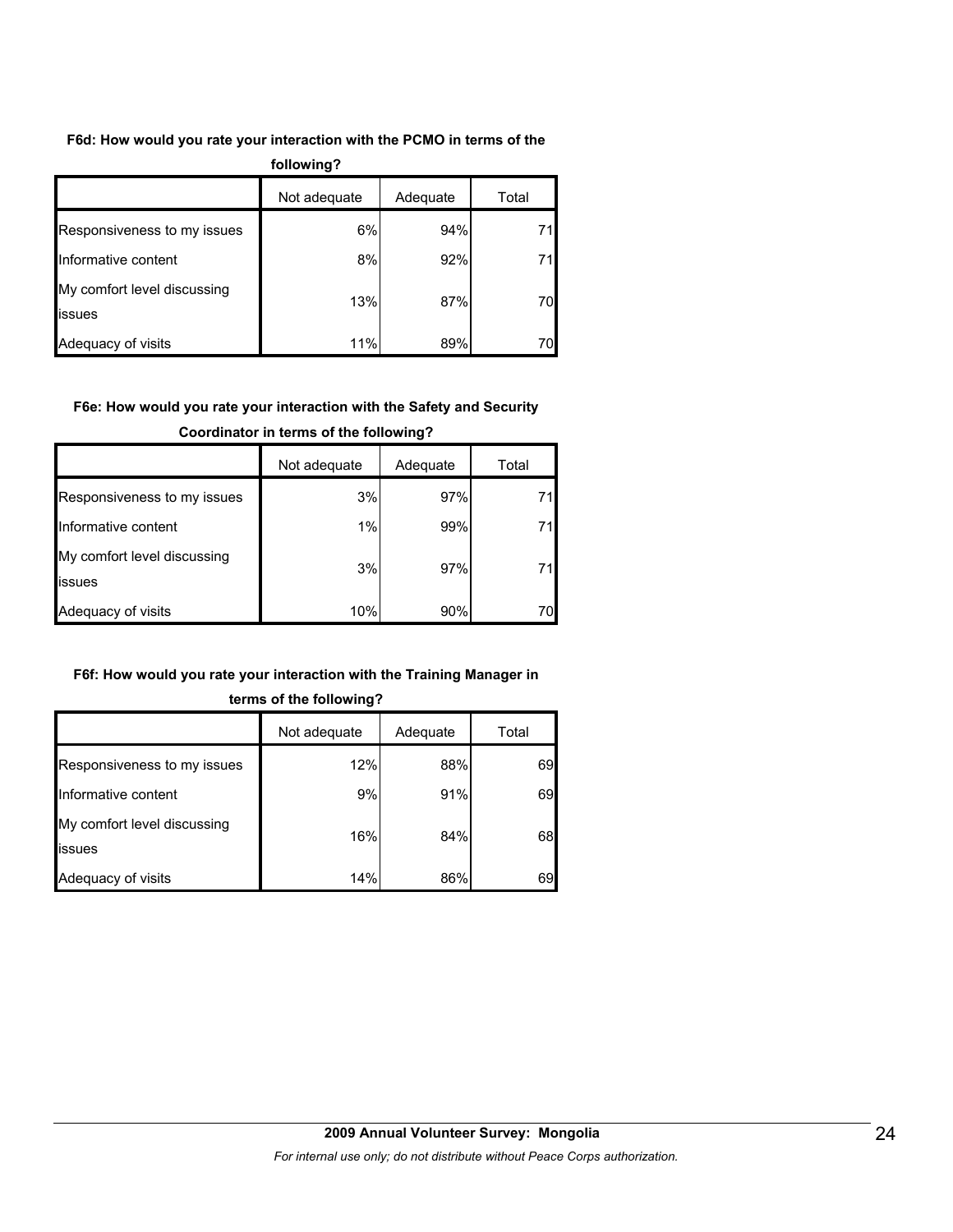#### **F6g: How would you rate your interaction with administrative staff in**

|                                              | Not adequate | Adequate | Total |
|----------------------------------------------|--------------|----------|-------|
| Responsiveness to my issues                  | 10%          | 90%      | 71    |
| Informative content                          | 16%          | 84%      | 70    |
| My comfort level discussing<br><b>issues</b> | 13%          | 87%      | 70    |
| Adequacy of visits                           | 13%          | 87%      | 68    |

#### **terms of the following?**

#### **F6h: How would you rate your interaction with other post staff (please**

|                                       | Not adequate | Adequate | Total |
|---------------------------------------|--------------|----------|-------|
| Responsiveness to my issues           | 23%          | 77%      | 13    |
| Informative content                   | 17%          | 83%      | 12    |
| My comfort level discussing<br>issues | 33%          | 67%      | 12    |
| Adequacy of visits                    | 38%          | 62%      | 13    |

#### **specify) in terms of the following?**

#### **F7: To what extent is your CD aware of Volunteer issues and concerns through interactions with**

| <b>Volunteers?</b> |  |
|--------------------|--|
|                    |  |

|                 | Not at all | Minimally | Adequately | Considerablv | Completelv | $\tau$ otal |
|-----------------|------------|-----------|------------|--------------|------------|-------------|
| IF <sub>7</sub> | 4%         | 29%       | 42%        | 22%          | 3%         | 73          |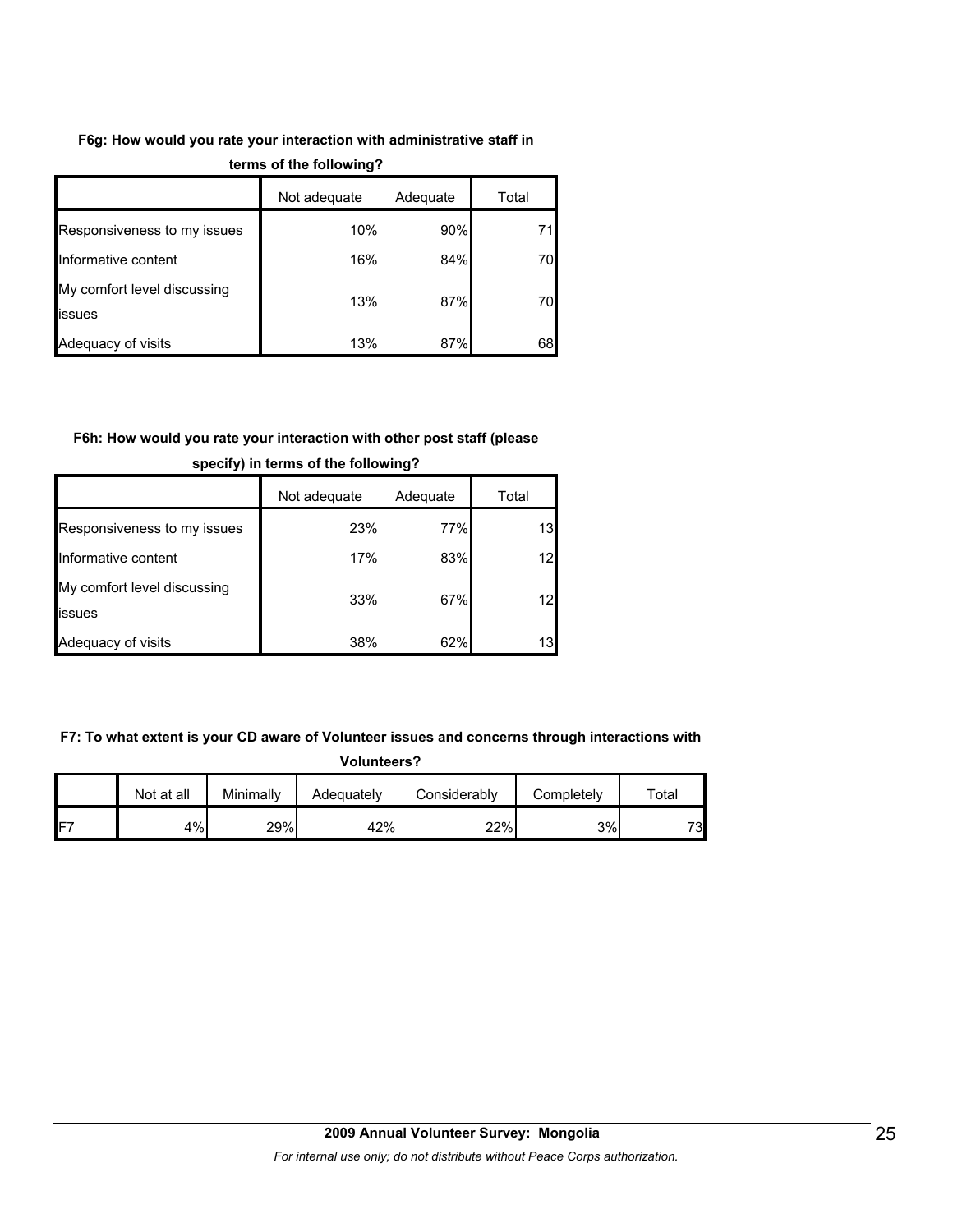| Most effective | Cellphone (voice)                     | 51%  | 37             |
|----------------|---------------------------------------|------|----------------|
|                | In-person visits                      | 15%  | 11             |
|                | Email/ Internet                       | 15%  | 11             |
|                | Text messaging                        | 14%  | 10             |
|                | Telephone at residence or work        | 3%   | $\overline{2}$ |
|                | Telephone not at residence or<br>work | 1%   |                |
|                | Other. Please specify                 |      |                |
|                | Letters                               |      |                |
|                | CB radio                              |      |                |
|                | Total                                 | 100% | 72             |

**F8: What is the most effective way you use to communicate with PC staff?**

#### **F8: What is the second most effective way you use to communicate with PC staff?**

| Second most effective | Email/ Internet                       | 36%  | 26 |
|-----------------------|---------------------------------------|------|----|
|                       | Cellphone (voice)                     | 33%  | 24 |
|                       | Text messaging                        | 24%  | 17 |
|                       | Telephone at residence or work        | 3%   |    |
|                       | Telephone not at residence or<br>work | 1%   |    |
|                       | Letters                               | 1%   |    |
|                       | In-person visits                      | 1%   |    |
|                       | Other. Please specify                 |      |    |
|                       | CB radio                              |      |    |
|                       | Total                                 | 100% |    |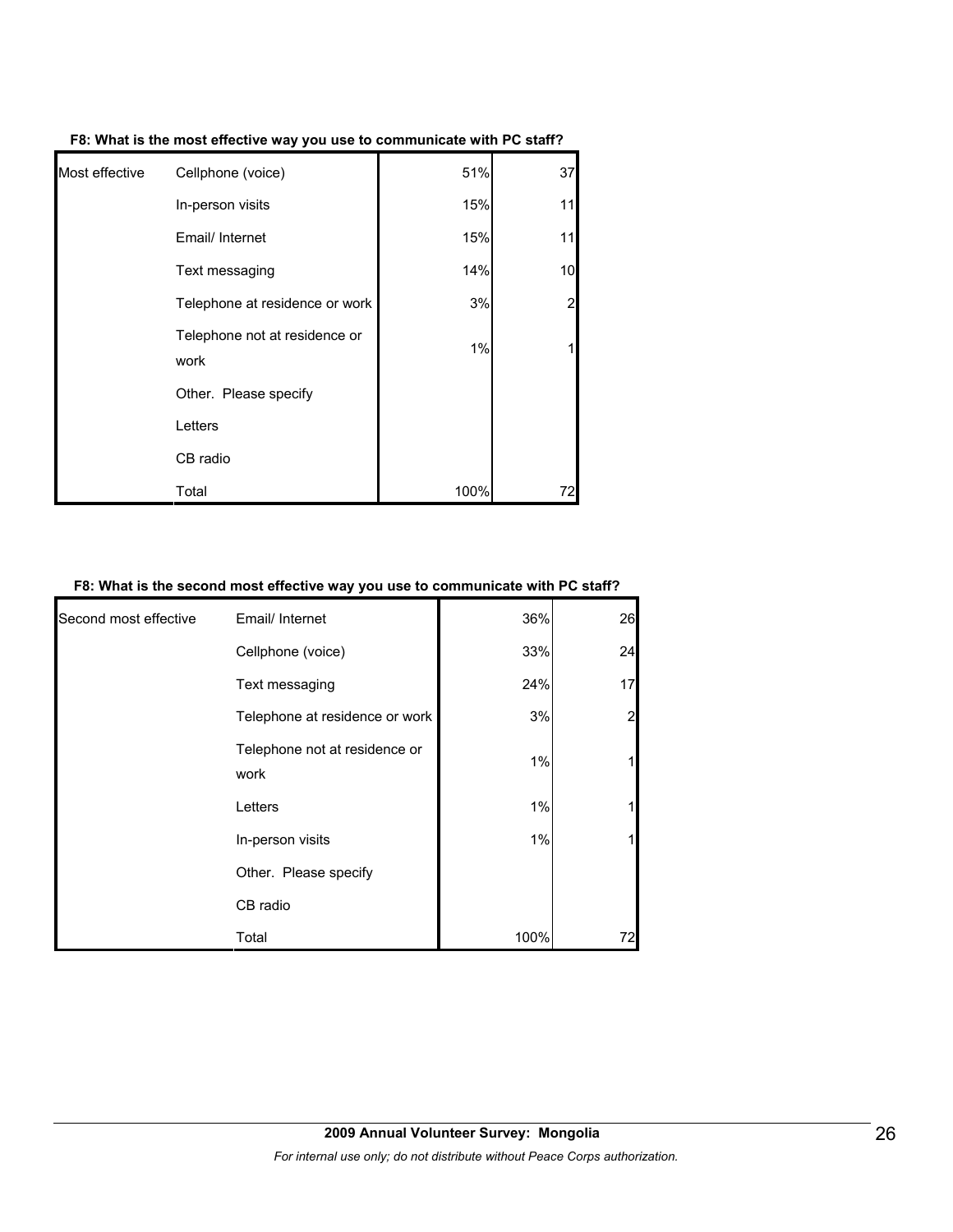| (C11 THREE) Third most | Email/ Internet                       | 36%  | 26 |
|------------------------|---------------------------------------|------|----|
| leffective             | In-person visits                      | 26%  | 19 |
|                        | Text messaging                        | 25%  | 18 |
|                        | Cellphone (voice)                     | 8%   | 6  |
|                        | Telephone at residence or work        | 3%   | 2  |
|                        | Telephone not at residence or<br>work | 1%   |    |
|                        | Other. Please specify                 |      |    |
|                        | Letters                               |      |    |
|                        | CB radio                              |      |    |
|                        | Total                                 | 100% | 72 |

#### **F8: What is the third most effective way you use to communicate with PC staff?**

#### **F9: How do you rate the effectiveness of your communication resources for contacting in-country PC staff?**

|                 | Very poor | Poor | Adequate | Good | Excellent | Total |
|-----------------|-----------|------|----------|------|-----------|-------|
| IF <sub>9</sub> | 1%        | 3%   | 30%      | 36%  | 30%       | 73    |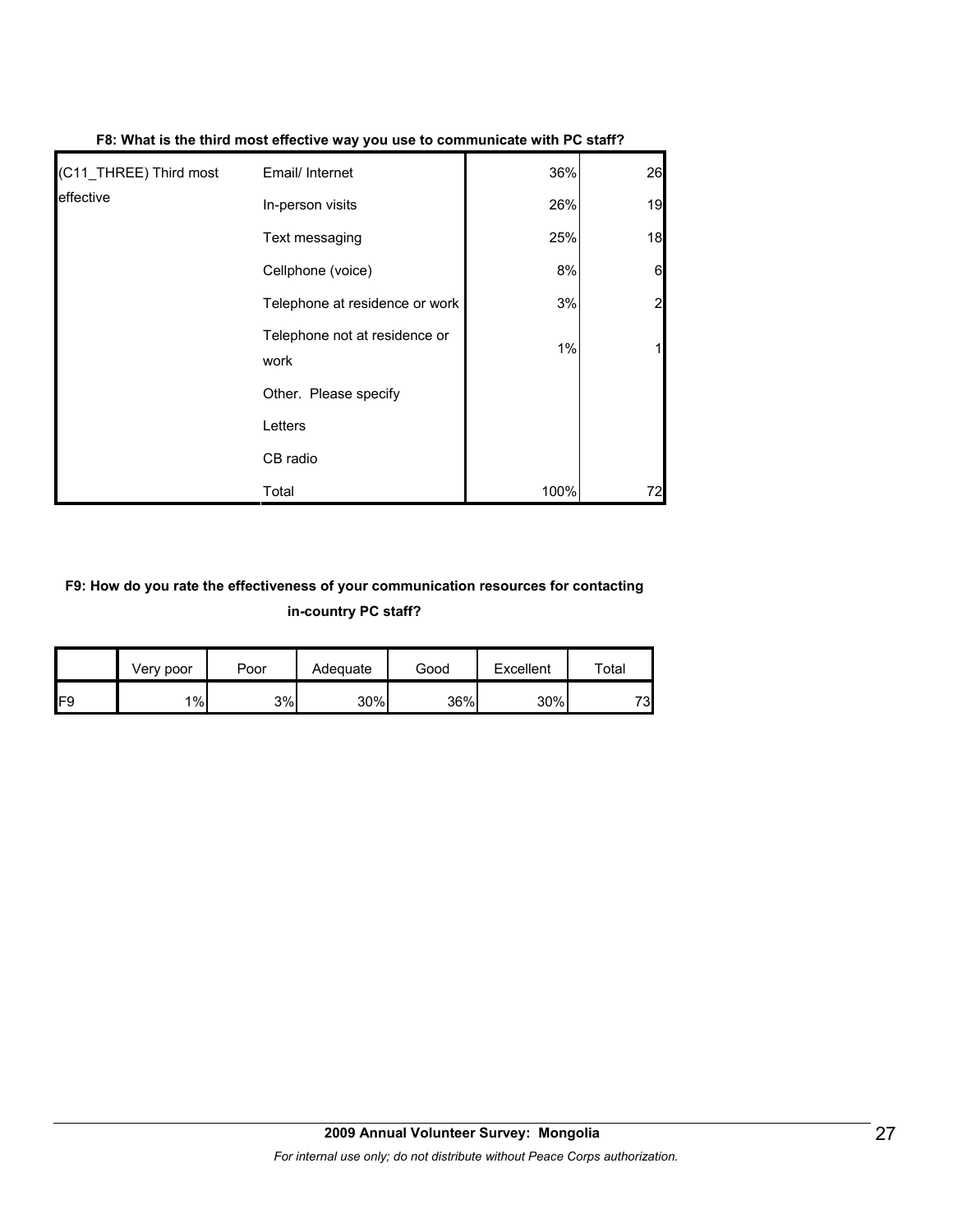# **G. Your Safety and Security**

*This section reports on how safe and informed about their safety Volunteers feel. Their experiences with reported and unreported crimes are summarized.* 

|                                                  |                 |            | Adequately |              |           |       |
|--------------------------------------------------|-----------------|------------|------------|--------------|-----------|-------|
|                                                  | Not at All Safe | Often Safe | Safe       | Usually Safe | Very Safe | Total |
| Where you live                                   |                 | 4%         | 10%        | 31%          | 56%       | 72    |
| Where you work                                   |                 | $1\%$      | 8%         | 17%          | 74%       | 72    |
| When you travel in-country                       | 4%              | 11%        | 33%        | 32%          | 19%       | 72    |
| City where main Peace Corps<br>office is located | 11%             | 28%        | 32%        | 22%          | 7%        | 72    |

#### **G1: How safe do you feel...?**

#### **G2: Please indicate the number of times you experienced the following types of discrimination/harassment.**

|                    | Never  | Once  | 2-5 times | 6-10 times | 11-25 times | $26+$ times | Total |
|--------------------|--------|-------|-----------|------------|-------------|-------------|-------|
| Age                | 86.8%  | 1.9%  | 5.7%      | 1.9%       |             | 3.8%        | 53    |
| Anti-American      | 53.4%  | 8.6%  | 24.1%     | 1.7%       | 8.6%        | 3.4%        | 58    |
| <b>Disability</b>  | 100.0% |       |           |            |             |             | 52    |
| Gender             | 87.0%  |       | 9.3%      |            | 3.7%        |             | 54    |
| Racial/color       | 87.5%  |       |           | 8.9%       |             | 3.6%        | 56    |
| Religious          | 96.2%  |       | 1.9%      |            | 1.9%        |             | 52    |
| Sexual (verbal)    | 74.5%  | 7.3%  | 12.7%     | 3.6%       | 1.8%        |             | 55    |
| Sexual (physical)  | 77.2%  | 21.1% | 1.8%      |            |             |             | 57    |
| Sexual orientation | 96.2%  |       | 1.9%      |            |             | 1.9%        | 53    |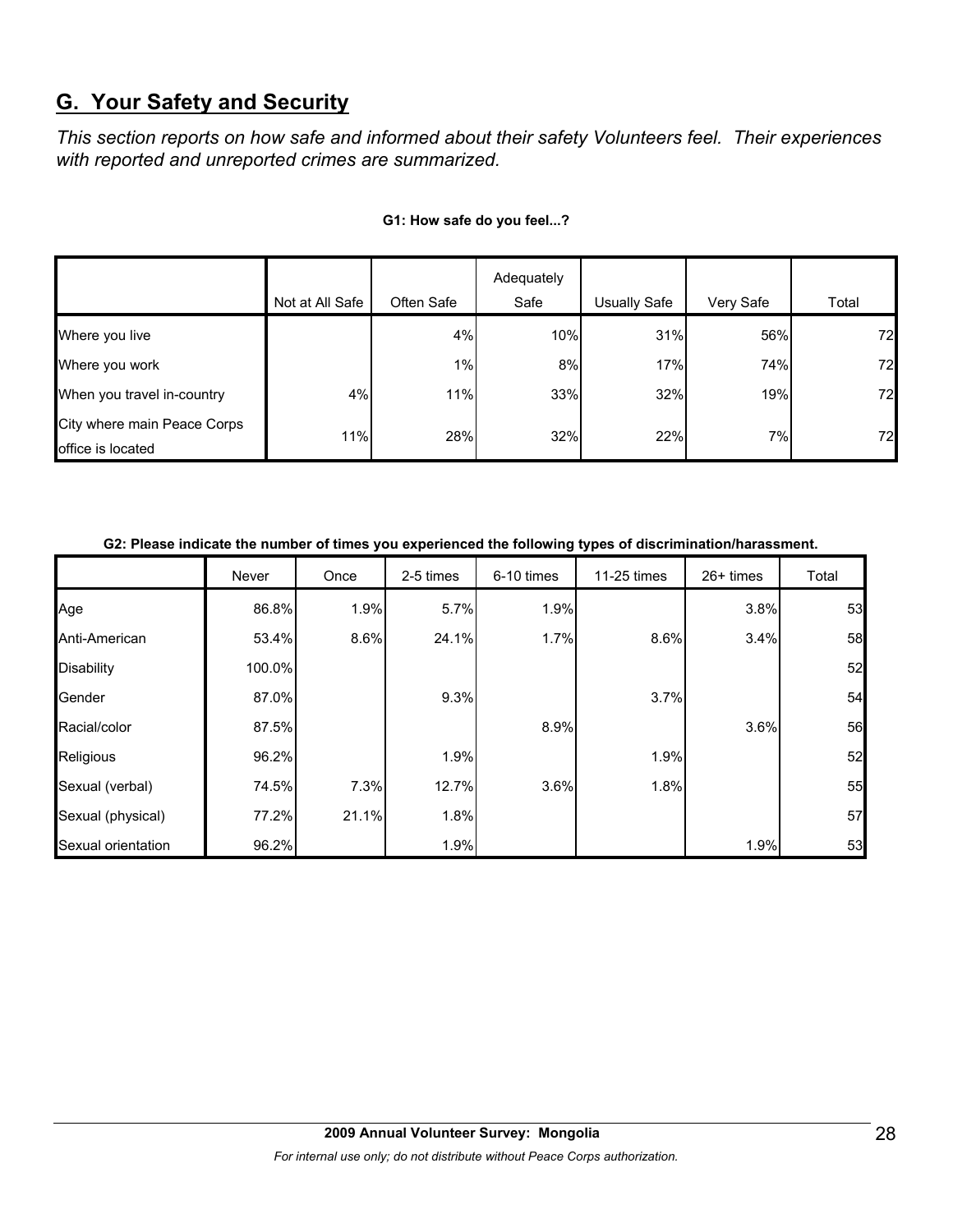|                    | Never  | Once  | 2-5 times | 6-10 times | 11-25 times | 26+ times | Total          |
|--------------------|--------|-------|-----------|------------|-------------|-----------|----------------|
| Age                | 83.3%  |       | 16.7%     |            |             |           | 6              |
| Anti-American      | 88.0%  | 8.0%  | 4.0%      |            |             |           | 25             |
| Gender             | 100.0% |       |           |            |             |           | $\overline{a}$ |
| Racial/color       | 100.0% |       |           |            |             |           | 6              |
| Religious          | 100.0% |       |           |            |             |           | 2              |
| Sexual (verbal)    | 84.6%  | 15.4% |           |            |             |           | 13             |
| Sexual (physical)  | 58.3%  | 41.7% |           |            |             |           | 12             |
| Sexual orientation | 100.0% |       |           |            |             |           |                |

**G2: Please indicate the number of times you reported discrimination/harassment events to PC.**

**G3: Please indicate the number of times you experienced the following types of crimes.**

|                    | Never | Once  | 2-5 times | 6-10 times | 11-25 times | $26+$ times | Total |
|--------------------|-------|-------|-----------|------------|-------------|-------------|-------|
| <b>Burglary</b>    | 85.2% | 11.1% | 3.7%      |            |             |             | 54    |
| Theft              | 50.8% | 30.2% | 17.5%     | 1.6%       |             |             | 63    |
| Robbery            | 94.3% | 5.7%  |           |            |             |             | 53    |
| Physical assault   | 68.5% | 20.4% | 11.1%     |            |             |             | 54    |
| Aggravated assault | 98.1% |       | 1.9%      |            |             |             | 53    |
| Sexual assault     | 90.7% | 7.4%  | 1.9%      |            |             |             | 54    |
| Rape               | 98.1% | 1.9%  |           |            |             |             | 53    |

#### **G3: Please indicate the number of times you reported the following crimes to Peace Corps.**

|                  | Never | Once   | 2-5 times | 6-10 times | 11-25 times | 26+ times | Total        |
|------------------|-------|--------|-----------|------------|-------------|-----------|--------------|
| <b>Burglary</b>  | 28.6% | 57.1%  | 14.3%     |            |             |           | 7            |
| Theft            | 37.9% | 51.7%  | 10.3%     |            |             |           | 29           |
| Robbery          | 33.3% | 66.7%  |           |            |             |           | $\mathbf{3}$ |
| Physical assault | 43.8% | 50.0%  | 6.2%      |            |             |           | 16           |
| Sexual assault   | 80.0% | 20.0%  |           |            |             |           | 5            |
| Rape             |       | 100.0% |           |            |             |           | 1            |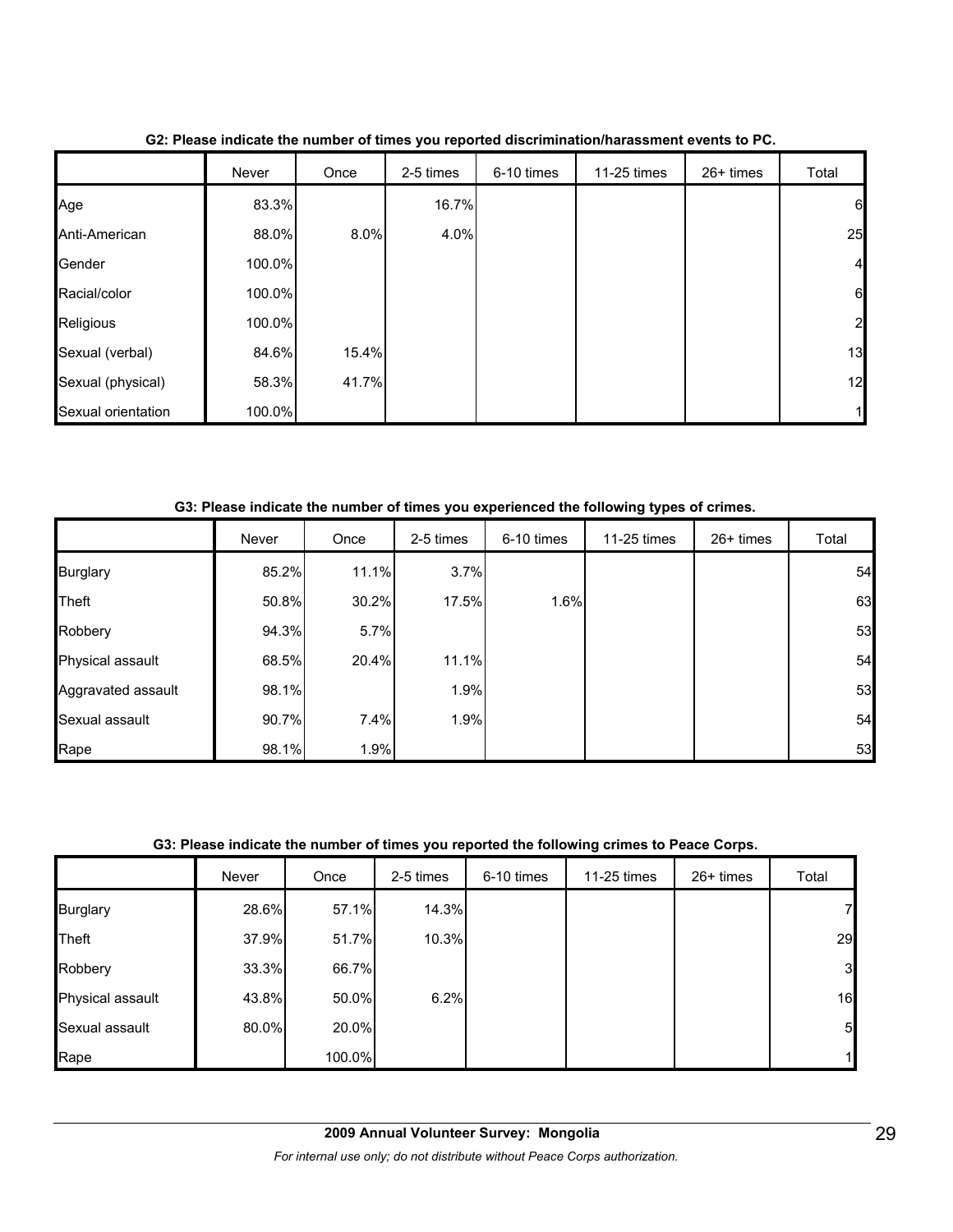|            |                                                             | <b>PCV Responses</b> | % Reason Not<br>Rptd | <b>Total PCVs</b><br>Responding |
|------------|-------------------------------------------------------------|----------------------|----------------------|---------------------------------|
| \$NoRpBurg | I did not think the PC could help                           |                      | 50%                  |                                 |
|            | I felt it was too minor or<br>common to report              | 2                    | 50%                  |                                 |
| Other      |                                                             |                      | 25%                  |                                 |
|            | I believed it could result in<br>changing sites             |                      |                      |                                 |
|            | Concerns of a possible breach<br>in confidentiality         |                      |                      |                                 |
|            | Reporting might result in<br>disciplinary action against me |                      |                      |                                 |
|            | It might hurt my relationship<br>with the community         |                      |                      |                                 |
|            | Total                                                       |                      |                      |                                 |

#### **G4a: If you did not report your experience with burglary, please your reason(s) for not reporting.**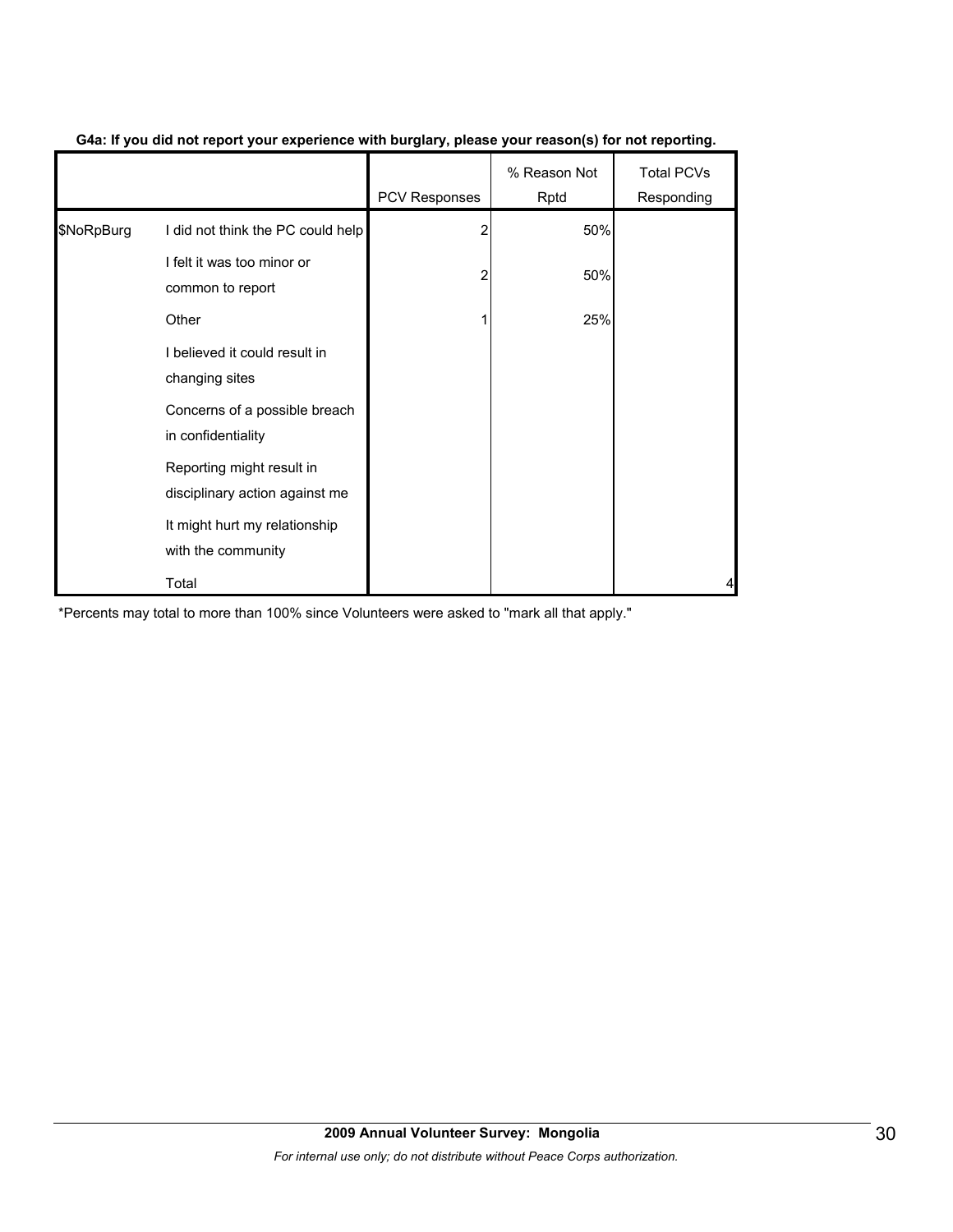|             |                                                             | <b>PCV Responses</b> | % Reason Not<br>Rptd | <b>Total PCVs</b><br>Responding |
|-------------|-------------------------------------------------------------|----------------------|----------------------|---------------------------------|
| \$NoRpTheft | I felt it was too minor or<br>common to report              | 11                   | 69%                  |                                 |
|             | I did not think the PC could help                           |                      | 44%                  |                                 |
|             | Other                                                       | 3                    | 19%                  |                                 |
|             | It might hurt my relationship<br>with the community         | 2                    | 12%                  |                                 |
|             | I believed it could result in<br>changing sites             |                      |                      |                                 |
|             | Concerns of a possible breach<br>in confidentiality         |                      |                      |                                 |
|             | Reporting might result in<br>disciplinary action against me |                      |                      |                                 |
|             | Total                                                       |                      |                      | 16                              |

#### **G4b: If you did not report your experience with theft, please your reason(s) for not reporting.**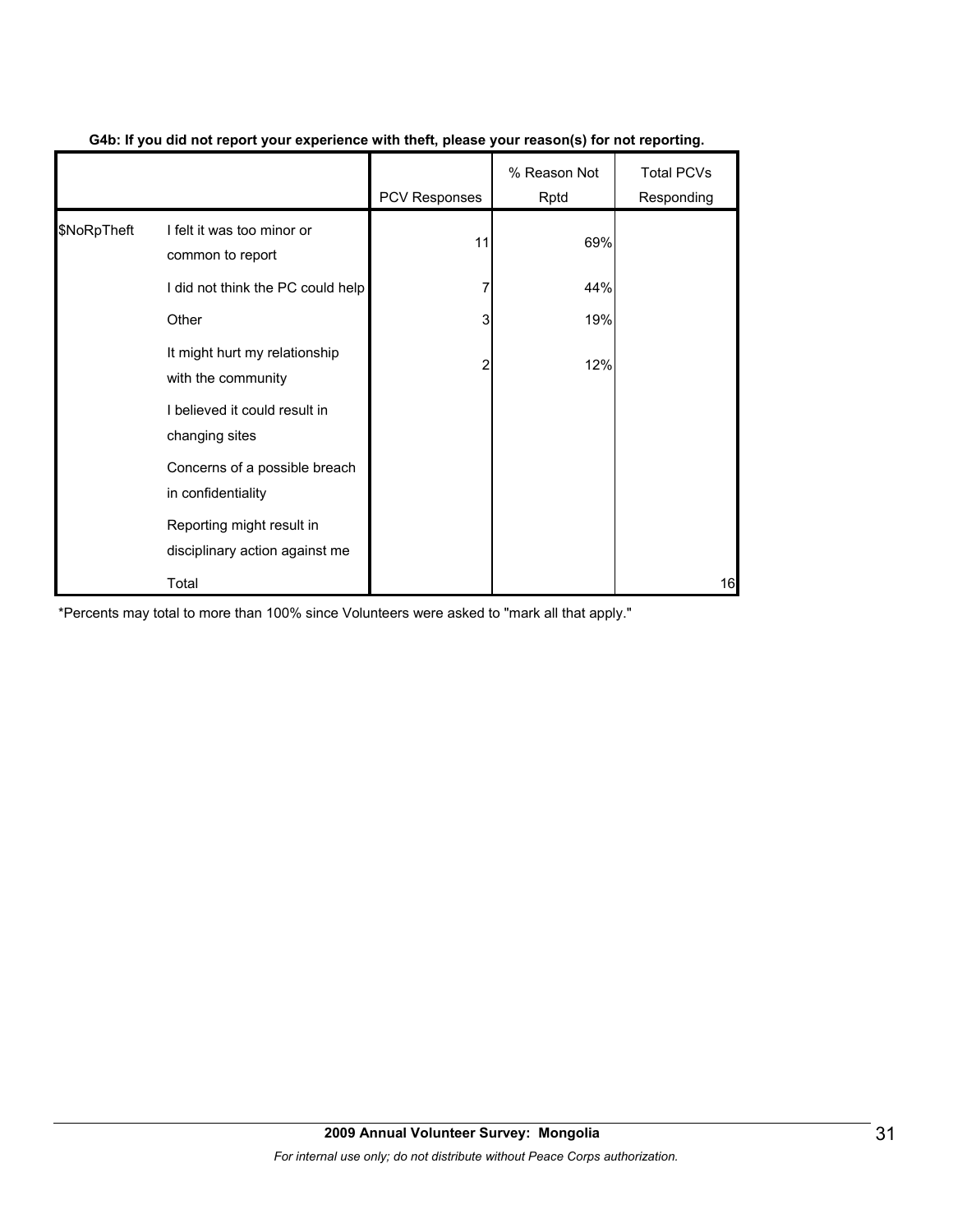|            |                                                             | <b>PCV Responses</b> | % Reason Not<br>Rptd | <b>Total PCVs</b><br>Responding |
|------------|-------------------------------------------------------------|----------------------|----------------------|---------------------------------|
| \$NoRpRobb | I felt it was too minor or<br>common to report              | 2                    | 67%                  |                                 |
|            | I did not think the PC could help                           |                      | 33%                  |                                 |
|            | I believed it could result in<br>changing sites             |                      |                      |                                 |
|            | Concerns of a possible breach<br>in confidentiality         |                      |                      |                                 |
|            | Reporting might result in<br>disciplinary action against me |                      |                      |                                 |
|            | It might hurt my relationship<br>with the community         |                      |                      |                                 |
|            | Other                                                       |                      |                      |                                 |
|            | Total                                                       |                      |                      | 3                               |

#### **G4c: If you did not report your experience with robbery, please your reason(s) for not reporting.**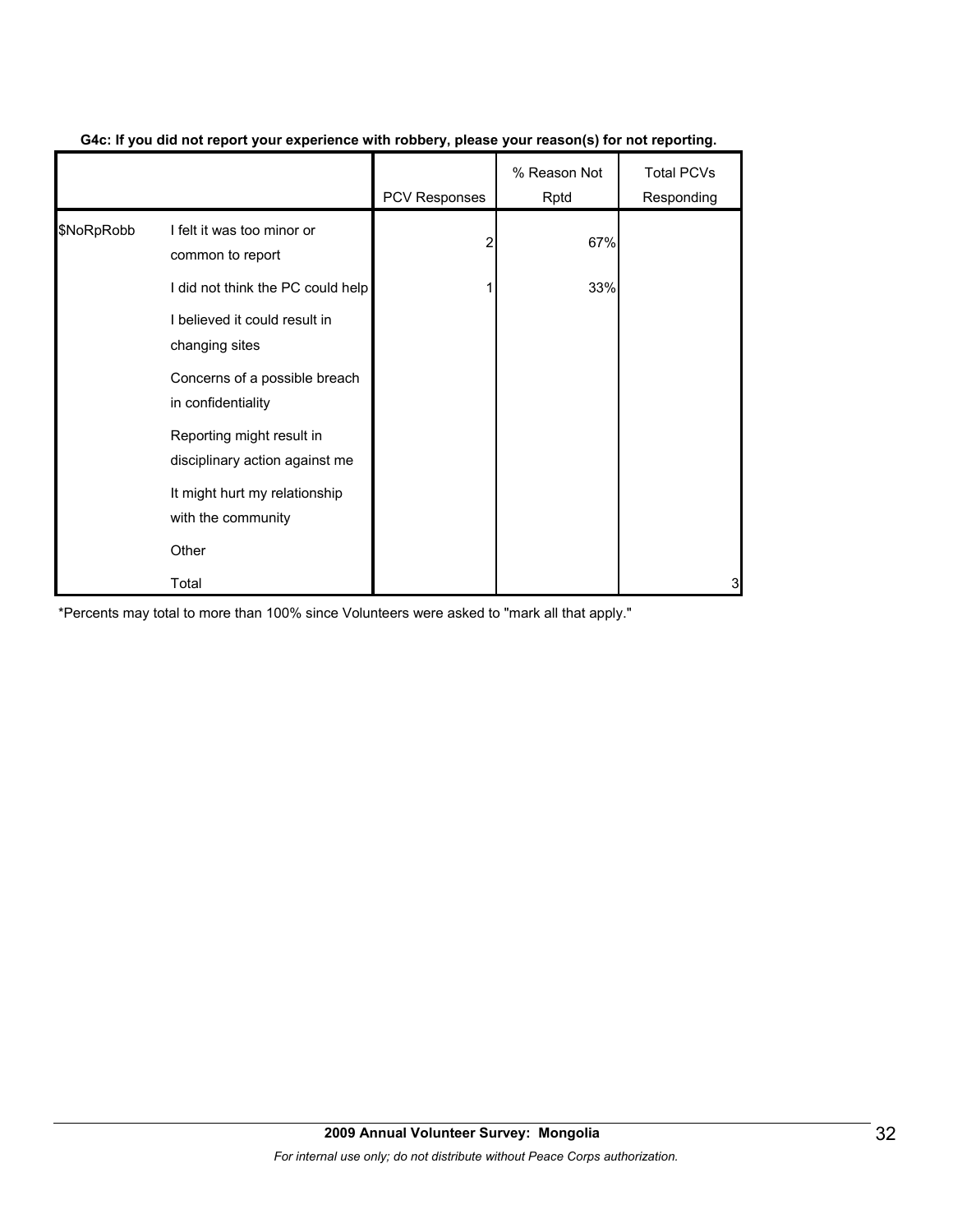|            |                                                             | reporting.    |                      |                                 |
|------------|-------------------------------------------------------------|---------------|----------------------|---------------------------------|
|            |                                                             | PCV Responses | % Reason Not<br>Rptd | <b>Total PCVs</b><br>Responding |
| \$NoRpPhAs | I felt it was too minor or<br>common to report              | 6             | 75%                  |                                 |
|            | I did not think the PC could help                           |               | 50%                  |                                 |
|            | Reporting might result in<br>disciplinary action against me | 2             | 25%                  |                                 |
|            | Concerns of a possible breach<br>in confidentiality         |               | 12%                  |                                 |
|            | It might hurt my relationship<br>with the community         |               | 12%                  |                                 |
|            | Other                                                       |               | 12%                  |                                 |
|            | I believed it could result in<br>changing sites             |               |                      |                                 |
|            | Total                                                       |               |                      | 8                               |

**G4d: If you did not report your experience with physical assault, please your reason(s) for not reporting.**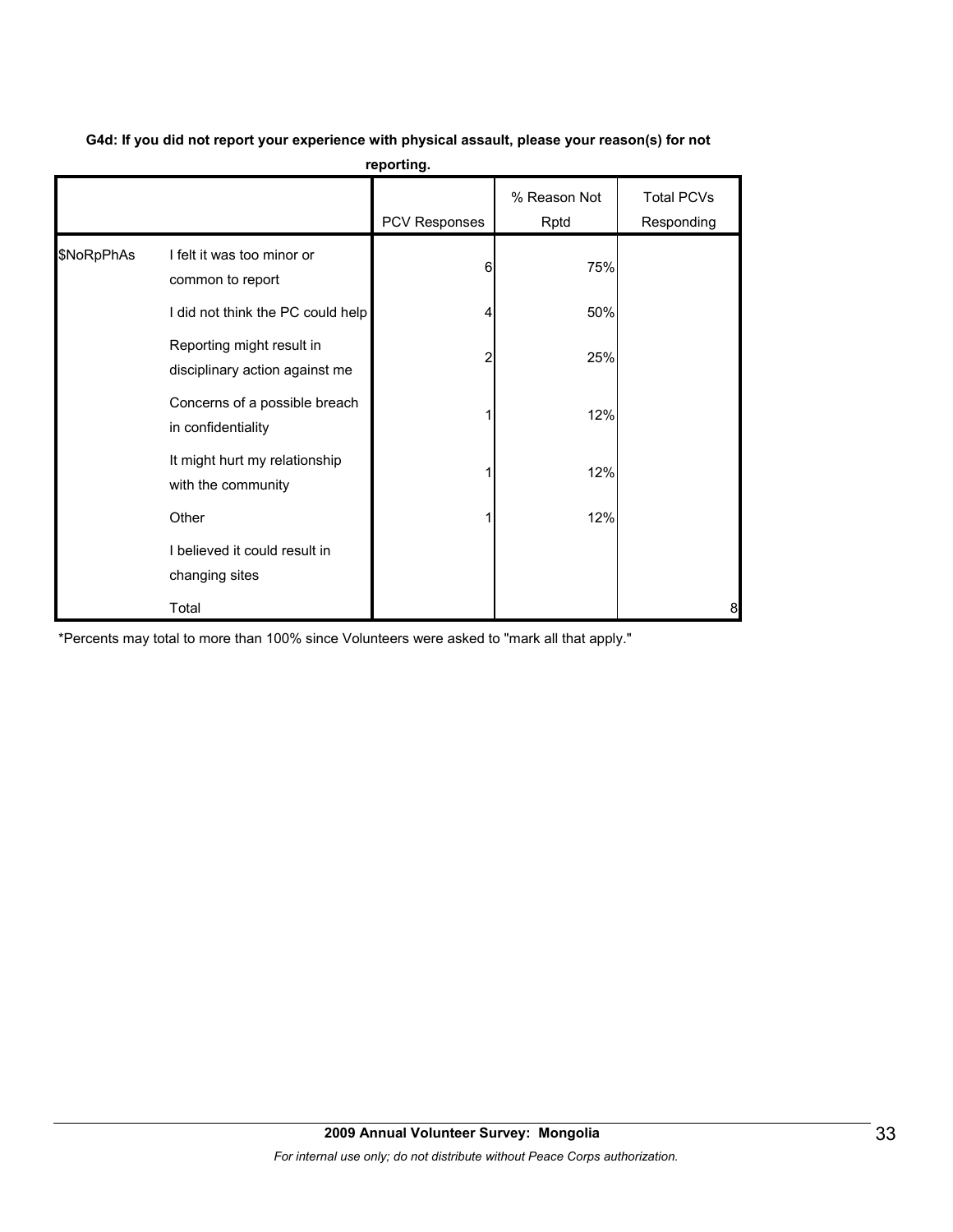|            |                                                             | reporting.           |                      |                          |
|------------|-------------------------------------------------------------|----------------------|----------------------|--------------------------|
|            |                                                             | <b>PCV Responses</b> | % Reason Not<br>Rptd | Total PCVs<br>Responding |
| \$NoRpAgAs | I felt it was too minor or<br>common to report              |                      | 67%                  |                          |
|            | I did not think the PC could help                           |                      | 33%                  |                          |
|            | I believed it could result in<br>changing sites             |                      |                      |                          |
|            | Concerns of a possible breach<br>in confidentiality         |                      |                      |                          |
|            | Reporting might result in<br>disciplinary action against me |                      |                      |                          |
|            | It might hurt my relationship<br>with the community         |                      |                      |                          |
|            | Other                                                       |                      |                      |                          |
|            | Total                                                       |                      |                      | 3                        |

#### **G4: If you did not report your experience with aggravated assault, please your reason(s) for not reporting.**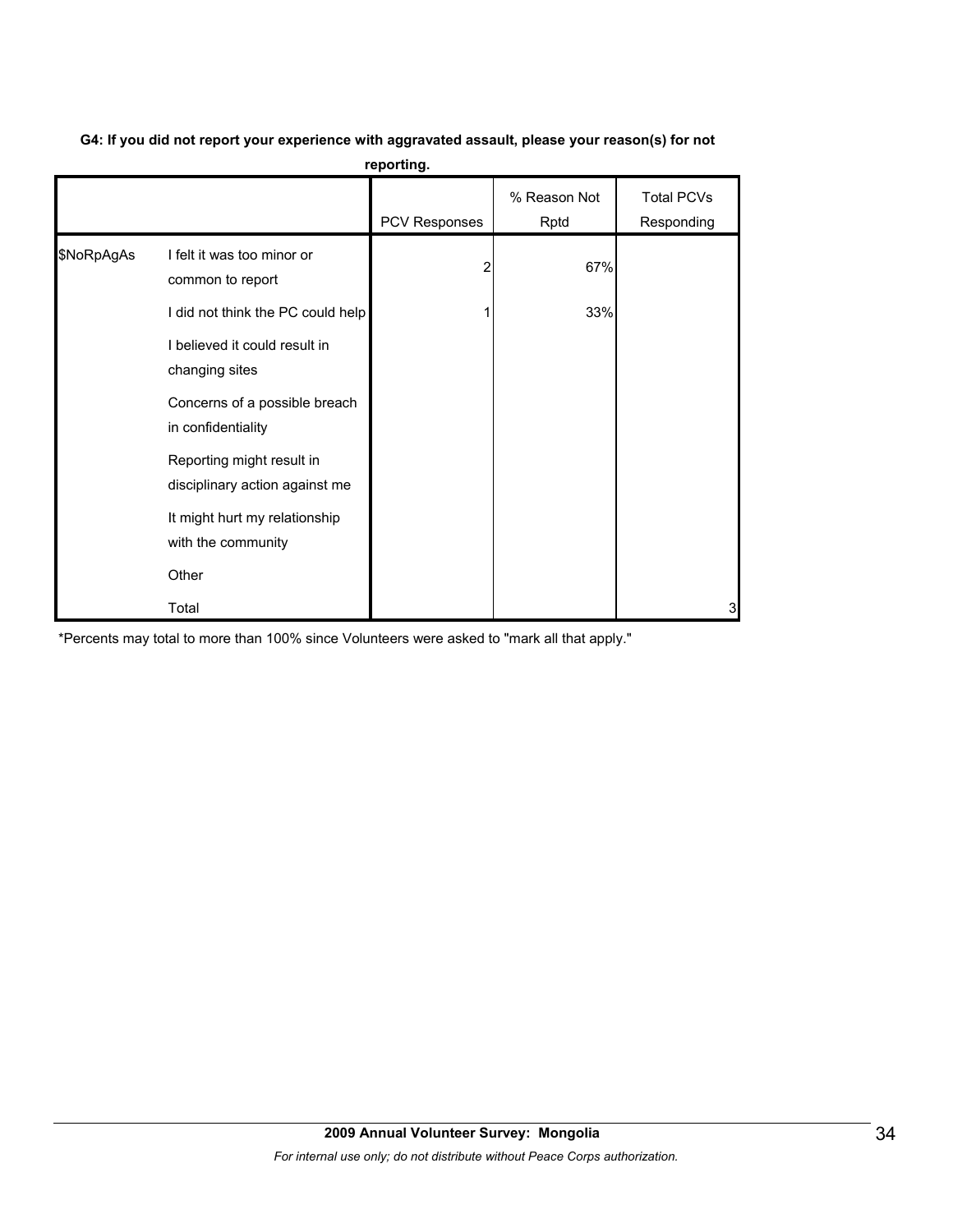|            | reporting.                                                  |               |                      |                                 |  |  |  |  |
|------------|-------------------------------------------------------------|---------------|----------------------|---------------------------------|--|--|--|--|
|            |                                                             | PCV Responses | % Reason Not<br>Rptd | <b>Total PCVs</b><br>Responding |  |  |  |  |
| \$NoRpSxAs | I did not think the PC could help                           |               | 67%                  |                                 |  |  |  |  |
|            | I felt it was too minor or<br>common to report              | 2             | 33%                  |                                 |  |  |  |  |
|            | Concerns of a possible breach<br>in confidentiality         | 2             | 33%                  |                                 |  |  |  |  |
|            | Reporting might result in<br>disciplinary action against me | 2             | 33%                  |                                 |  |  |  |  |
|            | It might hurt my relationship<br>with the community         |               | 17%                  |                                 |  |  |  |  |
|            | I believed it could result in<br>changing sites             |               |                      |                                 |  |  |  |  |
|            | Other                                                       |               |                      |                                 |  |  |  |  |
|            | Total                                                       |               |                      | 6                               |  |  |  |  |

#### **G4e: If you did not report your experience with sexual assault, please your reason(s) for not**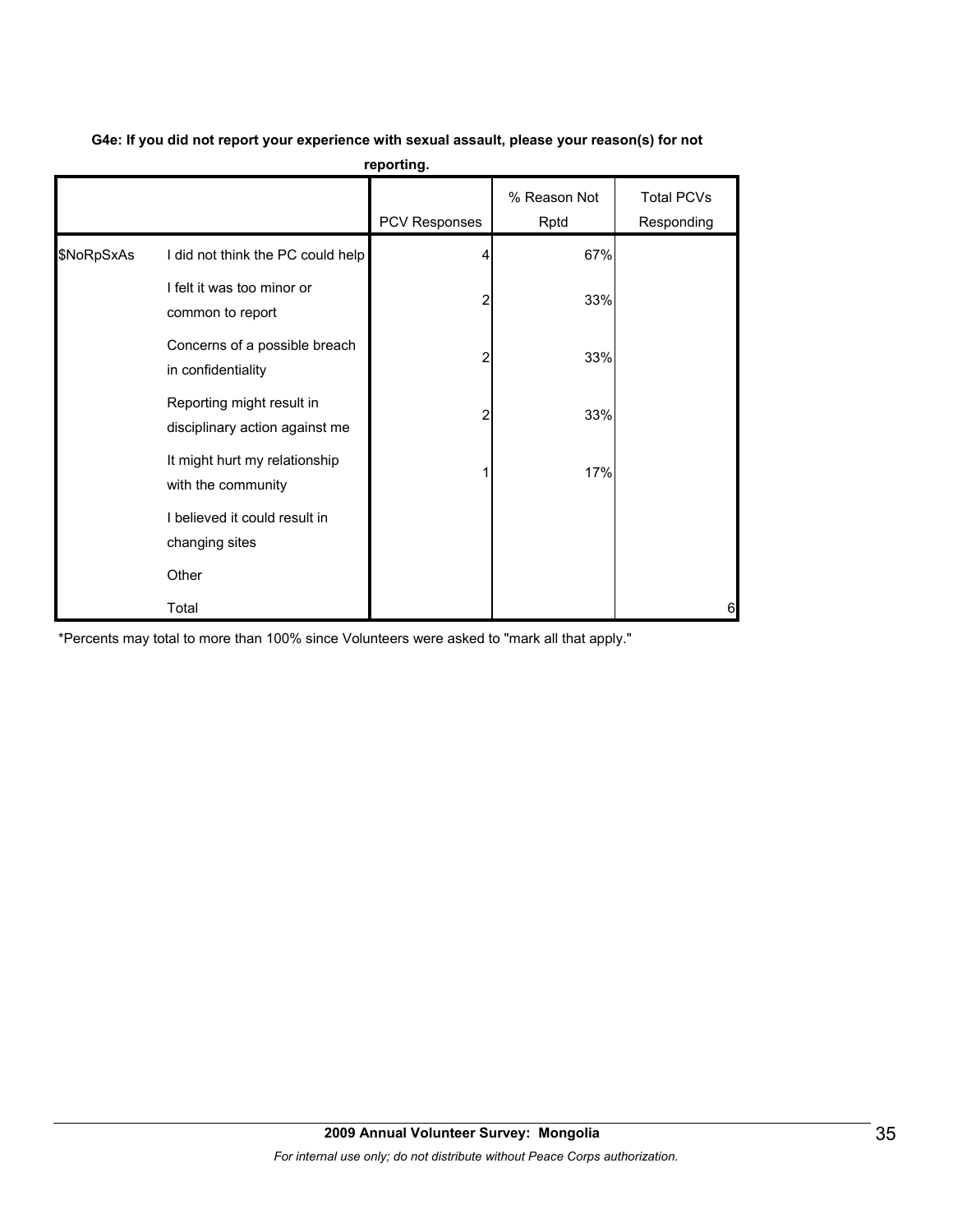|            |                                                             | <b>PCV Responses</b> | % Reason Not<br>Rptd | <b>Total PCVs</b><br>Responding |
|------------|-------------------------------------------------------------|----------------------|----------------------|---------------------------------|
| \$NoRpRape | I did not think the PC could help                           |                      | 50%                  |                                 |
|            | I felt it was too minor or<br>common to report              |                      | 50%                  |                                 |
|            | I believed it could result in<br>changing sites             |                      |                      |                                 |
|            | Concerns of a possible breach<br>in confidentiality         |                      |                      |                                 |
|            | Reporting might result in<br>disciplinary action against me |                      |                      |                                 |
|            | It might hurt my relationship<br>with the community         |                      |                      |                                 |
|            | Other                                                       |                      |                      |                                 |
|            | Total                                                       |                      |                      | 2                               |

#### **G4f: If you did not report your experience with rape, please your reason(s) for not reporting.**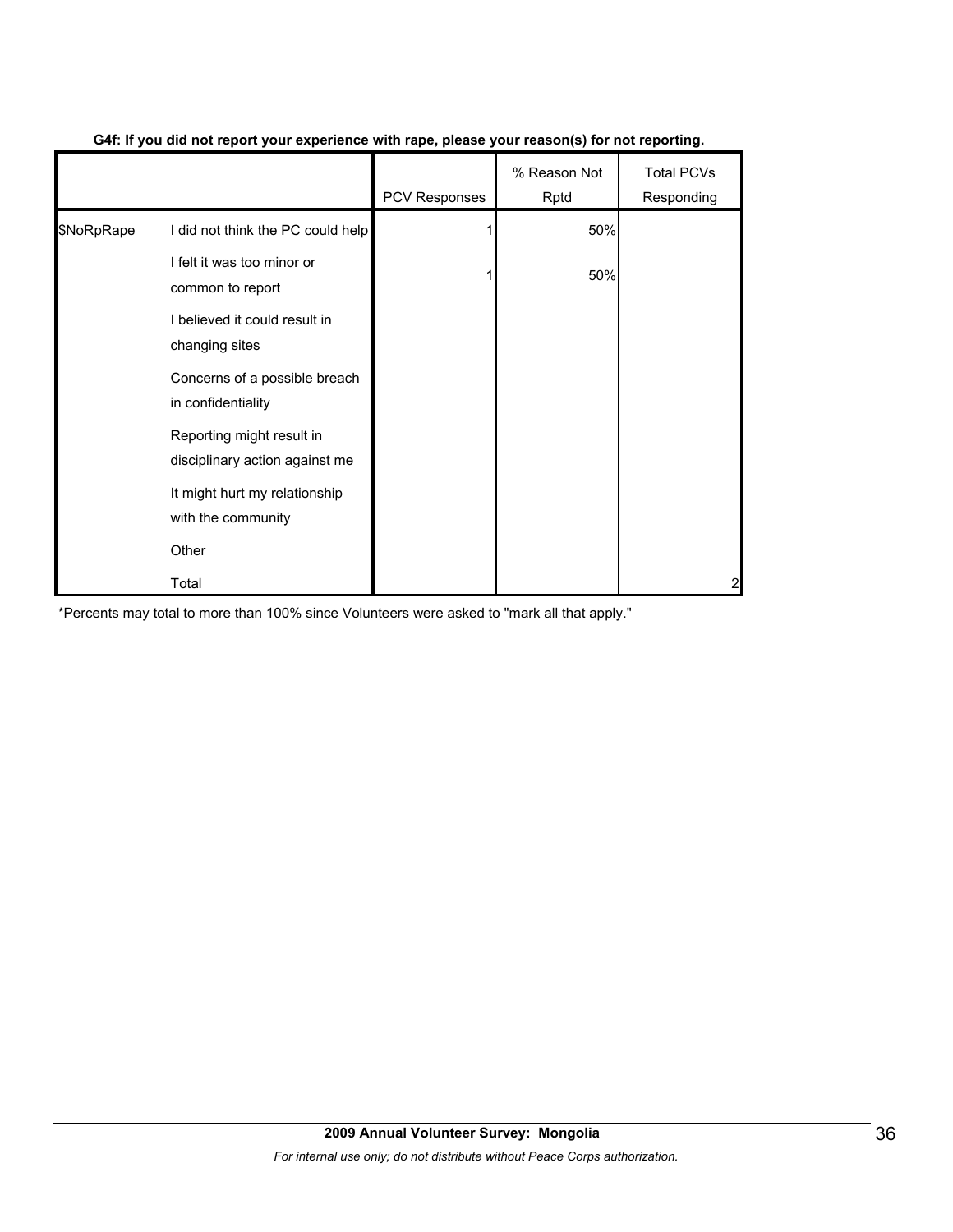# **H. Volunteers Working in HIV/AIDS**

*This section reports Volunteers' involvement in HIV/AIDS and their perceived effectiveness of their HIV/AIDS related activities.* 

#### **H1: Which of the following best describes your involvement in HIV/AIDS activities?**

|                 |                                | HIV/AIDS work is        | Involved in<br>HIV/AIDS efforts, |                                 |       |
|-----------------|--------------------------------|-------------------------|----------------------------------|---------------------------------|-------|
|                 | HIV/AIDS work is<br>my primary | part of my<br>secondary | not<br>primary/secondary         | Not involved in<br>any HIV/AIDS |       |
|                 | assignment.                    | activities.             | work                             | related activities              | Total |
| IH <sub>1</sub> | 4%                             | 7%                      | 33%                              | 56%                             | 72    |

#### **H2: How well has PC training prepared you to undertake your HIV/AIDS activities?**

|                | Not at all | Poorly | Adequately | Well | Verv well | NA | $\tau$ otal |
|----------------|------------|--------|------------|------|-----------|----|-------------|
| H <sub>2</sub> |            | 19%    | 39%        | 32%  | 6%        | 3% | 31          |

#### **H3: In working with HC individuals or groups, how would you rate the effectiveness of your specific HIV/AIDS activities? (Including the "Don't Know" responses)**

|                 |                  | Sometimes |                 | Almost always |                  |       |
|-----------------|------------------|-----------|-----------------|---------------|------------------|-------|
|                 | Seldom effective | effective | Often effective | effective     | Don't know       | Total |
| IH <sub>3</sub> | 3%I              | 42%       | 29%             | 6%l           | 19% <sub>L</sub> | 31    |

#### **H3: In working with HC individuals or groups, how would you rate the effectiveness of your specific HIV/AIDS activities? (Excluding the "Don't Know" responses)**

|                | Seldom effective | Sometimes<br>effective | Often effective | Almost always<br>effective | Total |
|----------------|------------------|------------------------|-----------------|----------------------------|-------|
| H <sub>3</sub> | 4%               | 52%                    | 36%             | 8%                         | 25    |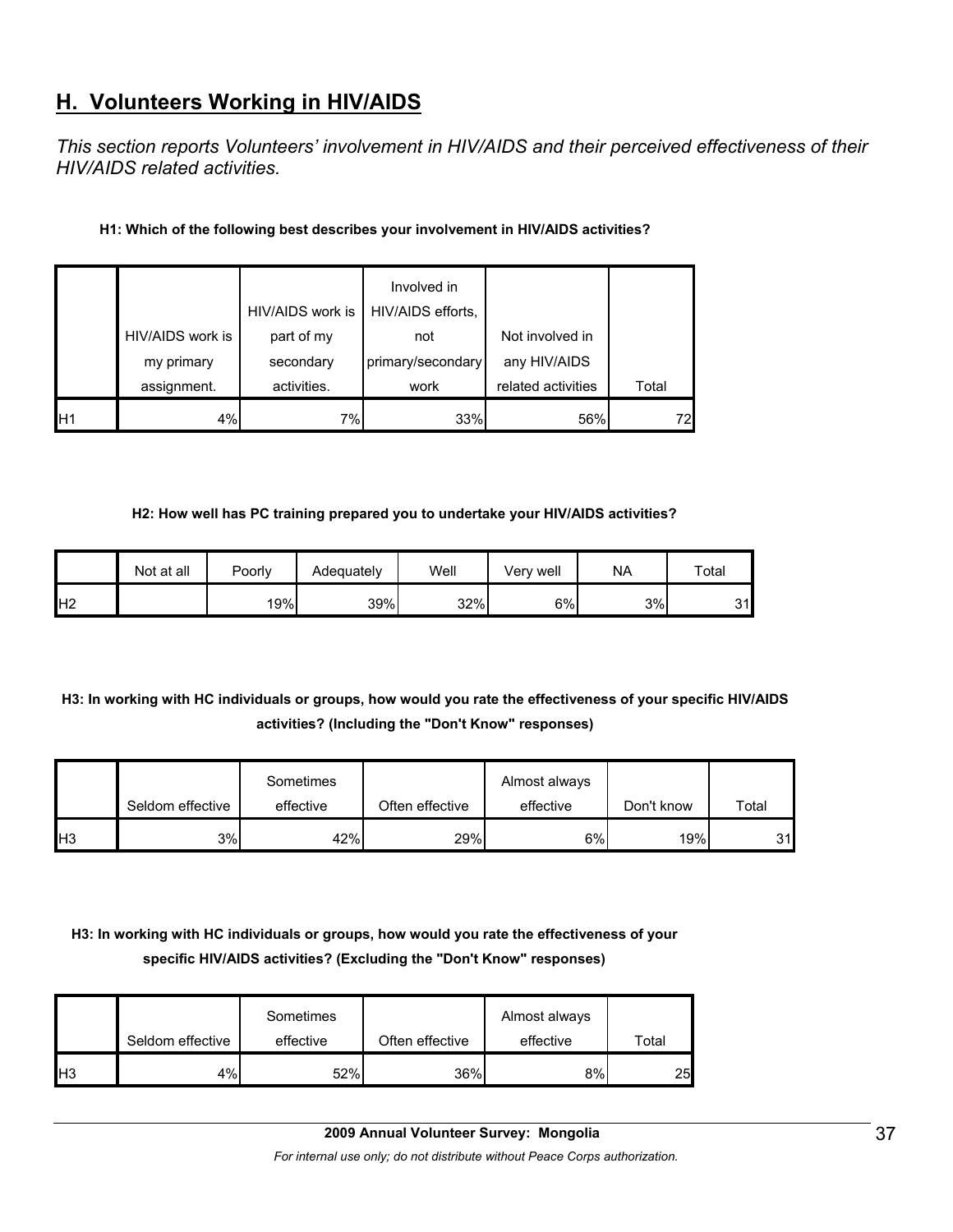# **I. Your Life in the Peace Corps**

*This section reports on Volunteers' descriptions of and adjustments to their living conditions, including stress factors and how Volunteers cope with stress.* 

#### **I1: Have you lived with a host country individual or family?**

|                | Never lived with a<br>host country | Yes, I lived with a<br>host country<br>individual or family | Yes, in my<br>community (not | Yes, both during<br>PST and later in |       |
|----------------|------------------------------------|-------------------------------------------------------------|------------------------------|--------------------------------------|-------|
|                | individual or family               | only                                                        | during PST).                 | my community.                        | Total |
| $\blacksquare$ |                                    | 45%                                                         | 3%                           | 52%                                  | 71    |

#### **I2: How often do you interact with HCNs in community/family social events?**

|     |       | Several times a |        | Several times a |         | Less than once a |       |
|-----|-------|-----------------|--------|-----------------|---------|------------------|-------|
|     | Daily | week            | Weekly | month           | Monthly | month            | Total |
| ll2 | 41%   | 19%             | 16%    | 13%             | 9%      | 3%               | 70    |

#### **I3: How well can you communicate in the language used by most people in your**

**community?** 

|                 | Not at all | Poorly | Adequately | Well | Verv well | Total |
|-----------------|------------|--------|------------|------|-----------|-------|
| II <sub>3</sub> |            | 10%    | 58%        | 30%  | 3%        | 71    |

#### **I4: Do you have the following at your worksite?**

|               |       | Sometimes or |       |
|---------------|-------|--------------|-------|
|               | Never | more often   | Total |
| Electricity   | 1%    | 99%          |       |
| Running water | 38%   | 62%          | 69    |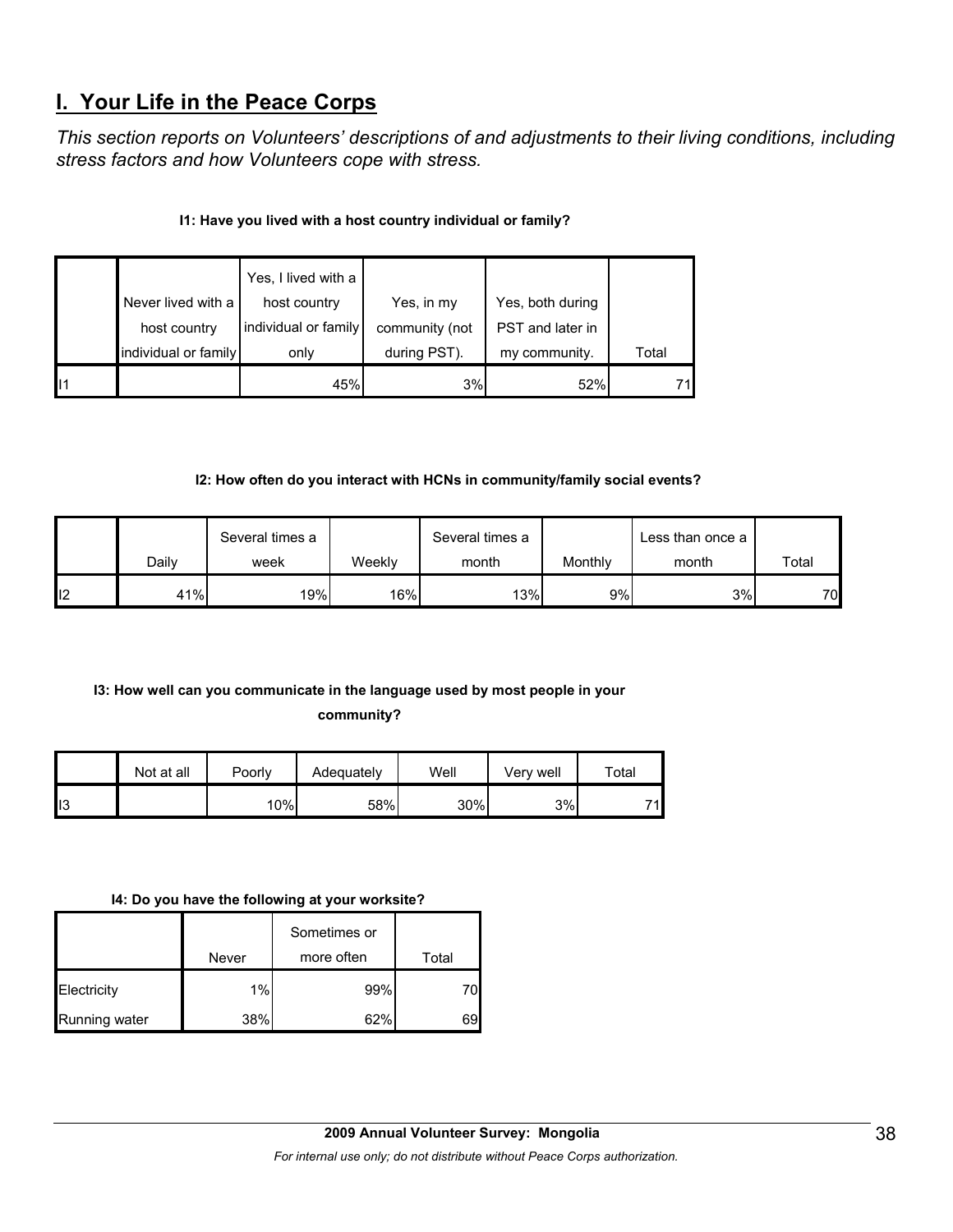**I4: Do you have the following at your residence?**

|               | Never | Sometimes or<br>more often | Total |
|---------------|-------|----------------------------|-------|
| Electricity   |       | 100%                       | 671   |
| Running water | 56%   | 44%                        | 68    |

#### **I5: How well do your PC experiences match the expectations you had before you became a Volunteer?**

|                | Not at all | Minimally   | Moderately | Considerably | Exceptionally | $\tau$ otal |
|----------------|------------|-------------|------------|--------------|---------------|-------------|
| $\mathsf{II}5$ | $6\%$      | 7% <b>1</b> | 44%        | 30%          | 14%           | 71          |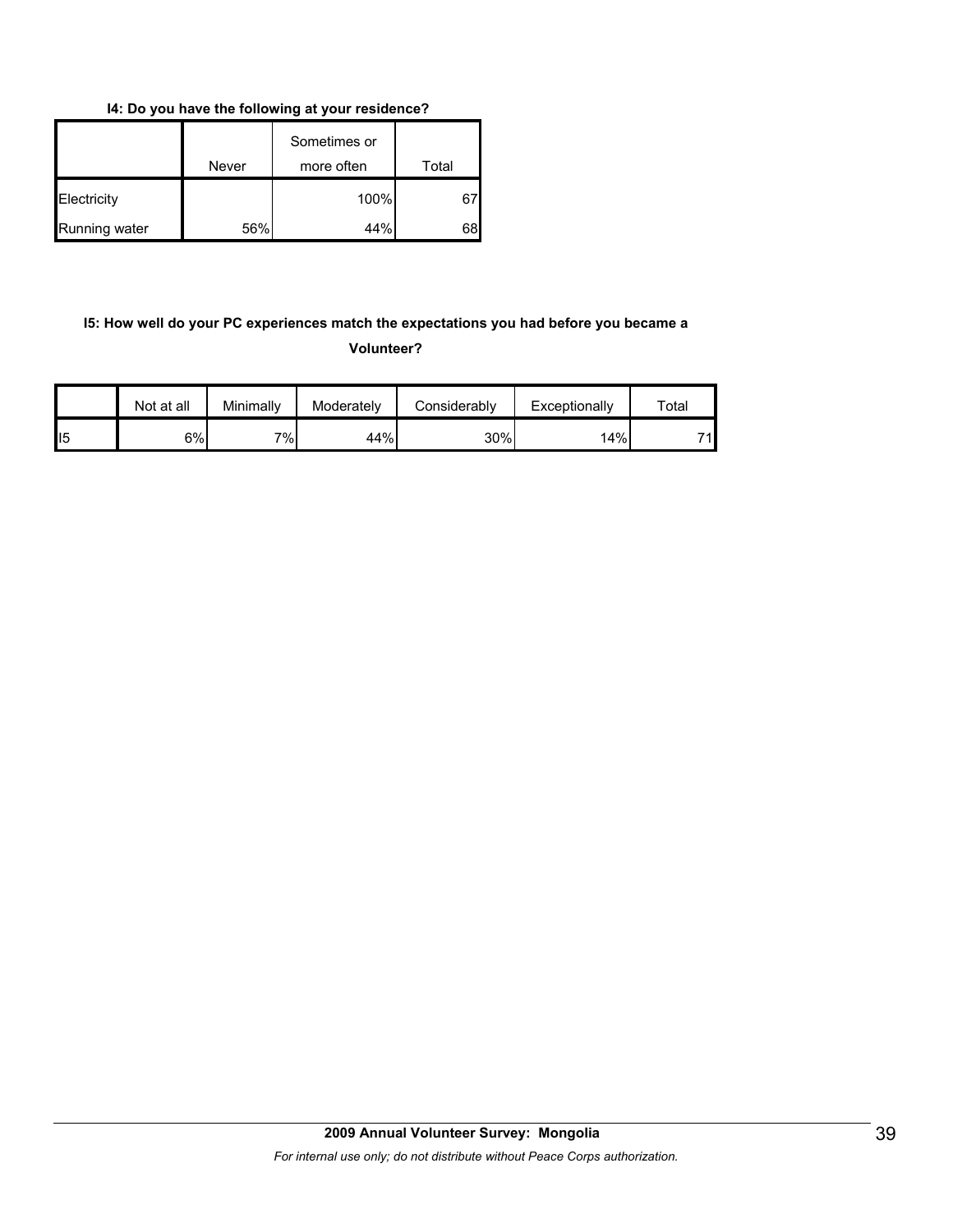#### **I7: To what extent do the following create stress and/or emotional health issues for you?**

|                                                                                                        | Not at all<br>stressful 1 | $\overline{2}$ | 3   | 4   | Exceptionally<br>stressful 5 | <b>NA</b> | Total |
|--------------------------------------------------------------------------------------------------------|---------------------------|----------------|-----|-----|------------------------------|-----------|-------|
| <b>Cultural issues</b>                                                                                 | 15%                       | 27%            | 30% | 24% | 4%                           |           | 71    |
| Dealing with violence in<br>country (e.g., civil unrest,<br>domestic violence, corporal<br>punishment) | 35%                       | 20%            | 21% | 15% | 7%                           | 1%        | 71    |
| Health/medical problems                                                                                | 30%                       | 25%            | 30% | 8%  | 7%                           |           | 71    |
| Issues including family,<br>friends, loved ones in U.S.                                                | 30%                       | 25%            | 23% | 17% | 4%                           | 1%        | 71    |
| Isolation/loneliness                                                                                   | 27%                       | $8\%$          | 31% | 21% | 13%                          |           | 71    |
| Local language                                                                                         | 9%                        | 29%            | 36% | 20% | 7%                           |           | 70    |
| Primary assignment                                                                                     | 10%                       | 23%            | 30% | 23% | 15%                          |           | 71    |
| Romantic relationships in-<br>country                                                                  | 35%                       | 28%            | 15% | 11% | 3%                           | 7%        | 71    |
| Interactions with other<br><b>Volunteers</b>                                                           | 33%                       | 34%            | 20% | 10% | 3%                           |           | 70    |
| Interactions with PC Staff                                                                             | 37%                       | 38%            | 13% | 6%  | 7%                           |           | 71    |
| Safety and security                                                                                    | 30%                       | 37%            | 20% | 10% | 4%                           |           | 71    |
| Other: Please specify below                                                                            |                           |                | 20% |     | 50%                          | 30%       | 10    |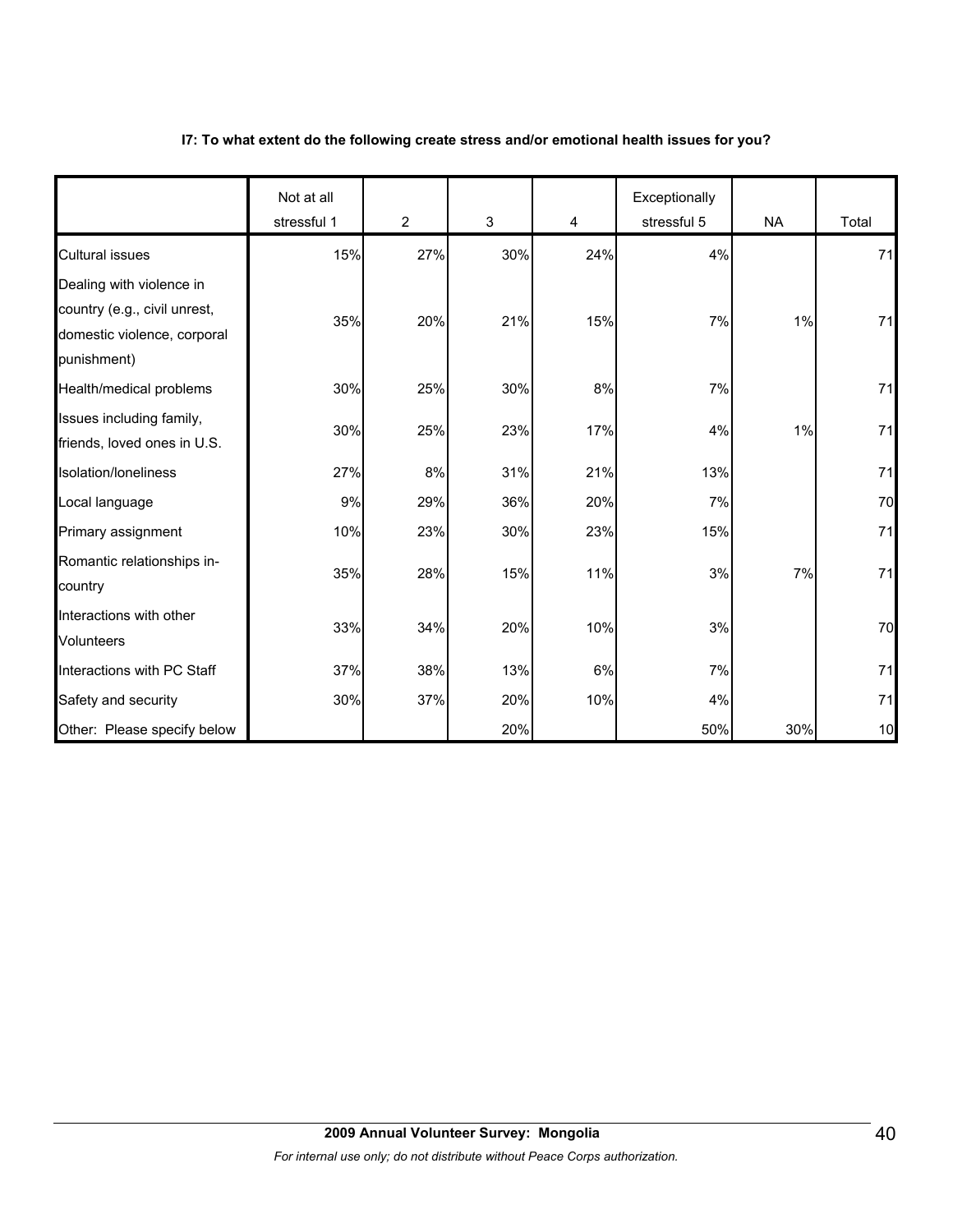|                |                                               | <b>PCV Responses</b> | % Using This<br><b>Stress Reducer</b> | <b>Total PCVs</b><br>Responding |
|----------------|-----------------------------------------------|----------------------|---------------------------------------|---------------------------------|
| \$I8LessStress | Pursue personal hobbies                       | 61                   | 87%                                   |                                 |
|                | Talk with friends and family in<br>US         | 54                   | 77%                                   |                                 |
|                | Talk with PCVs outside my<br>community        | 52                   | 74%                                   |                                 |
|                | Do sports                                     | 49                   | 70%                                   |                                 |
|                | Talk with PCVs in my<br>community             | 46                   | 66%                                   |                                 |
|                | Leave the community for a time                | 40                   | 57%                                   |                                 |
|                | Get involved in other projects                | 36                   | 51%                                   |                                 |
|                | Talk with co-workers or friends<br>(not PCVs) | 29                   | 41%                                   |                                 |
|                | Meditate                                      | 17                   | 24%                                   |                                 |
|                | Talk with PC in-country staff                 | 16                   | 23%                                   |                                 |
|                | Talk with my host family                      | 14                   | 20%                                   |                                 |
|                | Pray                                          | 11                   | 16%                                   |                                 |
|                | Do other activity (specify)                   |                      | 10%                                   |                                 |
|                | Talk with Office of Special<br>Services staff |                      |                                       |                                 |
|                | Total                                         |                      |                                       | 70                              |

#### **I8: Please mark all of the typical ways in which you cope with stress.**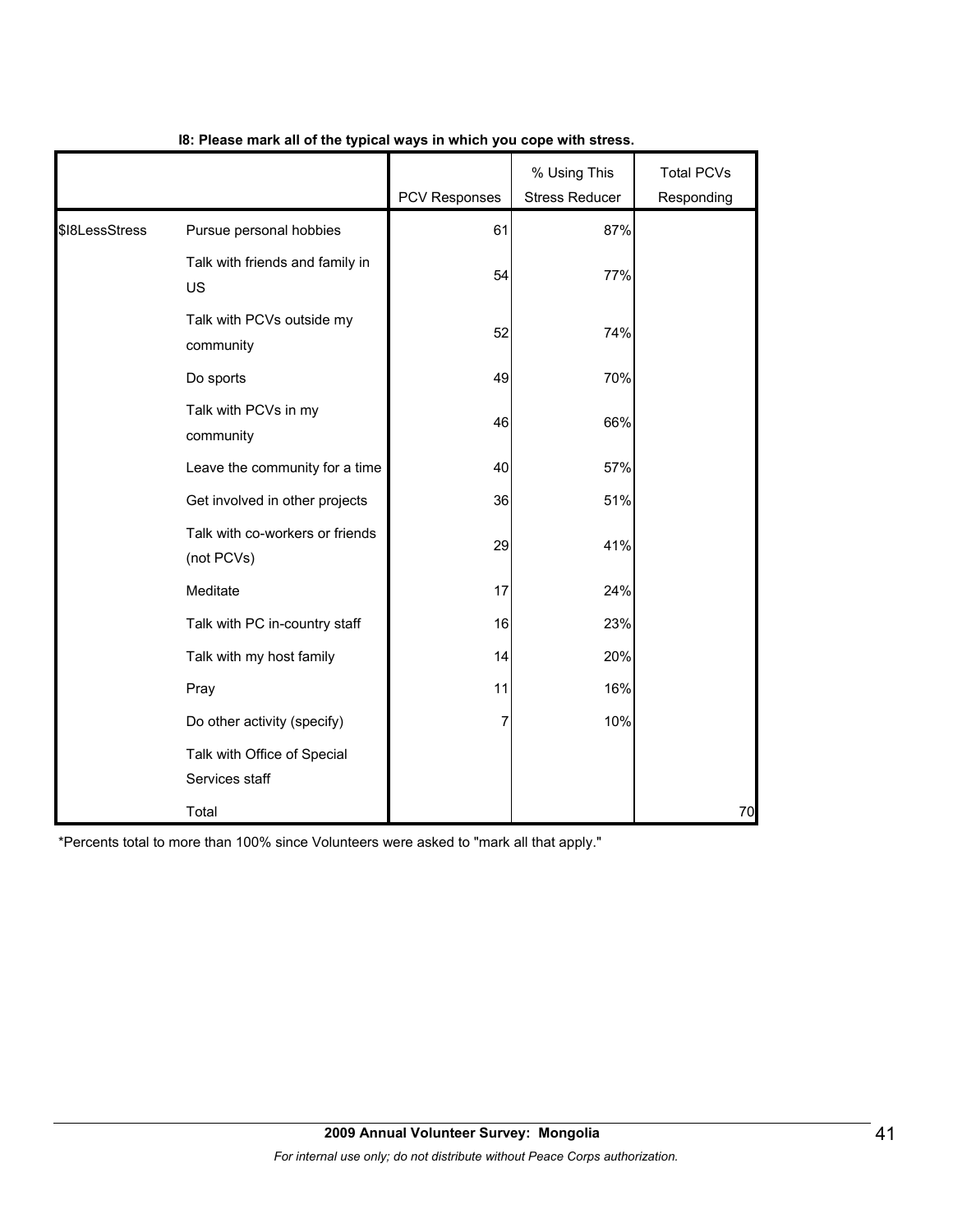#### **I8: Others I talk with to reduce stress**

|               |                                                | Percent | Number |  |
|---------------|------------------------------------------------|---------|--------|--|
| 18.OTHRS.TEXT | Open-ended results. Not responsive to request. |         |        |  |
|               |                                                |         |        |  |
|               |                                                |         |        |  |
|               |                                                |         |        |  |
|               |                                                |         |        |  |
|               |                                                |         |        |  |
|               |                                                |         |        |  |
|               | Total                                          | 100%    | 73     |  |

# **I8: Other activities to reduce stress** Percent Number I8.OTHRACT.TEXT2 Total 100% 73 Open-ended results. Not responsive to request.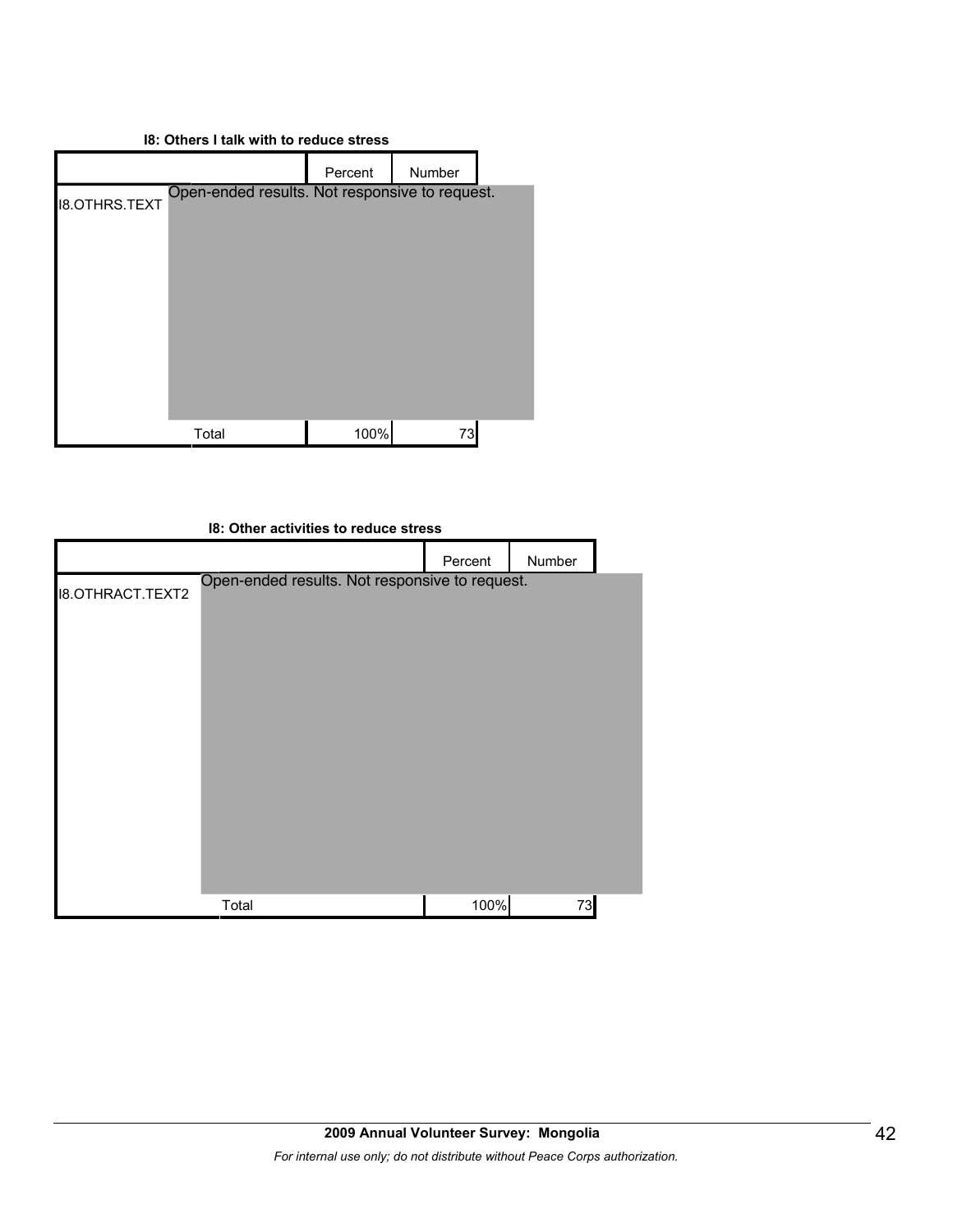#### **I8: When asked about ways of coping with stress, Volunteers who answered "No stress"**

|                    | No  | Yes, I have no<br>stress | Total |
|--------------------|-----|--------------------------|-------|
| <b>I8.NOSTRESS</b> | 97% | 3%                       |       |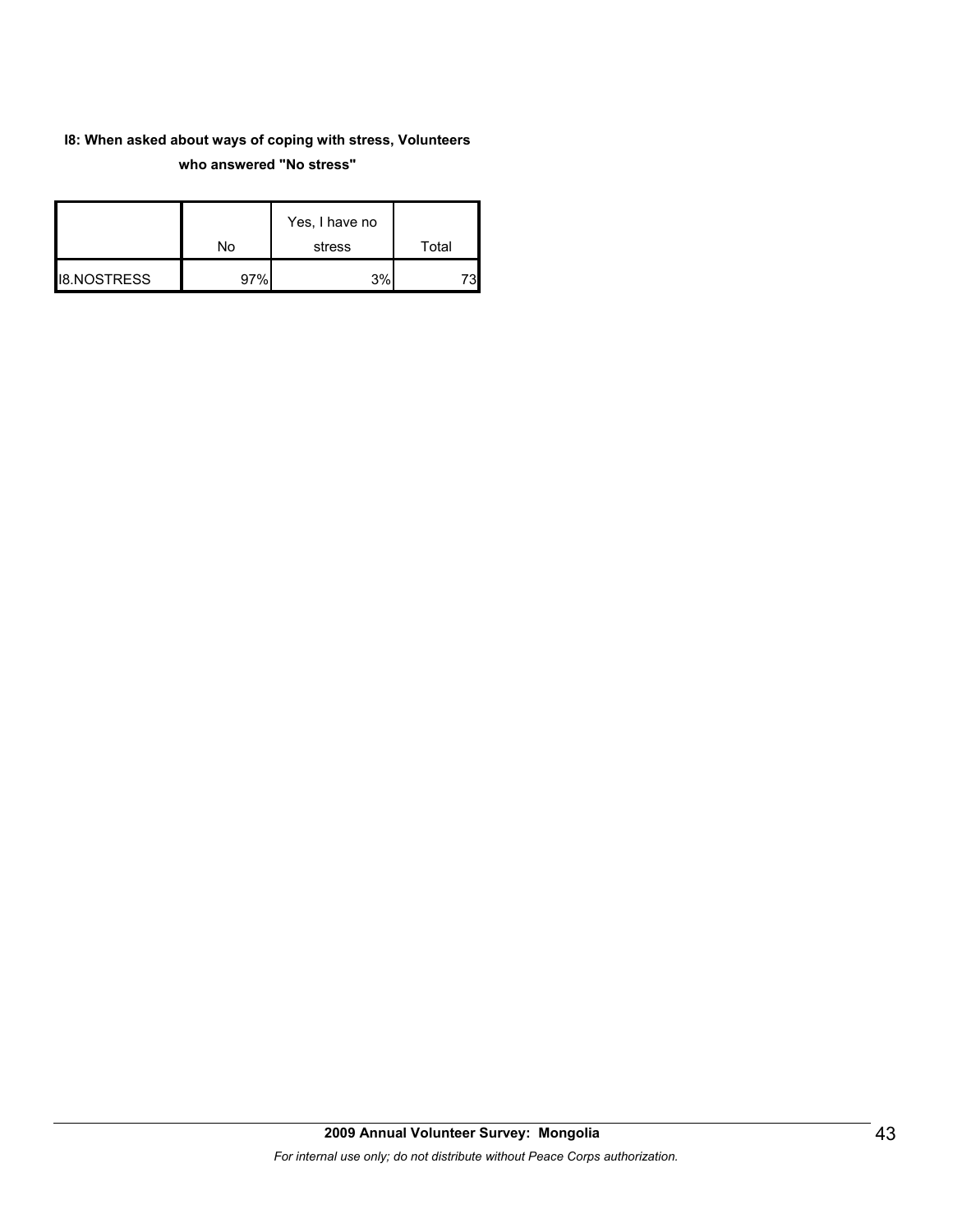# **J. Overall Assessment of Peace Corps Service**

*This section reports Volunteers' level of satisfaction with their Peace Corps service and their expectations about completing their service.* 

|          | Not at all | Minimally | Moderately | Considerably | Exceptionally | $\tau$ otal |
|----------|------------|-----------|------------|--------------|---------------|-------------|
| IA<br>ل. |            | 3%        | 17%        | 48%          | 32%           | 71∎         |

**J1a: How personally rewarding do you find your overall Peace Corps service?**



J1a: How personally rewarding do you find your overall Peace Corps service?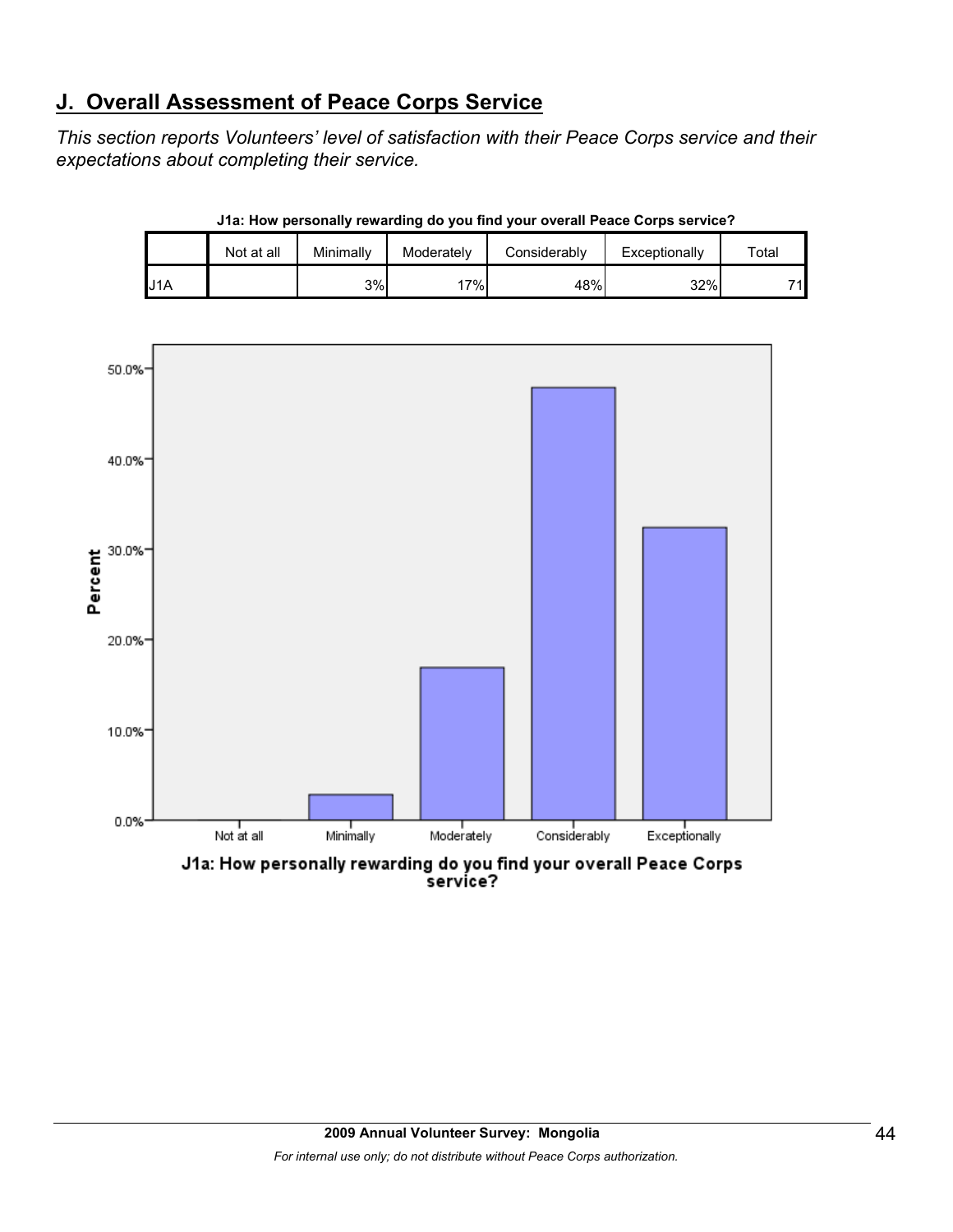|     | Not at all | Minimally | Moderately | Considerablv | Exceptionally | $\tau$ otal |
|-----|------------|-----------|------------|--------------|---------------|-------------|
| J1B |            | 8%        | 31%        | 39%          | 21%           | 74          |

**J1b: How personally rewarding do you find your community involvement?**



J1b: How personally rewarding do you find your community involvement?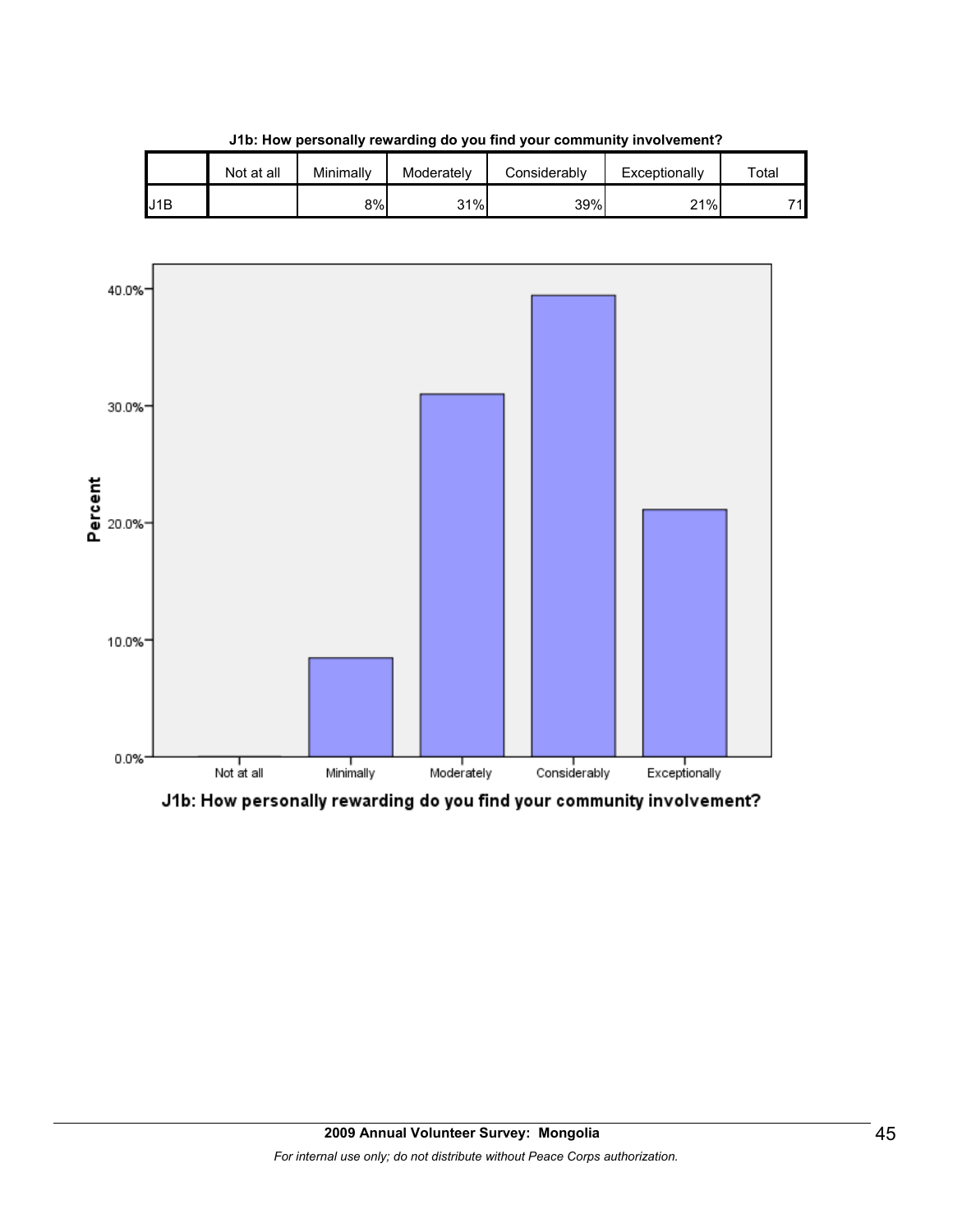|     | Not at all | Minimallv | Moderately | Considerably | Exceptionally | $\tau$ otal |
|-----|------------|-----------|------------|--------------|---------------|-------------|
| J1C | 1%         | 11%       | 28%        | 35%          | 24%           | 74          |

**J1c: How personally rewarding do you find your experience with other Volunteers?**



J1c: How personally rewarding do you find your experience with other<br>Volunteers?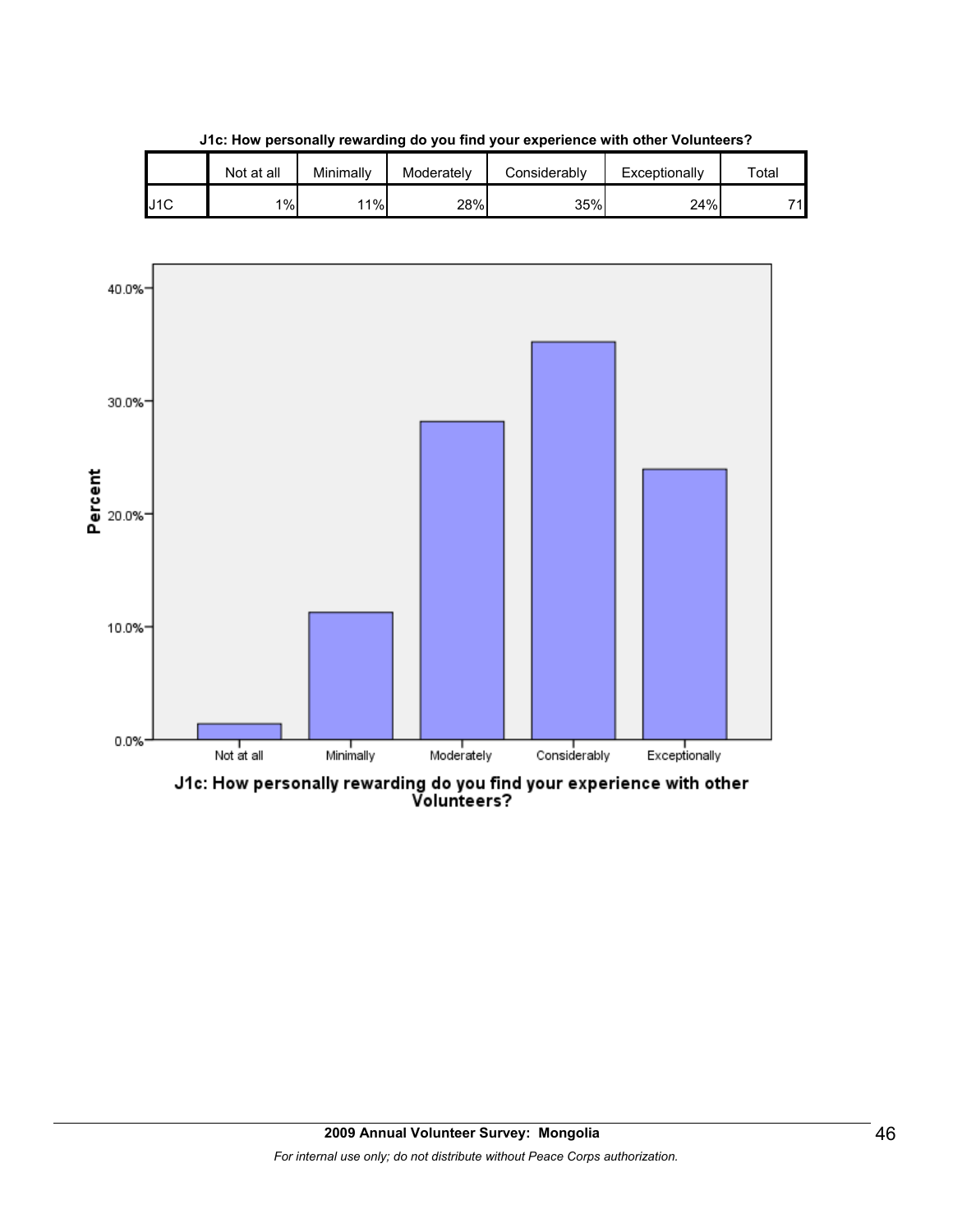

**J1d: How personally rewarding do you find your work with counterparts/community partners?**

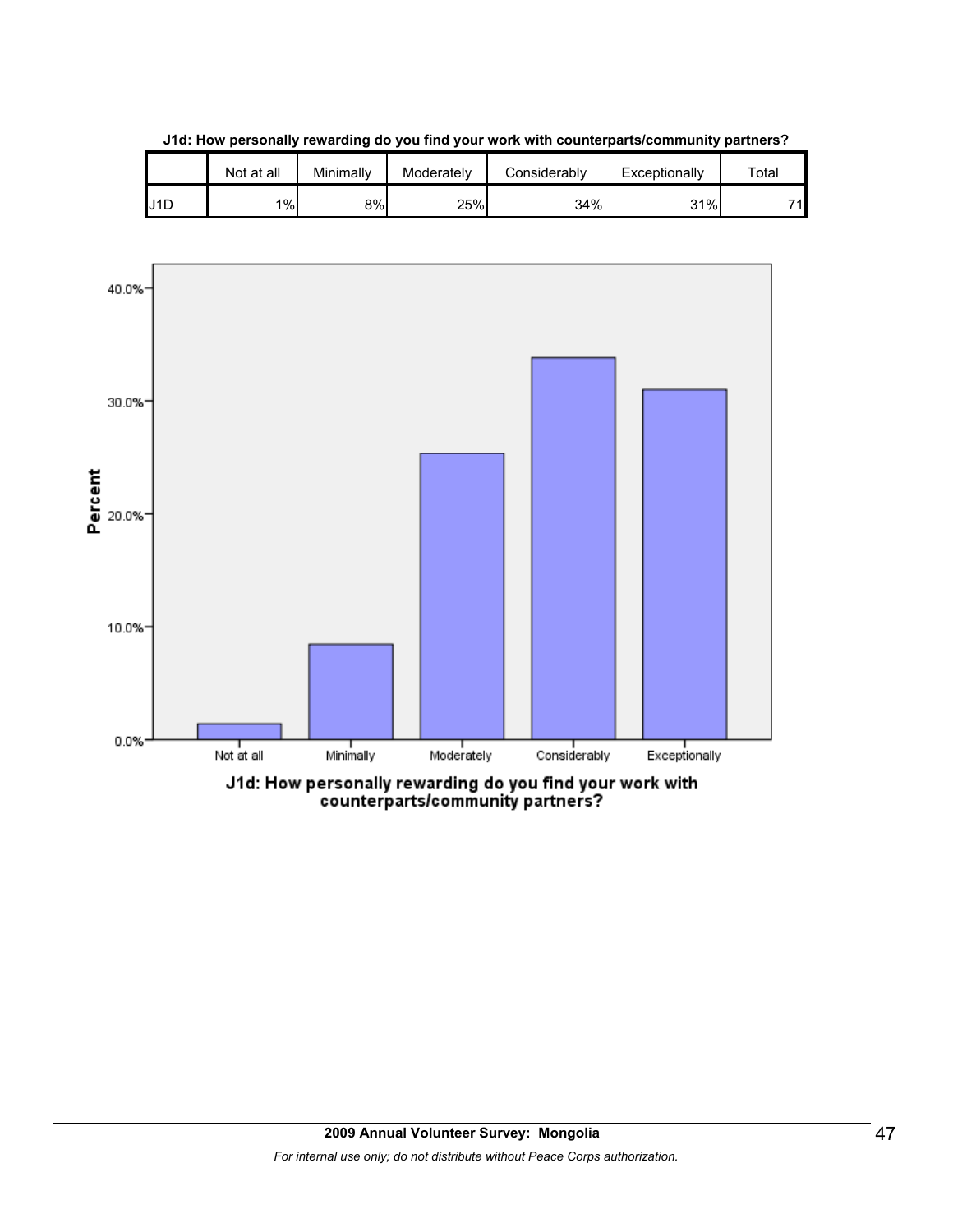|     | Not at all | Minimallv | Moderately | Considerably | Exceptionally | $\tau$ otal |
|-----|------------|-----------|------------|--------------|---------------|-------------|
| J1E |            | 4%        | 25%        | 41%          | 30%           | 74          |

**J1e: How personally rewarding do you find your experience with other HCNs?**



J1e: How personally rewarding do you find your experience with other<br>HCNs?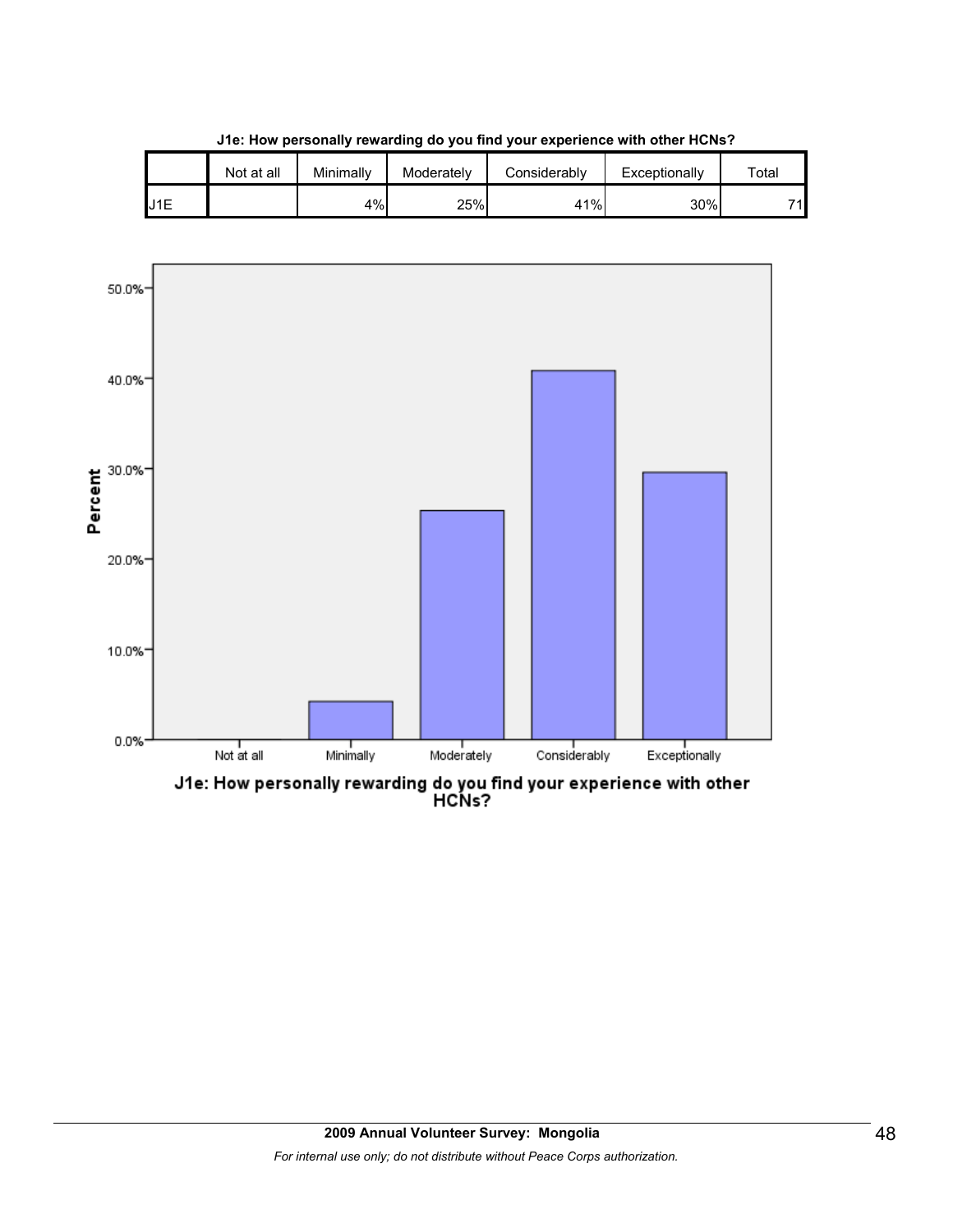

**J2a (PCVs at post 9 months+ months): Please rate how well you think you achieved Goal 1.**

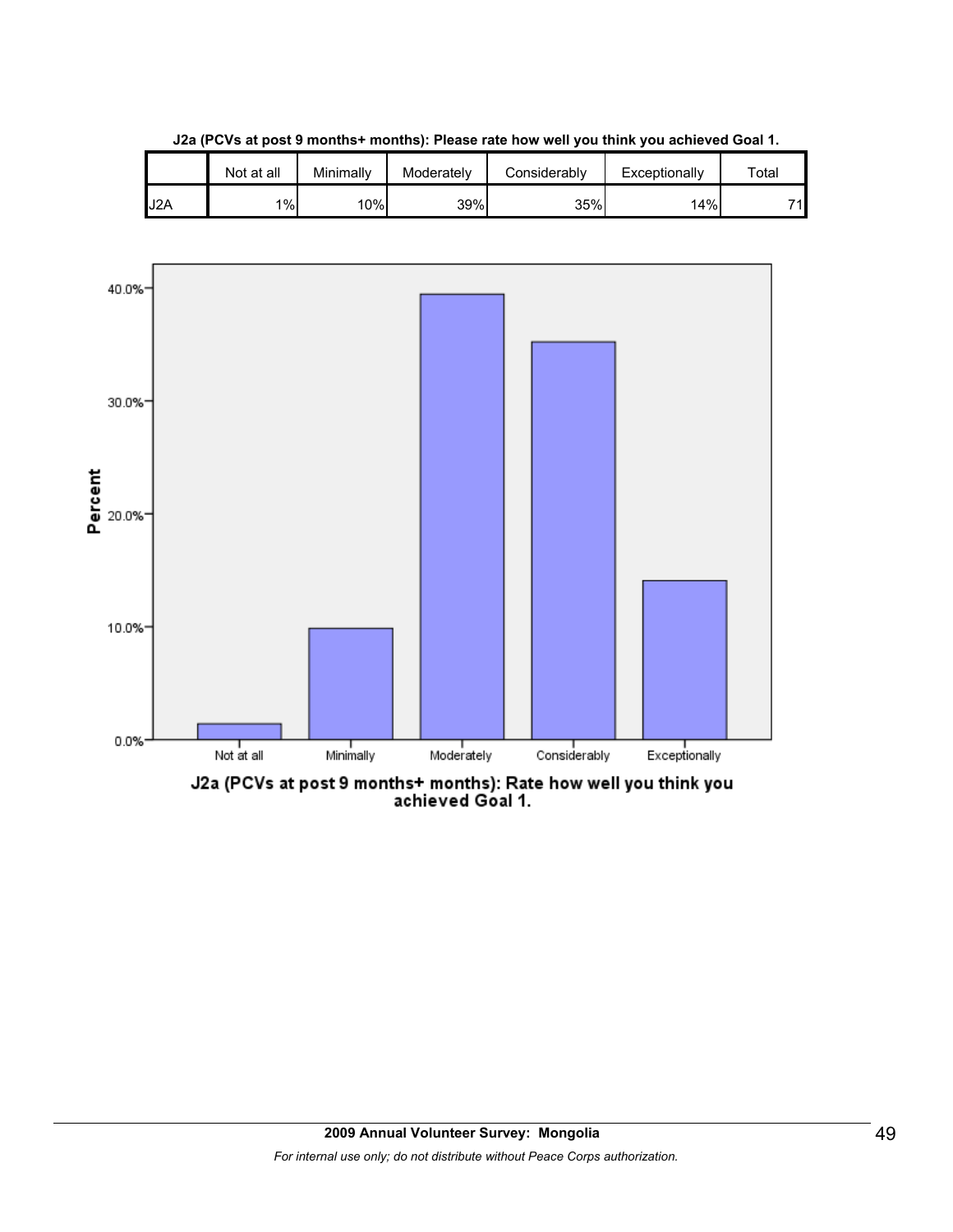

**J2b: (PCVs at post 9 months+ months): Please rate how well you think you achieved Goal 2.**

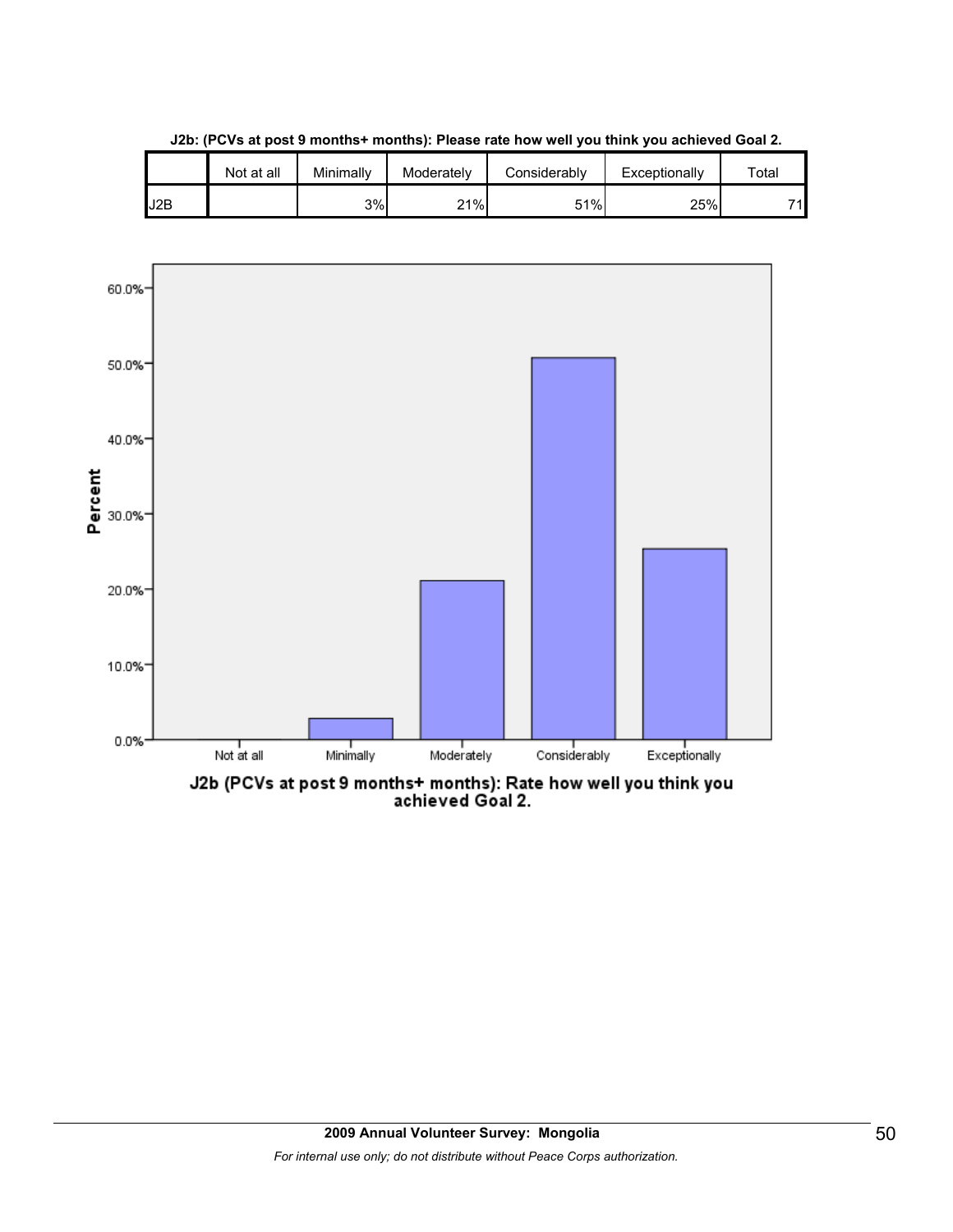|     | Not at all | Minimally | Moderately | Considerably | Exceptionally | $\tau$ otal |
|-----|------------|-----------|------------|--------------|---------------|-------------|
| J2C |            | 10%       | 21%        | 44%          | 25%           | 74          |

**J2c (PCVs at post 9 months+ months): Please rate how well you think you achieved Goal 3.**



J2c (PCVs at post 9 months+ months): Please rate how well you think you<br>achieved Goal 3.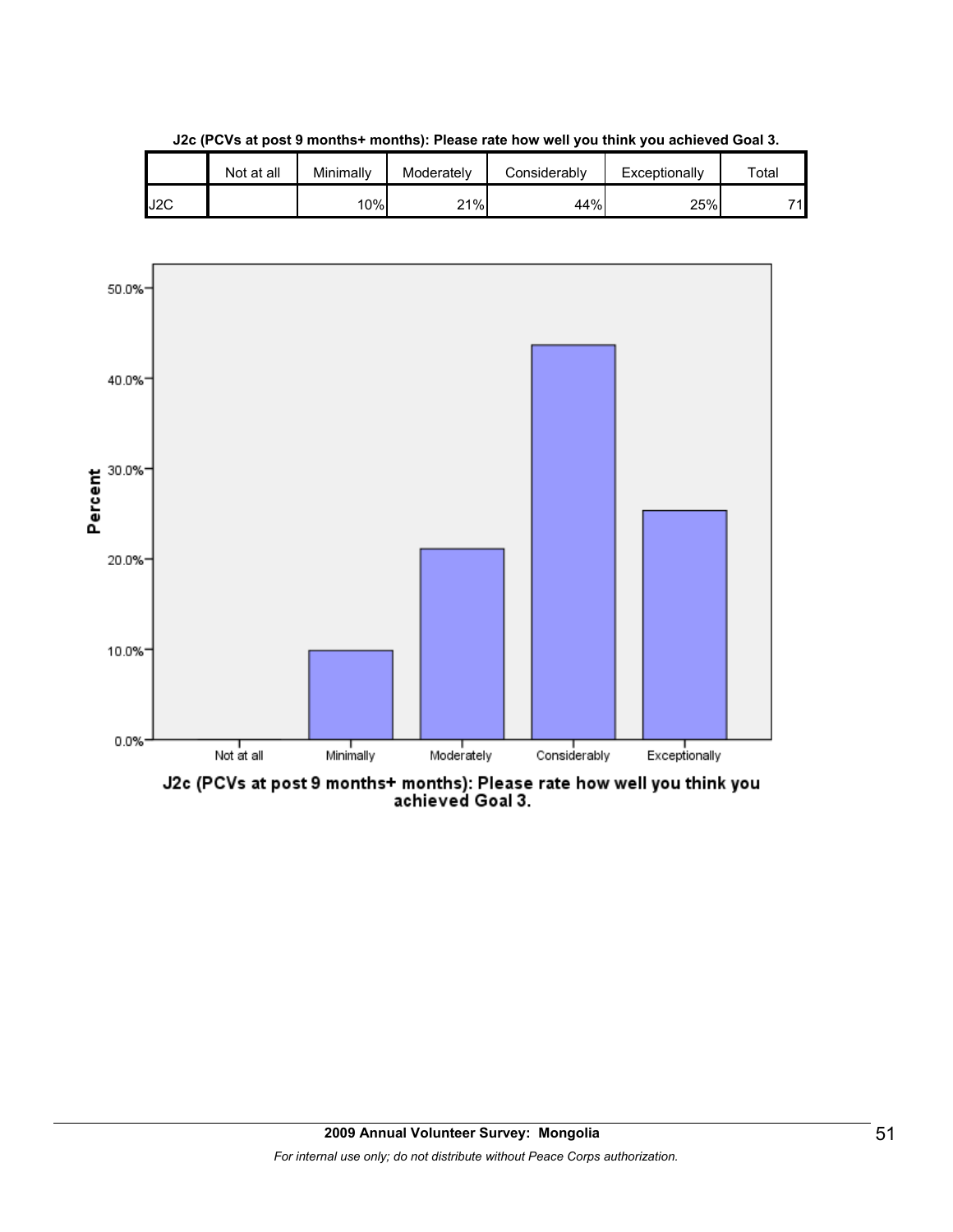**J3: Today, would you make the same decision to join the Peace Corps?**

|    | No | Not likely | Possibly | Probably | Definitely | $\tau$ otal |
|----|----|------------|----------|----------|------------|-------------|
| J3 | 1% | 4%         | 8%       | 24%      | 62%        | 71          |

**J4: Would you recommend Peace Corps service to others you think are qualified?**

|     | No    | Not likely | Possibly | Probably | Definitely | $\tau$ otal |
|-----|-------|------------|----------|----------|------------|-------------|
| IJ4 | $1\%$ | 6%         | 14%      | 20%      | 59%        | 74          |

**J5: Do you intend to complete your Peace Corps service?**

|     | No | Not sure | Yes | Might extend | Total |
|-----|----|----------|-----|--------------|-------|
| IJ5 | 3% | 6%       | 72% | 19%          | 72    |

**J6: Would your host country benefit most if the Peace Corps program was---?**

|    |              |         | Refocused/redesig |                  |          |       |
|----|--------------|---------|-------------------|------------------|----------|-------|
|    | Discontinued | Reduced | ned               | Maintained as is | Expanded | Total |
| J6 |              | 3%      | 44%               | 24%              | 29%      | 70    |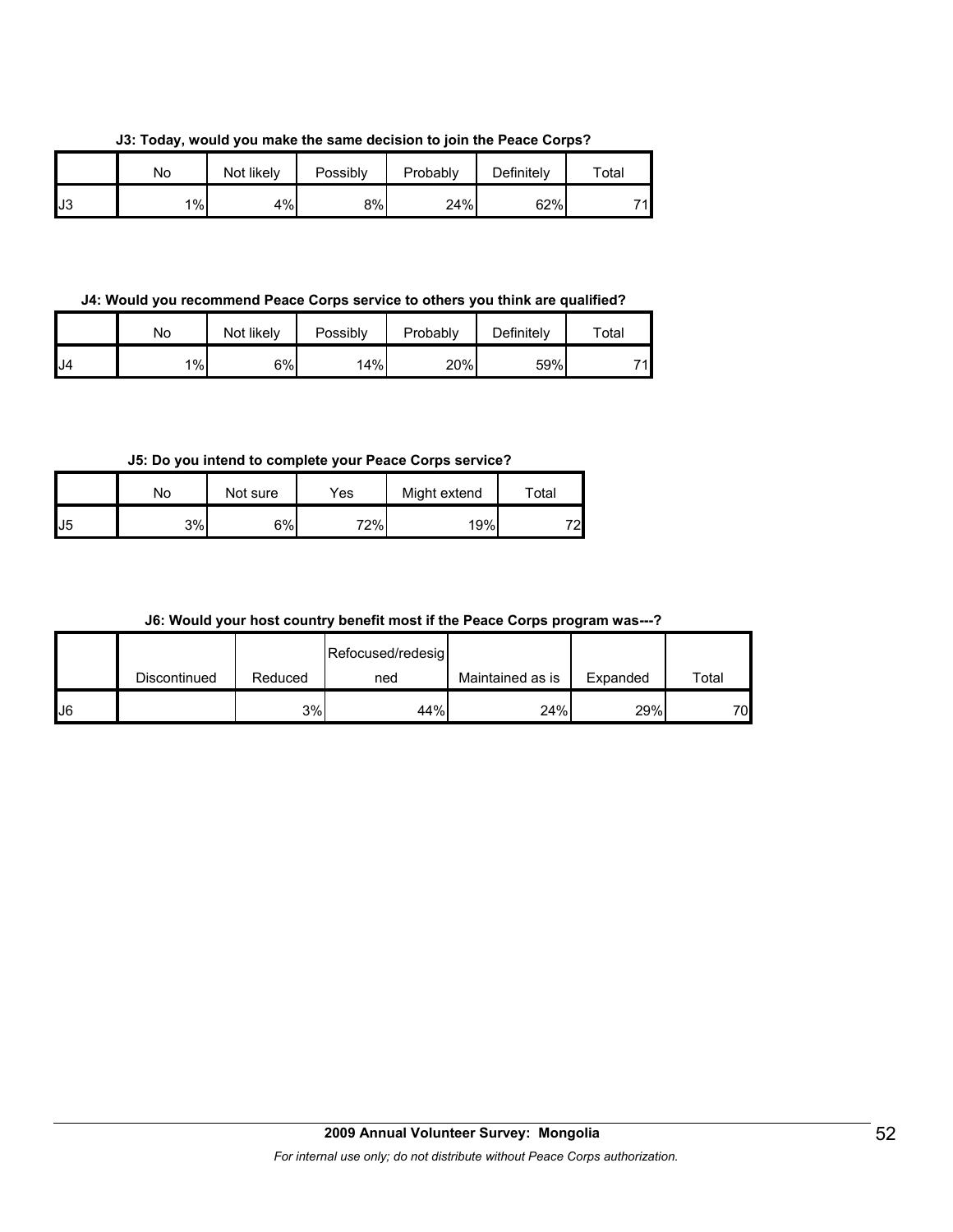# **K. Activities After Peace Corps Service**

*This section reports on Volunteers' plans for after they have completed their Peace Corps Service.* 

#### **K1a: What are your plans after your Peace Corps service? Work in**

**government.**

| Government    |                         |                    |   |  |  |
|---------------|-------------------------|--------------------|---|--|--|
| In the $U.S.$ | In your host<br>country | In another country |   |  |  |
| 100%          | 0%                      | 0%                 | 8 |  |  |

\* Percent of cases was used. Percentages will be greater than 100 since

Volunteers were asked to select all that applied.

#### **K1b: What are your plans after your Peace Corps service? Work in the private sector.**

| <b>Private Sector</b> |                         |                    |   |  |  |
|-----------------------|-------------------------|--------------------|---|--|--|
| In the $U.S.$         | In your host<br>country | In another country |   |  |  |
|                       |                         |                    |   |  |  |
| 73%                   | 27%                     | 13%                | ՟ |  |  |

\* Percent of cases was used. Percentages will be greater than 100 since

Volunteers were asked to select all that applied.

#### **K1c: What are your plans after your Peace Corps service? Work for an**

**NGO.**

| <b>NGO</b>  |                         |                    |    |  |  |
|-------------|-------------------------|--------------------|----|--|--|
| In the U.S. | In your host<br>country | In another country |    |  |  |
| 90%         | 10%                     | 10%                | 10 |  |  |

\* Percent of cases was used. Percentages will be greater than 100 since

Volunteers were asked to select all that applied.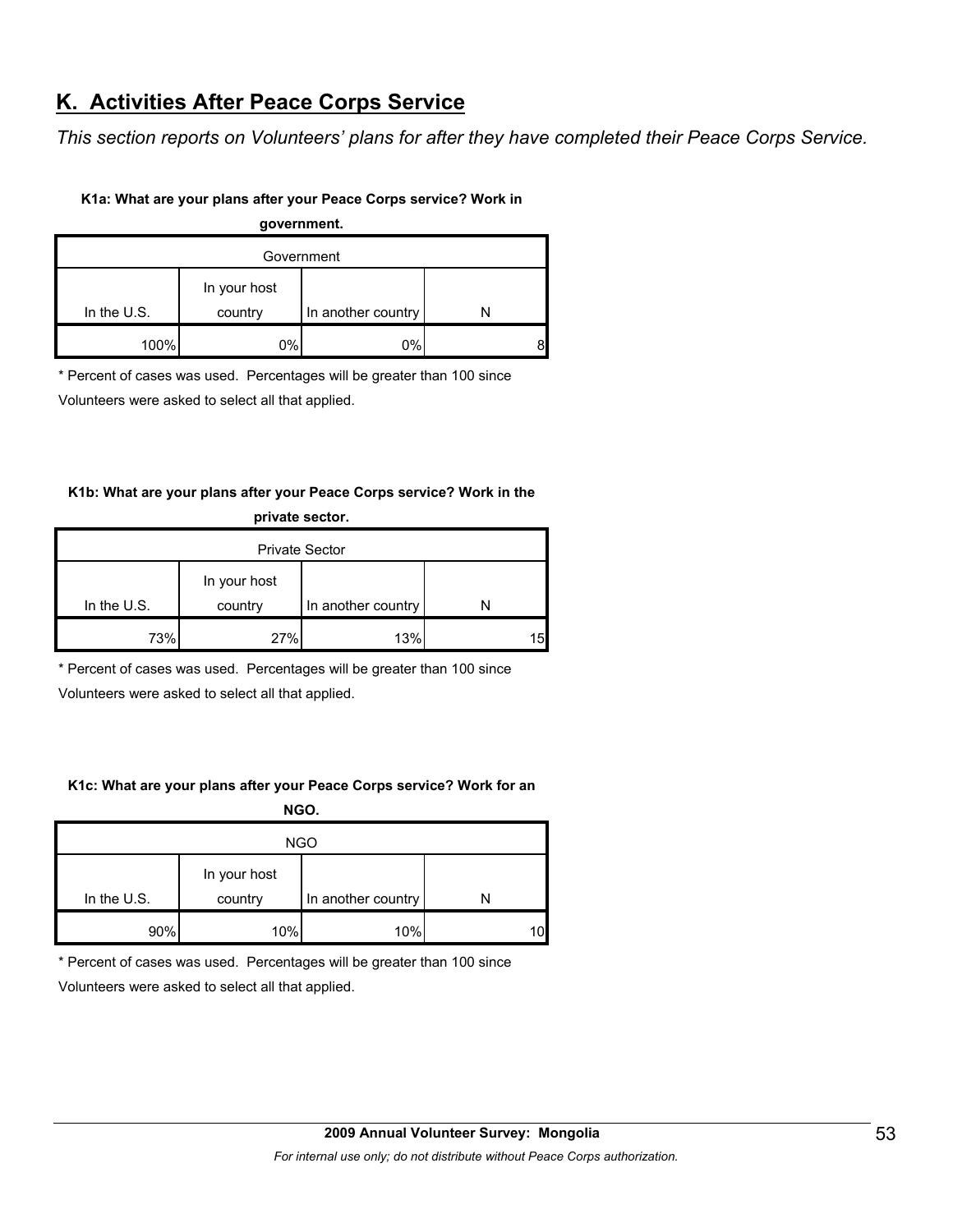#### **K1d: What are your plans after your Peace Corps service? Work for PC**

| Response.            |              |                    |  |  |  |
|----------------------|--------------|--------------------|--|--|--|
| Peace Corps Response |              |                    |  |  |  |
|                      | In your host |                    |  |  |  |
| In the $U.S.$        | country      | In another country |  |  |  |
| 75%                  | 25%          | 75%                |  |  |  |

\* Percent of cases was used. Percentages will be greater than 100 since

Volunteers were asked to select all that applied.

#### **K1e: What are your plans after your Peace Corps service? Continue to**

| <b>Volunteer Activities</b> |              |                    |  |  |  |
|-----------------------------|--------------|--------------------|--|--|--|
|                             | In your host |                    |  |  |  |
| In the $U.S.$               | country      | In another country |  |  |  |
| 72%                         | 28%          | 22%                |  |  |  |

#### **participate in volunteer activities.**

\* Percent of cases was used. Percentages will be greater than 100 since

Volunteers were asked to select all that applied.

#### **K1f: What are your plans after your Peace Corps service? Graduate school/academic credentialing.**

| Graduate School |                         |                    |    |  |  |
|-----------------|-------------------------|--------------------|----|--|--|
| In the $U.S.$   | In your host<br>country | In another country |    |  |  |
| 100%            | 0%                      | 0%                 | 10 |  |  |

\* Percent of cases was used. Percentages will be greater than 100 since

Volunteers were asked to select all that applied.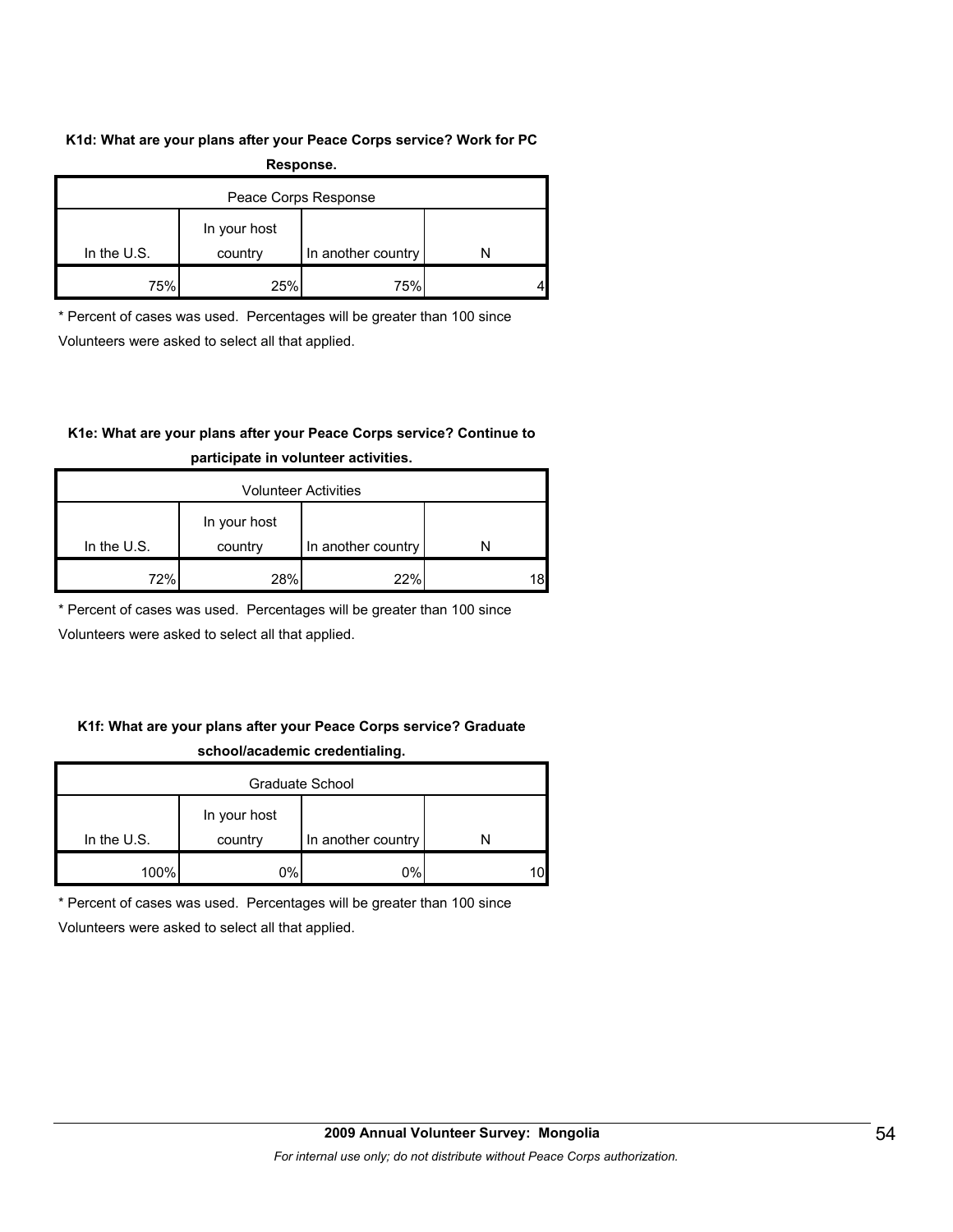#### **K1g: What are your plans after your Peace Corps service? Travel.**

| Travel                                                         |     |     |  |
|----------------------------------------------------------------|-----|-----|--|
| In your host<br>In the $U.S.$<br>In another country<br>country |     |     |  |
| 44%                                                            | 22% | 67% |  |

\* Percent of cases was used. Percentages will be greater than 100 since Volunteers were asked to select all that applied.

#### **K1h: What are your plans after your Peace Corps service? Other.**

| Other         |                                               |     |  |  |
|---------------|-----------------------------------------------|-----|--|--|
| In the $U.S.$ | In your host<br>In another country<br>country |     |  |  |
|               |                                               |     |  |  |
| 50%           | 0%                                            | 50% |  |  |

\* Percent of cases was used. Percentages will be greater than 100 since

Volunteers were asked to select all that applied.

#### **K2:How prepared do you feel to share your Peace Corps experience and knowledge of your host country with others in the United States when you return?**

|                                  | Not at all | Minimally | Moderately | Considerably | Total |
|----------------------------------|------------|-----------|------------|--------------|-------|
| How prepared do you feel to      | 0%         | 6%        | 25%        | 69%          |       |
| share your Peace Corps           |            |           |            |              |       |
| experience and knowledge of      |            |           |            |              |       |
| your host country with others in |            |           |            |              | 32    |
| the United States when you       |            |           |            |              |       |
| return?                          |            |           |            |              |       |

#### **K3: How well do you feel Peace Corps has prepared you for life in the U. S. after you return?**

|                                 | Not at all | Minimally | Moderately | Considerably | Exceptionally | Total |
|---------------------------------|------------|-----------|------------|--------------|---------------|-------|
| How well do you feel Peace      | 0%         | 19%       | 47%        | 22%          | 12%           |       |
| Corps has prepared you for life |            |           |            |              |               |       |
| in the U.S. after your return?  |            |           |            |              |               | 32    |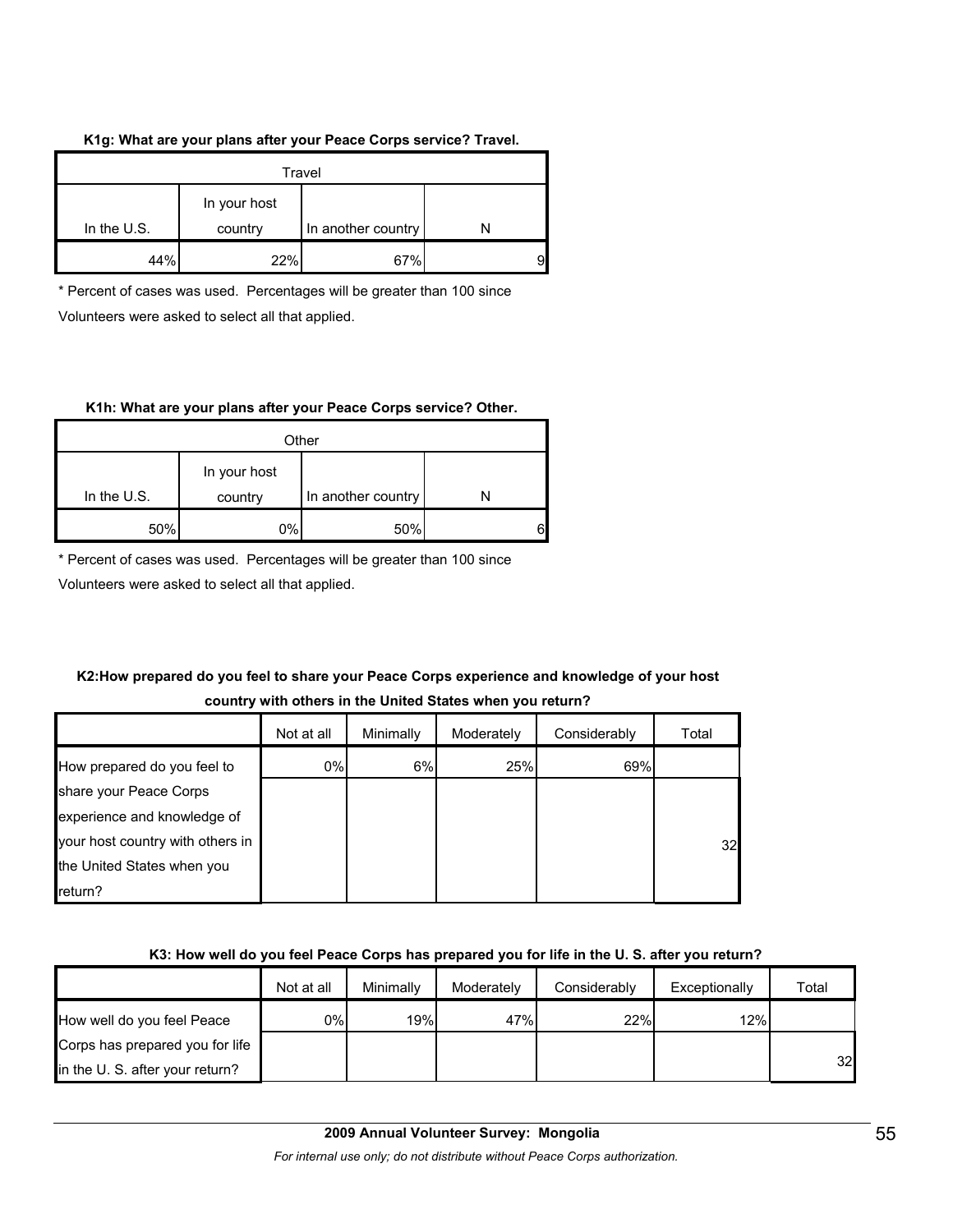#### **K6: Have your life/career goals changed because of your Peace**

| <b>Corps service?</b>       |     |     |       |  |
|-----------------------------|-----|-----|-------|--|
|                             | No  | Yes | Total |  |
| Have your life/career goals | 45% | 55% |       |  |
| changed because of your     |     |     |       |  |
| Peace Corps service?        |     |     | 31    |  |

#### **K7: How well informed are you about the following opportunities for returned Volunteers:**

|                                                  | Not informed | Somewhat<br>informed | Well informed | N  |
|--------------------------------------------------|--------------|----------------------|---------------|----|
| Peace Corps Response                             | 26%          | 32%                  | 42%           | 31 |
| Peace Corps' Fellows/USA<br>program              | 13%          | 45%                  | 42%           | 31 |
| Noncompetitive eligibility                       | 6%           | 45%                  | 48%           | 31 |
| <b>RPCV Career Center in</b><br>Washington, D.C. | 23%          | 45%                  | 32%           | 31 |
| <b>Returned Volunteer Services</b>               | 23%          | 48%                  | 29%           | 31 |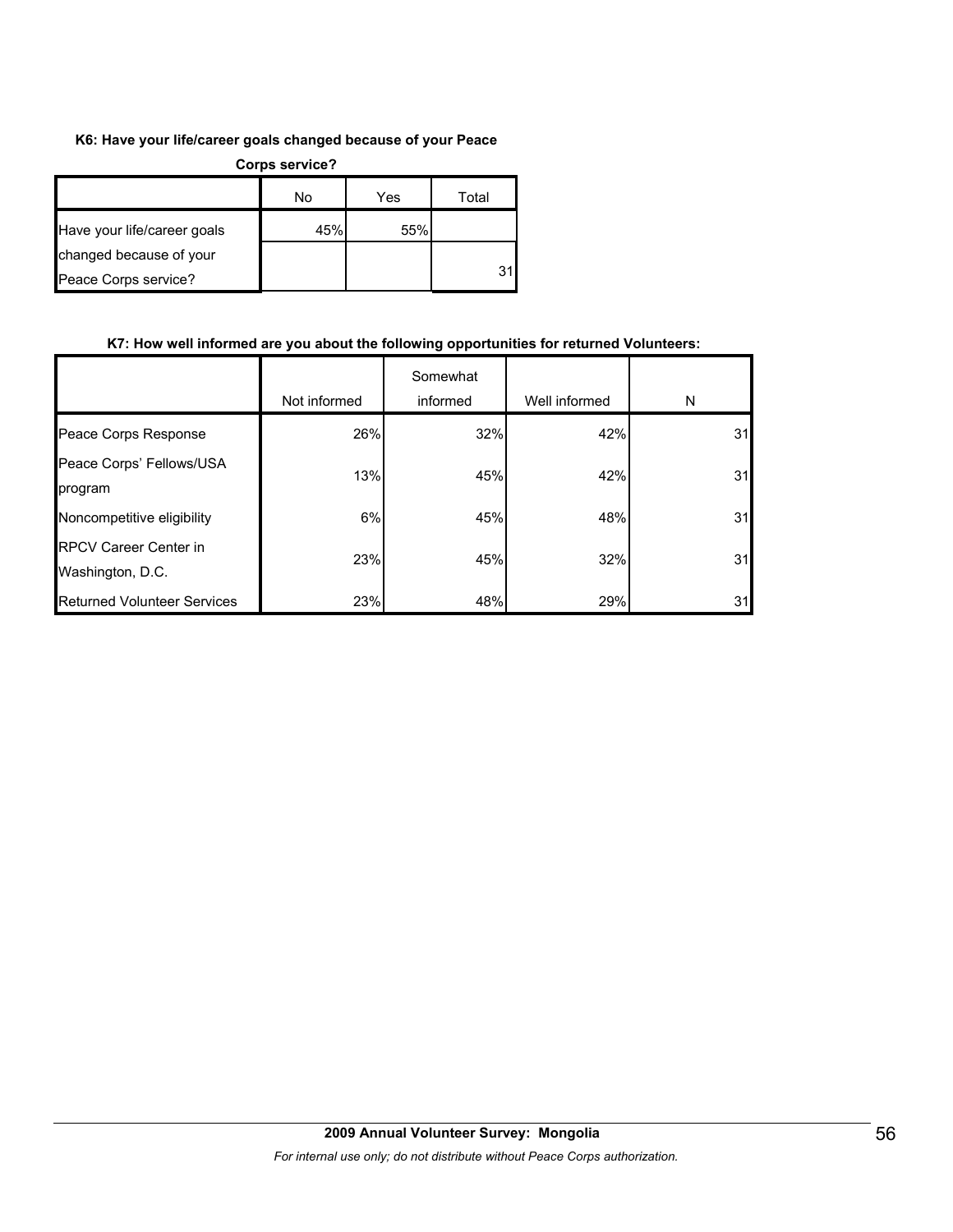|                         |                                               | .     |    |
|-------------------------|-----------------------------------------------|-------|----|
| Learn about Fellows/USA | PC Website                                    | 58%   |    |
| program                 | From a recruiter                              | 19%   |    |
|                         | At COS Conference                             | 19%   |    |
|                         | Word of mouth                                 | 12%   |    |
|                         | At IST                                        | 8%    |    |
|                         | From staff in the host country's<br>PC office | 8%    |    |
|                         | At PST                                        | 4%    |    |
|                         | Mid-service mailing from PC                   | 4%    |    |
|                         | University website                            | 4%    |    |
|                         | At post's information resource<br>center      | 4%    |    |
|                         | Other                                         | 4%    |    |
|                         | Hotline                                       | $0\%$ |    |
|                         | N                                             |       | 26 |

**K8: How did you first learn about the Fellows/USA program?**

\* Percent of cases was used. Percentages will be greater than 100 since Volunteers were asked to select all that applied.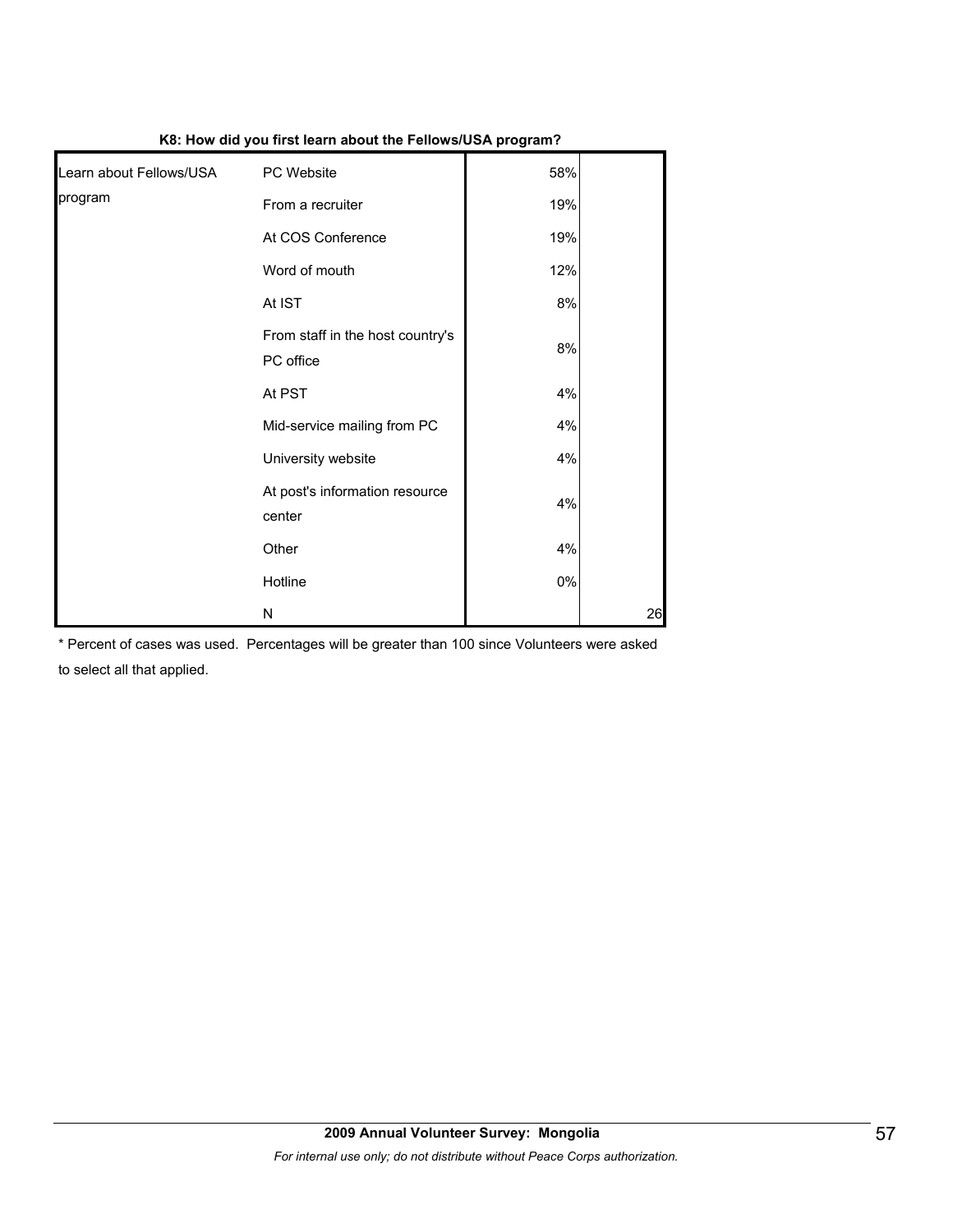#### **K9: Which of the following resources do you think will be helpful as you exit**

|              | <b>CALC ON PS SET TIRE:</b>                                               |     |    |
|--------------|---------------------------------------------------------------------------|-----|----|
| K9 Resources | Access to free job bulletins                                              | 60% |    |
|              | Career Resource Manual                                                    | 50% |    |
|              | Guide to speaking about my PC<br>service to others (third goal)           | 47% |    |
|              | Electronic newsletter with job<br>postings and career advice              | 47% |    |
|              | RPCV career conferences                                                   | 43% |    |
|              | RPCV job search webinars                                                  | 37% |    |
|              | <b>RPCV Handbook</b>                                                      | 33% |    |
|              | Applying to federal government<br>with RPCV noncompetitive<br>eligibility | 33% |    |
|              | List of RPCVs willing to talk to<br>me about their careers                | 33% |    |
|              | <b>Connection with RPCVs</b><br>through a mentoring program               | 33% |    |
|              | <b>NOT SURE</b>                                                           | 23% |    |
|              | Self-assessment software (SIGI<br>3)                                      | 20% |    |
|              | Other                                                                     | 0%  |    |
|              | N                                                                         |     | 30 |

**Peace Corps service?**

\* Percent of cases was used. Percentages will be greater than 100 since Volunteers were asked to select all that applied.